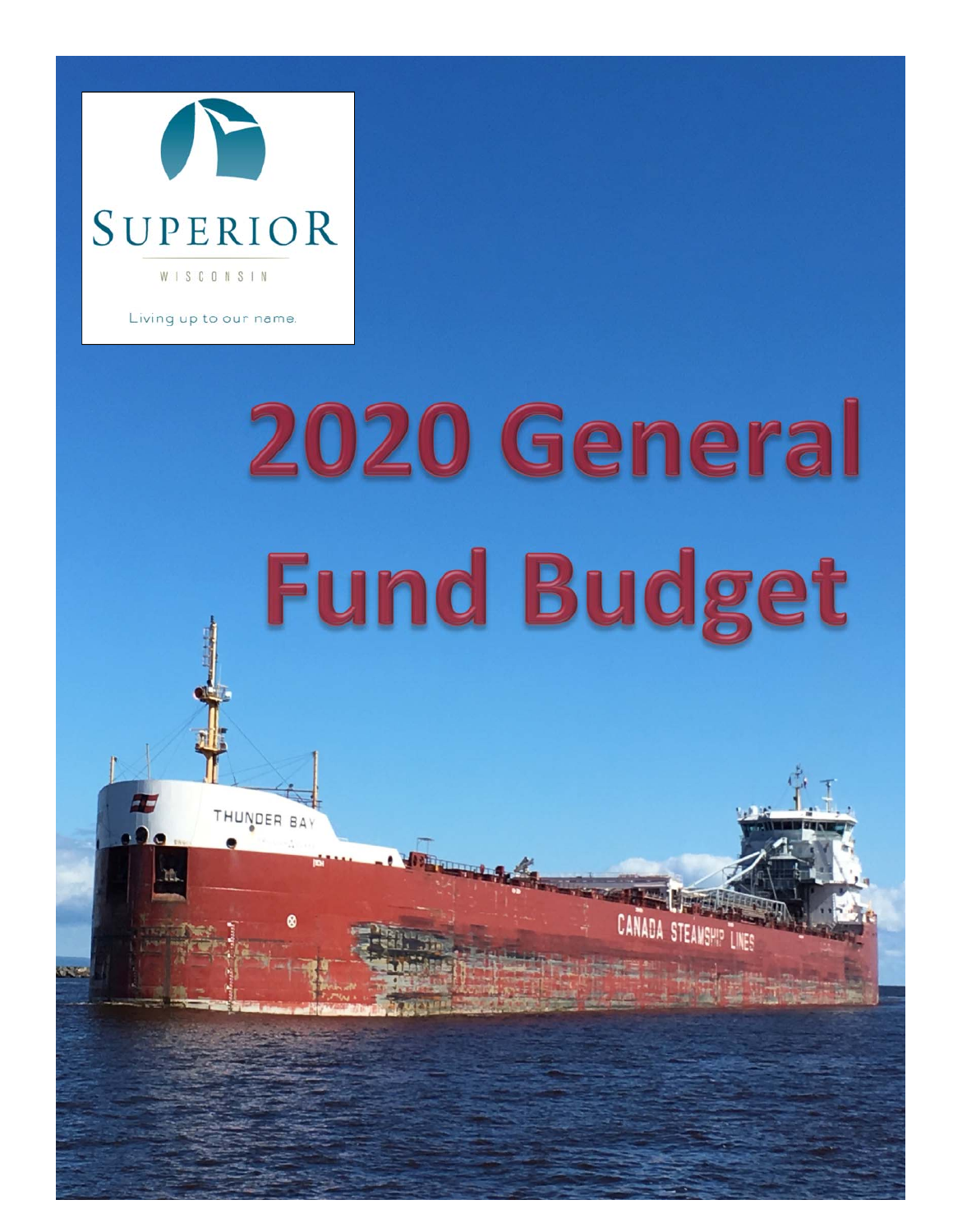

## **City of Superior General Fund Expenditure Budget ‐ 2020**

| Dept <sup>#</sup> | <b>Department Name</b>                      |    | <b>Actual</b>            |     | Actual                       |     | <b>Adopted</b> |     | 9 Month            |      | <b>Projection</b> |                         | <b>Adopted</b>           |     | <b>Change from 2019</b> |            |
|-------------------|---------------------------------------------|----|--------------------------|-----|------------------------------|-----|----------------|-----|--------------------|------|-------------------|-------------------------|--------------------------|-----|-------------------------|------------|
|                   |                                             |    | 2017                     |     | 2018                         |     | Budget 2019    |     | <b>Actual 2019</b> |      | 2019              |                         | <b>Budget 2020</b>       |     | \$                      | %          |
| 5110              | <b>City Council</b>                         | \$ | 124,147                  | \$  | 124,148                      | \$. | 126,126        | \$  | 98,907             | -\$  | 130,500           | \$                      | 126,508                  | \$  | 382                     | 0.30%      |
| 5130              | City Attorney                               | \$ | 259,698                  | \$  | 272,849                      | \$  | 328,716        | \$  | 209,878            | -\$  | 291,000           | -\$                     | 331,317                  | -\$ | 2,601                   | 0.79%      |
| 5141              | Mayor                                       | \$ | 228,189                  | \$  | 223,367                      | \$  | 227,327        | \$. | 161,048            | -\$  | 218,000           | -\$                     | 227,547                  | \$  | 220                     | 0.10%      |
| 5142              | <b>City Clerk</b>                           | \$ | 255,505                  | \$  | 272,967                      | \$  | 292,002        | \$  | 203,005            | l \$ | 275,000           | <b>S</b>                | 299,493                  | \$  | 7,491                   | 2.57%      |
| 5143              | <b>Human Resources</b>                      | \$ | 238,538                  | \$  | 257,423                      | \$  | 319,382        | \$. | $216,137$   \$     |      | 305,700           | <b>S</b>                | 293,868                  | \$  | (25,514)                | -7.99%     |
| 5144              | <b>Elections</b>                            | \$ | 41,082                   | \$  | 64,926                       | \$  | 41,549         | \$. | 16,885             | -\$  | 39,374            | -\$                     | 87,671                   | \$. | 46,122                  | 111.01%    |
| 5151              | Finance                                     | \$ | 657,953                  | \$  | 678,431                      | \$  | 698,893        | \$. | 478,537            | -\$  | 652,000           | <b>S</b>                | 714,257                  | \$  | 15,364                  | 2.20%      |
| 5153              | Assessor                                    | \$ | 335,400                  | \$  | 356,805                      | \$. | 441,742        | \$. | 299,904            | -\$  | 411,000           | Ŝ                       | 416,019                  | \$  | (25, 723)               | $-5.82%$   |
| 5191              | <b>Illegal Taxes</b>                        | \$ | 29,508                   | \$  | 7,933                        | \$  | 16,000         | \$  | 326                | \$   | 21,978            | \$                      |                          | \$  | (16,000)                | $-100.00%$ |
| 5192              | <b>Judgements &amp; Losses</b>              | \$ |                          | \$  |                              | \$  |                | \$  |                    | Ś    |                   | Ś                       |                          | \$  |                         | 0.00%      |
|                   | <b>FOTAL GENERAL GOVERNMENT</b>             | Ś  | 2,170,021                | Ŝ.  | 2,258,848                    | \$. | 2,491,737      | \$  | 1,684,627          | \$   | 2,344,552         | -Ś                      | 2,496,680                | \$  | 4,943                   | 0.20%      |
| 5210              | <b>Police</b>                               | \$ | 7,095,452                | -\$ | 7,358,675                    | \$  | 7,504,204      | \$  | 5,481,303          | \$   | 7,360,000         | -S                      | 7,807,628                | \$  | 303,424                 | 4.04%      |
| 5220              | Fire                                        | \$ | 4,343,538                | \$  | 4,352,133                    | \$. | 4,765,845      | \$  | 3,254,514          | .\$  | 4,440,000         | -S                      | 4,916,625                | -\$ | 150,780                 | 3.16%      |
| 5240              | <b>Building Inspection</b>                  | \$ | 488,331                  | \$  | 534,839                      | \$  | 599,417        | \$. | 424,727            | -\$  | 574,000           | -\$                     | 579,786                  | \$  | (19, 631)               | $-3.28%$   |
|                   | <b>FOTAL PUBLIC SAFETY</b>                  | \$ | 11,927,322               | \$  | 12,245,647                   | \$  | 12,869,466     | \$  | 9,160,544          | \$   | 12,374,000        | -\$                     | 13,304,039               | \$. | 434,573                 | 3.38%      |
| 5310              | <b>PW</b> - Administration                  | \$ | 386,548                  | \$  | 357,423                      | \$  | 369,257        | \$  | 271,151            | -\$  | 363,100           | \$                      | 388,516                  | \$  | 19,259                  | 5.22%      |
| 5323              | PW - Shop                                   | \$ | 1,523,347                | \$  | 1,505,467                    | \$  | 1,666,947      | \$. | 1,205,850          | .\$  | 1,635,000         | Ŝ                       | 1,728,621                | \$  | 61,674                  | 3.70%      |
| 5327              | <b>PW - Buildings &amp; Grounds</b>         | \$ | 387,840                  | \$  | 429,889                      | \$  | 436,443        | \$. | 233,858            | \$   | 341,900           | \$                      | 435,118                  | -\$ | (1, 325)                | $-0.30%$   |
| 5330              | PW - Hwy & Streets                          | \$ | 2,556,791                | \$  | 2,627,301                    | \$  | 2,827,873      | \$  | 1,964,579          | -\$  | 2,740,000         | -\$                     | 2,997,325                | \$  | 169,452                 | 5.99%      |
| 5346              | PW - Traffic Signals & Signs                | \$ | 328,190                  | \$  | 351,768                      | \$  | 426,378        | \$  | 298,765            | -\$  | 404,500           | -\$                     | 431,080                  | \$  | 4,702                   | 1.10%      |
| 5351              | Airport                                     | \$ | 83,538                   | \$  | 89,266                       | \$  | 91,250         | \$. | 71,071             | -\$  | 93,800            | <b>S</b>                | 92,163                   | \$. | 913                     | 1.00%      |
| 5352              | <b>Mass Transit</b>                         | \$ | 1,294,471                | \$  | 1,286,560                    | \$  | 1,330,000      | \$. | 917,814            | Ŝ.   | 1,250,000         | <b>S</b>                | 1,390,000                | \$. | 60,000                  | 4.51%      |
|                   | <b>FOTAL PUBLIC WORKS</b>                   | \$ | 6,560,725                | \$  | 6,647,674                    | \$  | 7,148,148      | \$  | 4,963,087          | -\$  | 6,828,300         | -\$                     | 7,462,823                | \$  | 314,675                 | 4.40%      |
| 5410              | <b>Animal Shelter</b>                       | \$ | 146,987                  | \$  | 152,592                      | \$  | 153,000        | \$  | 102,674            | -\$  | 141,000           | $\overline{\mathbf{s}}$ | 153,330                  | \$  | 330                     | 0.22%      |
| 5452              | <b>Grants &amp; Donations</b>               | \$ | 48,700                   | \$. | 48,700                       | \$. | 48,700         | \$. | 48,700             | -\$  | 48,700            | Ŝ                       | 43,700                   | -\$ | (5,000)                 | $-10.27%$  |
|                   | <b>TOTAL HEALTH &amp; HUMAN SERVICES</b>    | \$ | 195,687                  | -\$ | 201,292                      | '\$ | 201,700        | \$. | $151,374$ \$       |      | 189,700           | -\$                     | 197,030                  | \$  | (4,670)                 | $-2.32%$   |
| 5512              | <b>Museums</b>                              | \$ | 165,000                  | \$  | 165,000                      | \$  | 165,000        | \$  | $131,852$ \$       |      | 173,250           | -\$                     | 155,000                  | \$  | (10,000)                | $-6.06%$   |
| 5520              | Parks                                       | \$ | 807,896                  | \$  | 849,432                      | \$  | 821,489        | \$  | 636,621            | -\$  | 841,000           | \$                      | 844,212                  | \$  | 22,723                  | 2.77%      |
| 5530              | Recreation                                  | \$ | 496,587                  | \$. | 477,937                      | \$. | 549,200        | \$. | 412,681            | Ŝ.   | 552,500           | Ŝ                       | 515,025                  | \$  | (34,175)                | $-6.22%$   |
|                   | TOTAL CULTURE/REC/EDUCATION                 | Ś  | 1,469,483                | \$  | 1,492,368                    | \$. | 1,535,689      | \$  | 1,181,154          | \$   | 1,566,750         | -\$                     | 1,514,237                | Š.  | (21, 452)               | $-1.40%$   |
| 5630              | <b>Planning</b>                             | \$ | 136,197                  | \$  | 146,422                      | \$  | 153,652        | \$  | 106,706 \$         |      | 145,000           | -\$                     | 159,275                  | \$  | 5,623                   | 3.66%      |
| 5680              | <b>Government Affairs</b>                   | \$ |                          | \$  |                              | \$  |                | \$  |                    | \$   |                   | $\mathsf{s}$            |                          | \$  |                         | 0.00%      |
|                   | <b>TOTAL CONSERVATION &amp; DEVELOPMENT</b> | \$ | 136,197                  | \$  | 146,422                      | \$  | 153,652        | -\$ | 106,706            | -\$  | 145,000           | -\$                     | $159,275$ \$             |     | 5,623                   | 3.66%      |
| 5810              | <b>Debt Service/Principal</b>               | \$ |                          | \$  | 1,818,570                    | \$  | 1,926,723      | \$  |                    | \$   | 1,926,723         | -\$                     | $2,109,675$ \$           |     | 182,952                 | 9.50%      |
| 5820              | <b>Debt Service/Interest</b>                | \$ | $\overline{\phantom{a}}$ | \$  | 732,567                      | -\$ | 996,536        | -\$ | $\overline{a}$     | \$   | 996,536           | ١\$                     | 873,385                  | -\$ | (123, 151)              | $-12.36%$  |
|                   | <b>TOTAL DEBT SERVICE</b>                   | \$ |                          | \$  | 2,551,137                    | \$  | $2,923,259$ \$ |     |                    | Ś    | 2,923,259         | ا \$                    | 2,983,060                | \$  | 59,801                  | 2.05%      |
| 5920              | <b>Transfer to Other Funds</b>              | \$ | 3,429,589                | \$  | 3,081,431                    | \$  | 2,678,064      | \$. | 2,523,005          | \$.  | 2,678,064         | -\$                     | 2,677,197                | \$  | (47, 738)               | $-1.78%$   |
| 5920              | Contingency                                 | \$ |                          | \$  |                              | \$  | 49,530         | \$  |                    | \$   | 49,530            | ا \$                    | 2,659                    | \$  | 16,000                  |            |
|                   | TOTAL OTHER FINANCING USES                  | \$ | 3,429,589                | Ŝ   | 3,081,431                    | -\$ | 2,727,594      | -\$ | 2,523,005          | -\$  | 2,727,594         | -\$                     | $2,679,856$   \$         |     | (47, 738)               | $-1.75%$   |
|                   | <b>TOTAL GENERAL FUND EXPENDITURES</b>      |    | 25,889,023               |     | \$28,624,820                 | -\$ | 30,051,245     | -S  | 19,770,497         | S.   | 29,099,155        | -\$                     | 30,797,000 \$            |     | 745,755                 | 2.48%      |
|                   | <b>TOTAL GENERAL FUND REVENUE</b>           |    | \$28,574,781             |     | \$26,409,760                 | \$  | 30,051,245     | \$  | 19,697,215         | \$.  | 30,051,245        | -S                      | 30,797,000               | \$  | 745,755                 | 2.48%      |
|                   | NET GAIN / (LOSS)                           | \$ | 2,685,758                |     | $\frac{1}{2}$ (2,215,060) \$ |     | $\overline{a}$ | \$  | $(73, 282)$ \$     |      | 952,090           | $\ddot{\phantom{1}}$    | $\overline{\phantom{a}}$ |     |                         |            |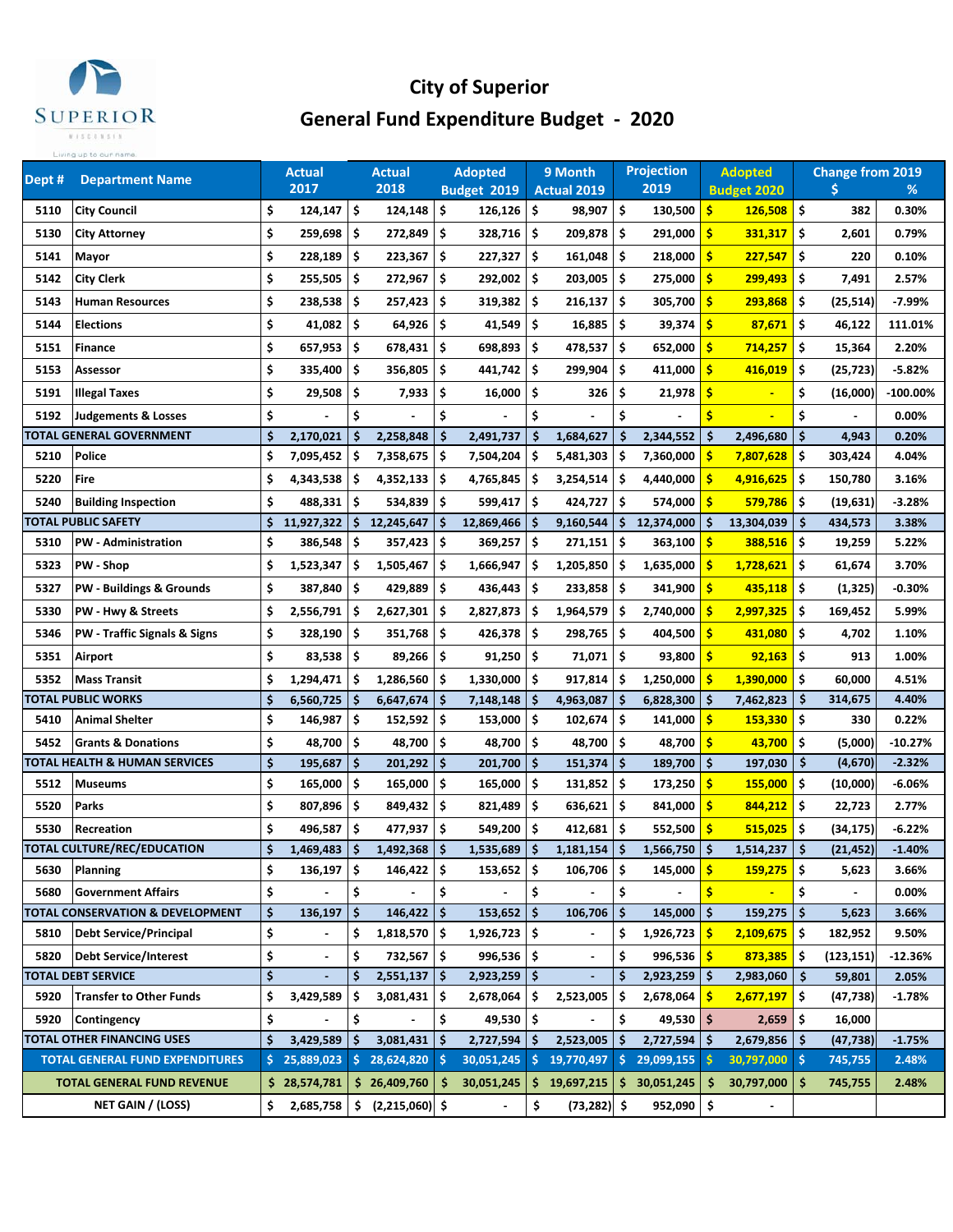| <b>CITY COUNCIL</b>                                                    | Actual<br>2016         |     | <b>Actual</b><br>2017 |    | Actual<br>2018 | <b>Adopted Budget</b><br>2019 |                          | <b>Proposed Budget</b><br>2020 |                          |    | Change from 2019<br>℅ |            |
|------------------------------------------------------------------------|------------------------|-----|-----------------------|----|----------------|-------------------------------|--------------------------|--------------------------------|--------------------------|----|-----------------------|------------|
| <b>TOTAL GENERAL GOVERNMENT-CITY COUNCIL</b>                           | 122,934.62             | - 5 | 124,147.35            | -S | 124,148.08     |                               | $126, 126.00$   \$       |                                | 126,508.00               | -S | 382.00                | 0.30%      |
| 101-5110-511.11-10/SALARIES / SALARIES-PERMANENT-REGULR                | $46,782.71$ $\pm$      |     | 47,658.36             |    | $48,185.82$ \$ |                               | 48,000.00                |                                | $48,960.00$ \$           |    | 960.00                | 2.00%      |
| 101-5110-511.11-50/SALARIES / SALARIES-PT/TEMP-REGULAR                 |                        |     |                       |    |                |                               | $\overline{\phantom{a}}$ |                                |                          |    |                       | 0.00%      |
| 101-5110-511.14-10/PER DIEM / COMMITTEE MEMBER PAY                     | $18,554.38$ \$         |     | $19,695.69$ \$        |    | $19,625.00$ \$ |                               | 19,000.00                |                                | $19,380.00$ \$           |    | 380.00                | 2.00%      |
| 101-5110-511.15-10/BENEFITS / BENEFITS-SOC SECURITY                    | $4,940.58$ \$          |     | $5,160.39$ \$         |    | $5,152.03$ \$  |                               | 5,126.00                 |                                | $5.228.00$ S             |    | 102.00                | 1.99%      |
| 101-5110-511.15-60/BENEFITS / BENEFITS-WORKERS COMP                    |                        |     |                       |    |                |                               | $\overline{\phantom{a}}$ |                                |                          |    |                       | 0.00%      |
| 101-5110-511.21-40/PROFESSIONAL SERVICES / PROF SVCS-DATA PROCESSING   |                        |     | ٠                     |    |                |                               | $\overline{\phantom{a}}$ |                                |                          |    |                       | 0.00%      |
| 101-5110-511.22-50/UTILITY SERVICES / UTILITIES-TELEPHONE              |                        |     |                       |    |                |                               |                          |                                |                          |    |                       | 0.00%      |
| 101-5110-511.29-90/OTHER CONTRACTUAL SVCS / MISC CONTRACTUAL SVCS      | $42,466.15$ $\sqrt{5}$ |     | 40,709.74             |    | 42,911.61      | S                             | 44,000.00                |                                | 44,440.00                | ۱s | 440.00                | 1.00%      |
| 101-5110-511.32-10/PUBLICATION, SUBS, DUES / PUBS, SUBS, DUES          | $5,723.80$ \$          |     | $4,837.38$ \$         |    | $5,353.43$ \$  |                               | 5,000.00                 |                                | $5,000.00$ $\frac{1}{5}$ |    |                       | 0.00%      |
| 101-5110-511.33-40/TRAVEL / TRAVEL & TRAINING                          | 4,467.00 \$            |     | $5,947.78$ \$         |    | $2,485.22$ \$  |                               | 5,000.00                 |                                | 3,000.00                 | s  | (2,000.00)            | $-40.00\%$ |
| 101-5110-511.33-50/TRAVEL / TRAVEL-AUTO & EXP ALLOW                    |                        |     | -                     |    |                |                               | $\overline{\phantom{a}}$ |                                |                          |    |                       | 0.00%      |
| 101-5110-511.39-10/OTHER SUPPLIES & EXPENSE / OTHER SUPPLIES & EXPENSE |                        |     | 138.01                |    | 434.97 \$      |                               | ٠                        |                                | 500.00                   | -S | 500.00                | 0.00%      |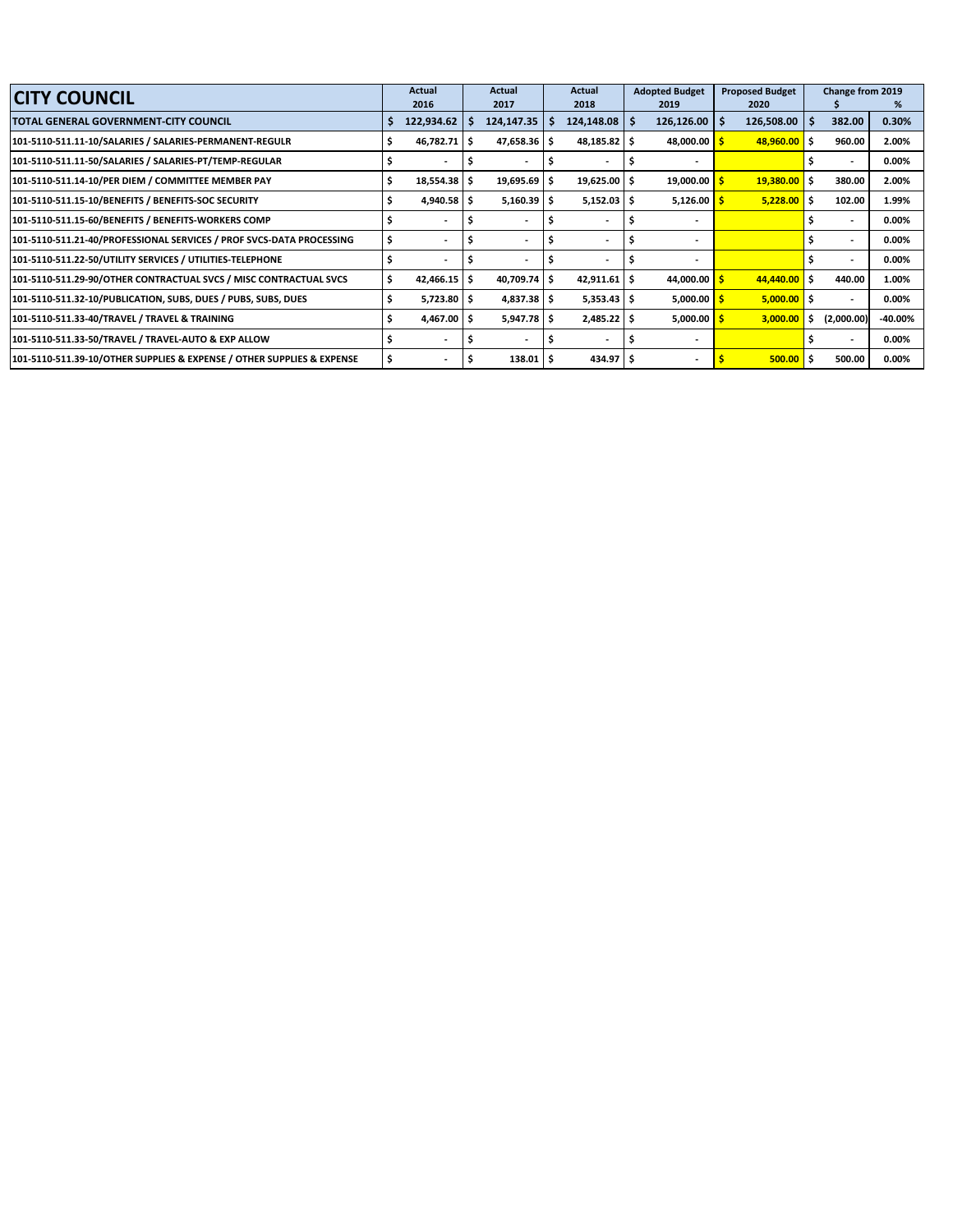| <b>CITY ATTORNEY</b>                                                   | Actual<br>2016 | <b>Actual</b><br>2017 | <b>Actual</b><br>2018 | <b>Adopted Budget</b><br>2019 | <b>Proposed Budget</b><br>2020 | Change from 2019<br>\$ | %           |
|------------------------------------------------------------------------|----------------|-----------------------|-----------------------|-------------------------------|--------------------------------|------------------------|-------------|
| TOTAL GENERAL GOVERNMENT-CITY ATTORNEY                                 | \$265,827.92   | \$259,698.13          | \$272,848.85          | \$328,716.00                  | \$331,317.00                   | \$2,601.00             | 0.79%       |
| 101-5130-513.11-10/SALARIES / SALARIES-PERMANENT-REGULR                | \$169,855.97   | \$175,144.72          | \$180.645.68          | \$185,043.00                  | \$190,232.00                   | \$5.189.00             | 2.80%       |
| 101-5130-513.11-20/SALARIES / SALARIES-PERM-OVERTIME                   | \$0.00         | \$0.00                | \$0.00                | \$0.00                        | \$0.00                         | \$0.00                 | 0.00%       |
| 101-5130-513.11-50/SALARIES / SALARIES-PT/TEMP-REGULAR                 | \$0.00         | \$0.00                | \$0.00                | \$0.00                        | \$0.00                         | \$0.00                 | 0.00%       |
| 101-5130-513.15-10/BENEFITS / BENEFITS-SOC SECURITY                    | \$12,677.06    | \$13,059.53           | \$13,528.62           | \$14,156.00                   | \$14,553.00                    | \$397.00               | 2.80%       |
| 101-5130-513.15-20/BENEFITS / BENEFITS-EMPLOYER WRF                    | \$11,205.46    | \$11,916.46           | \$12,099.96           | \$12,120.00                   | \$12,841.00                    | \$721.00               | 5.95%       |
| 101-5130-513.15-25/BENEFITS / BENEFITS-RETIREMENTS                     | \$6,347.00     | \$7,531.00            | \$7,738.00            | \$9,252.00                    | \$9,512.00                     | \$260.00               | 2.81%       |
| 101-5130-513.15-30/BENEFITS / BENEFITS-EMPLOYEE WRF                    | \$0.00         | \$0.00                | \$0.00                | \$0.00                        | \$0.00                         | \$0.00                 | 0.00%       |
| 101-5130-513.15-40/BENEFITS / BENEFITS-HEALTH INS                      | \$23,754.00    | \$23,754.00           | \$23,754.00           | \$27,317.00                   | \$30,559.00                    | \$3,242.00             | 11.87%      |
| 101-5130-513.15-50/BENEFITS / BENEFITS-LIFE INS                        | \$255.21       | \$261.87              | \$269.27              | \$300.00                      | \$300.00                       | \$0.00                 | 0.00%       |
| 101-5130-513.15-60/BENEFITS / BENEFITS-WORKERS COMP                    | \$339.33       | \$332.48              | \$324.63              | \$278.00                      | \$285.00                       | \$7.00                 | 2.52%       |
| 101-5130-513.15-80/BENEFITS / BENEFITS-UNEMPLOYMENT CMP                | \$0.00         | \$0.00                | \$0.00                | \$0.00                        | \$0.00                         | \$0.00                 | 0.00%       |
| 101-5130-513.21-20/PROFESSIONAL SERVICES / PROF SVCS-LEGAL             | \$11,728.00    | \$8,370.89            | \$15,431.96           | \$50,000.00                   | \$50,000.00                    | \$0.00                 | 0.00%       |
| 101-5130-513.21-40/PROFESSIONAL SERVICES / PROF SVCS-DATA PROCESSING   | \$0.00         | \$0.00                | \$0.00                | \$0.00                        | \$0.00                         | \$0.00                 | 0.00%       |
| 101-5130-513.21-80/PROFESSIONAL SERVICES / OTHER PROF SERVICES         | \$12,127.97    | \$2,730.97            | \$2,355.23            | \$8,700.00                    | \$2,000.00                     | $-56,700.00$           | $-77.01%$   |
| 101-5130-513.22-50/UTILITY SERVICES / UTILITIES-TELEPHONE              | \$789.49       | \$478.09              | \$885.14              | \$1,300.00                    | \$1,000.00                     | $-$300.00$             | $-23.08%$   |
| 101-5130-513.29-90/OTHER CONTRACTUAL SVCS / OTHER CONTRACT SVCS-MISC   | \$0.00         | \$461.68              | \$484.51              | \$0.00                        | \$0.00                         | \$0.00                 | 0.00%       |
| 101-5130-513.31-90/OFFICE SUPPLIES / OFFICE SUPPLIES                   | \$0.00         | \$116.97              | \$0.00                | \$750.00                      | \$760.00                       | \$10.00                | 1.33%       |
| 101-5130-513.32-10/PUBLICATION, SUBS, DUES / PUBS, SUBS, DUES          | \$12,478.11    | \$11,284.48           | \$10,768.22           | \$11,800.00                   | \$11,900.00                    | \$100.00               | 0.85%       |
| 101-5130-513.33-40/TRAVEL / TRAVEL & TRAINING                          | \$312.82       | \$1,233.84            | \$1,888.60            | \$3,800.00                    | \$3,840.00                     | \$40.00                | 1.05%       |
| 101-5130-513.35-90/REPAIR & MNT SUPPLIES / OTHER MISC RPR & MNT SUPP   | \$400.95       | \$0.00                | \$0.00                | \$400.00                      | \$0.00                         | $-$400.00$             | $-100.00\%$ |
| 101-5130-513.39-10/OTHER SUPPLIES & EXPENSE / OTHER SUPPLIES & EXPENSE | \$3,556.55     | \$3,021.15            | \$2,675.03            | \$3,500.00                    | \$3,535.00                     | \$35.00                | 1.00%       |
| 101-5130-513.51-30/INSURANCE / INSURANCE                               | \$0.00         | \$0.00                | \$0.00                | \$0.00                        | \$0.00                         | \$0.00                 | 0.00%       |
| 101-5130-513.81-10/CAPITAL EQUIPMENT / CAPITAL EQUIPMENT               | \$0.00         | \$0.00                | \$0.00                | \$0.00                        | \$0.00                         | \$0.00                 | 0.00%       |
| 101-5130-513.82-10/CAPITAL IMPROVEMENTS / CAPITAL IMPROVEMENTS         | \$0.00         | \$0.00                | \$0.00                | \$0.00                        | \$0.00                         | \$0.00                 | 0.00%       |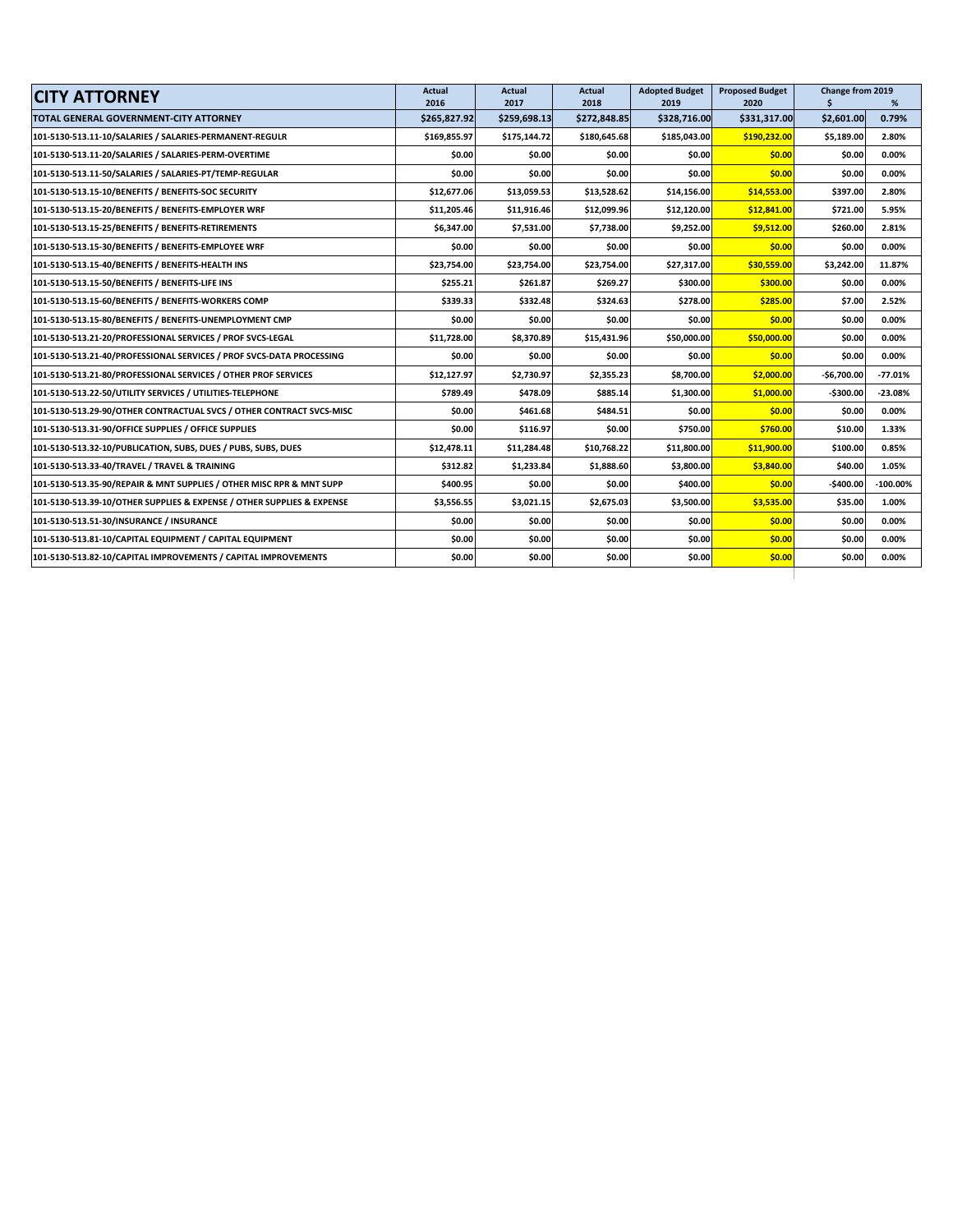| Adopted Budget 2019   Proposed Budget 2020<br>TOTAL GENERAL GOVERNMENT-MAYOR<br>\$206.244.09<br>\$228,188.90<br>\$223,366.82<br>\$227,547.00<br>\$220.00<br>0.10%<br>\$227,327,00<br>\$140.716.83<br>\$145.963.56<br>\$147.933.72<br>\$148.584.00<br>\$151.518.00<br>\$2.934.00<br>1.97%<br>101-5141-514.11-10/SALARIES / SALARIES-PERMANENT-REGULR<br>\$0.00<br>\$0.00<br>\$212.34<br>\$1,800.14<br>\$0.00<br>\$0.00<br>0.00%<br>101-5141-514.11-20/SALARIES / SALARIES-PERM-OVERTIME<br>\$0.00<br>\$0.00<br>\$0.00<br>\$0.00<br>\$0.00<br>0.00%<br>101-5141-514.11-50/SALARIES / SALARIES-PT/TEMP-REGULAR<br>\$0.00<br>\$10,657.99<br>\$11,241.94<br>\$11,367.00<br>\$11,591.00<br>\$224.00<br>1.97%<br>101-5141-514.15-10/EMPLOYER CONTRIBUTIONS / BENEFITS-SOC SECURITY<br>\$10,242.19<br>101-5141-514.15-20/EMPLOYER CONTRIBUTIONS / BENEFITS-EMPLOYER WRF<br>\$10,227.00<br>\$495.00<br>5.09%<br>\$3,910.55<br>\$8,504.26<br>\$10,355.44<br>\$9,732.00<br>\$6.144.00<br>\$7,576.00<br>\$147.00<br>1.98%<br>101-5141-514.15-25/EMPLOYER CONTRIBUTIONS / BENEFITS-EMPL RETIREMENTS<br>\$5.257.00<br>\$6.265.00<br>\$7.429.00<br>\$0.00<br>\$0.00<br>\$0.00<br>\$0.00<br>\$0.00<br>\$0.00<br>0.00%<br>\$32,779.66<br>\$22,883.88<br>\$26,317.00<br>\$29,421.00<br>\$3,104.00<br>11.79%<br>101-5141-514.15-40/EMPLOYER CONTRIBUTIONS / BENEFITS-HEALTH INS<br>\$23,754.00<br>\$325.26<br>\$388.63<br>\$490.62<br>\$300.00<br>\$300.00<br>\$0.00<br>0.00%<br>\$227.00<br>\$4.00<br>101-5141-514.15-60/EMPLOYER CONTRIBUTIONS / BENEFITS-WORKERS COMP<br>\$281.16<br>\$277.44<br>\$269.26<br>\$223.00<br>1.79%<br>\$0.00<br>\$0.00<br>0.00%<br>\$0.00<br>\$0.00<br>\$0.00<br>\$0.00<br>\$0.00<br>\$0.00<br>0.00%<br>101-5141-514.21-40/PROFESSIONAL SERVICES / PROF SVCS-DATA PROCESSING<br>\$0.00<br>\$0.00<br>\$0.00<br>\$0.00<br>\$2,830.34<br>\$1,302.24<br>\$1,570.53<br>\$1,600.00<br>6.67%<br>101-5141-514.22-50/UTILITY SERVICES / UTILITIES-TELEPHONE<br>\$1,500.00<br>\$100.00<br>\$0.00<br>101-5141-514.29-90/OTHER CONTRACTUAL SVCS/OTHR CONTRAC SVCS MI<br>\$0.00<br>\$461.68<br>\$484.51<br>\$0.00<br>\$0.00<br>0.00%<br>101-5141-514.31-90/OFFICE SUPPLIES / OFFICE SUPPLIES<br>\$1,041.11<br>\$1,108.54<br>\$704.93<br>\$1,025.00<br>\$1,035.00<br>\$10.00<br>0.98%<br>\$6,325.90<br>\$6,268.30<br>\$1,068.90<br>\$1,450.00<br>\$1,465.00<br>\$15.00<br>1.03%<br>101-5141-514.33-40/TRAVEL / TRAVEL & TRAINING<br>\$140.00<br>\$2,110.53<br>\$2,100.00<br>\$2,121.00<br>\$21.00<br>1.00%<br>\$4,830.35<br>101-5141-514.33-50/TRAVEL / AUTO & EXPENSE ALLOWANCE<br>\$6.462.98<br>\$6.242.85<br>\$7.224.71<br>\$7,700.00<br>\$2,800.00<br>$-$4,900.00$<br>$-63.64%$<br>101-5141-514.34-90/OPERATING SUPPLIES / OPER SUPP-OTHER MISC<br>\$0.00<br>\$0.00<br>\$0.00<br>\$0.00<br>\$0.00<br>0.00%<br>\$0.00<br>\$787.57<br>\$978.42<br>\$1,663.48<br>\$1,000.00<br>\$1,010.00<br>\$10.00<br>1.00%<br>\$2,228.22<br>\$1.388.04<br>\$2,525.00<br>\$25.00<br>1.00%<br>101-5141-514.35-90/REPAIR & MNT SUPPLIES / RPR & MNT SUPP-MISC<br>\$1,351.46<br>\$2.500.00<br>\$2,742.74<br>\$2,485.24<br>\$129.37<br>\$1,000.00<br>$-$2,000.00$<br>$-66.67%$<br>101-5141-514.39-10/OTHER SUPPLIES & EXPENSE / OTHER SUPPLIES & EXPENSE<br>\$3,000.00<br>\$0.00<br>\$0.00<br>\$0.00<br>\$0.00<br>\$0.00<br>0.00%<br>101-5141-514.51-30/INSURANCE / INSURANCE<br>\$0.00<br>\$3,131.00<br>101-5141-514.72-10/GRANTS, DNTNS-OTHER ORGAN / GRANTS, DNTNS-OTHER ORGAN<br>\$75.00<br>\$75.00<br>\$3,062.00<br>\$3,100.00<br>\$31.00<br>1.00%<br>\$0.00<br>\$0.00<br>\$0.00<br>\$0.00<br>\$0.00<br>\$0.00<br>0.00%<br>101-5141-514.81-10/CAPITAL EQUIPMENT / CAPITAL EQUIPMENT<br>\$0.00<br>\$0.00<br>\$0.00<br>\$0.00<br>\$0.00<br>0.00%<br>\$0.00 | <b>MAYOR</b>                                                          | Actual | Actual | Actual |  | Change from 2019 |   |
|--------------------------------------------------------------------------------------------------------------------------------------------------------------------------------------------------------------------------------------------------------------------------------------------------------------------------------------------------------------------------------------------------------------------------------------------------------------------------------------------------------------------------------------------------------------------------------------------------------------------------------------------------------------------------------------------------------------------------------------------------------------------------------------------------------------------------------------------------------------------------------------------------------------------------------------------------------------------------------------------------------------------------------------------------------------------------------------------------------------------------------------------------------------------------------------------------------------------------------------------------------------------------------------------------------------------------------------------------------------------------------------------------------------------------------------------------------------------------------------------------------------------------------------------------------------------------------------------------------------------------------------------------------------------------------------------------------------------------------------------------------------------------------------------------------------------------------------------------------------------------------------------------------------------------------------------------------------------------------------------------------------------------------------------------------------------------------------------------------------------------------------------------------------------------------------------------------------------------------------------------------------------------------------------------------------------------------------------------------------------------------------------------------------------------------------------------------------------------------------------------------------------------------------------------------------------------------------------------------------------------------------------------------------------------------------------------------------------------------------------------------------------------------------------------------------------------------------------------------------------------------------------------------------------------------------------------------------------------------------------------------------------------------------------------------------------------------------------------------------------------------------------------------------------------------------------------------------------------------------------------------------------------------------------------------------------------------------------------------------------------------------------------------------------------------------------------------------------------------------------------------------------------------------------------------------------------------------------------------------------------------------------------------------------------------------------------------------------------------------------|-----------------------------------------------------------------------|--------|--------|--------|--|------------------|---|
|                                                                                                                                                                                                                                                                                                                                                                                                                                                                                                                                                                                                                                                                                                                                                                                                                                                                                                                                                                                                                                                                                                                                                                                                                                                                                                                                                                                                                                                                                                                                                                                                                                                                                                                                                                                                                                                                                                                                                                                                                                                                                                                                                                                                                                                                                                                                                                                                                                                                                                                                                                                                                                                                                                                                                                                                                                                                                                                                                                                                                                                                                                                                                                                                                                                                                                                                                                                                                                                                                                                                                                                                                                                                                                                                            |                                                                       | 2016   | 2017   | 2018   |  | \$               | % |
|                                                                                                                                                                                                                                                                                                                                                                                                                                                                                                                                                                                                                                                                                                                                                                                                                                                                                                                                                                                                                                                                                                                                                                                                                                                                                                                                                                                                                                                                                                                                                                                                                                                                                                                                                                                                                                                                                                                                                                                                                                                                                                                                                                                                                                                                                                                                                                                                                                                                                                                                                                                                                                                                                                                                                                                                                                                                                                                                                                                                                                                                                                                                                                                                                                                                                                                                                                                                                                                                                                                                                                                                                                                                                                                                            |                                                                       |        |        |        |  |                  |   |
|                                                                                                                                                                                                                                                                                                                                                                                                                                                                                                                                                                                                                                                                                                                                                                                                                                                                                                                                                                                                                                                                                                                                                                                                                                                                                                                                                                                                                                                                                                                                                                                                                                                                                                                                                                                                                                                                                                                                                                                                                                                                                                                                                                                                                                                                                                                                                                                                                                                                                                                                                                                                                                                                                                                                                                                                                                                                                                                                                                                                                                                                                                                                                                                                                                                                                                                                                                                                                                                                                                                                                                                                                                                                                                                                            |                                                                       |        |        |        |  |                  |   |
|                                                                                                                                                                                                                                                                                                                                                                                                                                                                                                                                                                                                                                                                                                                                                                                                                                                                                                                                                                                                                                                                                                                                                                                                                                                                                                                                                                                                                                                                                                                                                                                                                                                                                                                                                                                                                                                                                                                                                                                                                                                                                                                                                                                                                                                                                                                                                                                                                                                                                                                                                                                                                                                                                                                                                                                                                                                                                                                                                                                                                                                                                                                                                                                                                                                                                                                                                                                                                                                                                                                                                                                                                                                                                                                                            |                                                                       |        |        |        |  |                  |   |
|                                                                                                                                                                                                                                                                                                                                                                                                                                                                                                                                                                                                                                                                                                                                                                                                                                                                                                                                                                                                                                                                                                                                                                                                                                                                                                                                                                                                                                                                                                                                                                                                                                                                                                                                                                                                                                                                                                                                                                                                                                                                                                                                                                                                                                                                                                                                                                                                                                                                                                                                                                                                                                                                                                                                                                                                                                                                                                                                                                                                                                                                                                                                                                                                                                                                                                                                                                                                                                                                                                                                                                                                                                                                                                                                            |                                                                       |        |        |        |  |                  |   |
|                                                                                                                                                                                                                                                                                                                                                                                                                                                                                                                                                                                                                                                                                                                                                                                                                                                                                                                                                                                                                                                                                                                                                                                                                                                                                                                                                                                                                                                                                                                                                                                                                                                                                                                                                                                                                                                                                                                                                                                                                                                                                                                                                                                                                                                                                                                                                                                                                                                                                                                                                                                                                                                                                                                                                                                                                                                                                                                                                                                                                                                                                                                                                                                                                                                                                                                                                                                                                                                                                                                                                                                                                                                                                                                                            |                                                                       |        |        |        |  |                  |   |
|                                                                                                                                                                                                                                                                                                                                                                                                                                                                                                                                                                                                                                                                                                                                                                                                                                                                                                                                                                                                                                                                                                                                                                                                                                                                                                                                                                                                                                                                                                                                                                                                                                                                                                                                                                                                                                                                                                                                                                                                                                                                                                                                                                                                                                                                                                                                                                                                                                                                                                                                                                                                                                                                                                                                                                                                                                                                                                                                                                                                                                                                                                                                                                                                                                                                                                                                                                                                                                                                                                                                                                                                                                                                                                                                            |                                                                       |        |        |        |  |                  |   |
|                                                                                                                                                                                                                                                                                                                                                                                                                                                                                                                                                                                                                                                                                                                                                                                                                                                                                                                                                                                                                                                                                                                                                                                                                                                                                                                                                                                                                                                                                                                                                                                                                                                                                                                                                                                                                                                                                                                                                                                                                                                                                                                                                                                                                                                                                                                                                                                                                                                                                                                                                                                                                                                                                                                                                                                                                                                                                                                                                                                                                                                                                                                                                                                                                                                                                                                                                                                                                                                                                                                                                                                                                                                                                                                                            |                                                                       |        |        |        |  |                  |   |
|                                                                                                                                                                                                                                                                                                                                                                                                                                                                                                                                                                                                                                                                                                                                                                                                                                                                                                                                                                                                                                                                                                                                                                                                                                                                                                                                                                                                                                                                                                                                                                                                                                                                                                                                                                                                                                                                                                                                                                                                                                                                                                                                                                                                                                                                                                                                                                                                                                                                                                                                                                                                                                                                                                                                                                                                                                                                                                                                                                                                                                                                                                                                                                                                                                                                                                                                                                                                                                                                                                                                                                                                                                                                                                                                            | 101-5141-514.15-30/EMPLOYER CONTRIBUTIONS / BENEFITS-EMPLOYEE WRF     |        |        |        |  |                  |   |
|                                                                                                                                                                                                                                                                                                                                                                                                                                                                                                                                                                                                                                                                                                                                                                                                                                                                                                                                                                                                                                                                                                                                                                                                                                                                                                                                                                                                                                                                                                                                                                                                                                                                                                                                                                                                                                                                                                                                                                                                                                                                                                                                                                                                                                                                                                                                                                                                                                                                                                                                                                                                                                                                                                                                                                                                                                                                                                                                                                                                                                                                                                                                                                                                                                                                                                                                                                                                                                                                                                                                                                                                                                                                                                                                            |                                                                       |        |        |        |  |                  |   |
|                                                                                                                                                                                                                                                                                                                                                                                                                                                                                                                                                                                                                                                                                                                                                                                                                                                                                                                                                                                                                                                                                                                                                                                                                                                                                                                                                                                                                                                                                                                                                                                                                                                                                                                                                                                                                                                                                                                                                                                                                                                                                                                                                                                                                                                                                                                                                                                                                                                                                                                                                                                                                                                                                                                                                                                                                                                                                                                                                                                                                                                                                                                                                                                                                                                                                                                                                                                                                                                                                                                                                                                                                                                                                                                                            | 101-5141-514.15-50/EMPLOYER CONTRIBUTIONS / BENEFITS-LIFE INS         |        |        |        |  |                  |   |
|                                                                                                                                                                                                                                                                                                                                                                                                                                                                                                                                                                                                                                                                                                                                                                                                                                                                                                                                                                                                                                                                                                                                                                                                                                                                                                                                                                                                                                                                                                                                                                                                                                                                                                                                                                                                                                                                                                                                                                                                                                                                                                                                                                                                                                                                                                                                                                                                                                                                                                                                                                                                                                                                                                                                                                                                                                                                                                                                                                                                                                                                                                                                                                                                                                                                                                                                                                                                                                                                                                                                                                                                                                                                                                                                            |                                                                       |        |        |        |  |                  |   |
|                                                                                                                                                                                                                                                                                                                                                                                                                                                                                                                                                                                                                                                                                                                                                                                                                                                                                                                                                                                                                                                                                                                                                                                                                                                                                                                                                                                                                                                                                                                                                                                                                                                                                                                                                                                                                                                                                                                                                                                                                                                                                                                                                                                                                                                                                                                                                                                                                                                                                                                                                                                                                                                                                                                                                                                                                                                                                                                                                                                                                                                                                                                                                                                                                                                                                                                                                                                                                                                                                                                                                                                                                                                                                                                                            | 101-5141-514.15-80/EMPLOYER CONTRIBUTIONS / BENEFITS-UNEMPLOYMENT CMP |        |        |        |  |                  |   |
|                                                                                                                                                                                                                                                                                                                                                                                                                                                                                                                                                                                                                                                                                                                                                                                                                                                                                                                                                                                                                                                                                                                                                                                                                                                                                                                                                                                                                                                                                                                                                                                                                                                                                                                                                                                                                                                                                                                                                                                                                                                                                                                                                                                                                                                                                                                                                                                                                                                                                                                                                                                                                                                                                                                                                                                                                                                                                                                                                                                                                                                                                                                                                                                                                                                                                                                                                                                                                                                                                                                                                                                                                                                                                                                                            |                                                                       |        |        |        |  |                  |   |
|                                                                                                                                                                                                                                                                                                                                                                                                                                                                                                                                                                                                                                                                                                                                                                                                                                                                                                                                                                                                                                                                                                                                                                                                                                                                                                                                                                                                                                                                                                                                                                                                                                                                                                                                                                                                                                                                                                                                                                                                                                                                                                                                                                                                                                                                                                                                                                                                                                                                                                                                                                                                                                                                                                                                                                                                                                                                                                                                                                                                                                                                                                                                                                                                                                                                                                                                                                                                                                                                                                                                                                                                                                                                                                                                            |                                                                       |        |        |        |  |                  |   |
|                                                                                                                                                                                                                                                                                                                                                                                                                                                                                                                                                                                                                                                                                                                                                                                                                                                                                                                                                                                                                                                                                                                                                                                                                                                                                                                                                                                                                                                                                                                                                                                                                                                                                                                                                                                                                                                                                                                                                                                                                                                                                                                                                                                                                                                                                                                                                                                                                                                                                                                                                                                                                                                                                                                                                                                                                                                                                                                                                                                                                                                                                                                                                                                                                                                                                                                                                                                                                                                                                                                                                                                                                                                                                                                                            |                                                                       |        |        |        |  |                  |   |
|                                                                                                                                                                                                                                                                                                                                                                                                                                                                                                                                                                                                                                                                                                                                                                                                                                                                                                                                                                                                                                                                                                                                                                                                                                                                                                                                                                                                                                                                                                                                                                                                                                                                                                                                                                                                                                                                                                                                                                                                                                                                                                                                                                                                                                                                                                                                                                                                                                                                                                                                                                                                                                                                                                                                                                                                                                                                                                                                                                                                                                                                                                                                                                                                                                                                                                                                                                                                                                                                                                                                                                                                                                                                                                                                            |                                                                       |        |        |        |  |                  |   |
|                                                                                                                                                                                                                                                                                                                                                                                                                                                                                                                                                                                                                                                                                                                                                                                                                                                                                                                                                                                                                                                                                                                                                                                                                                                                                                                                                                                                                                                                                                                                                                                                                                                                                                                                                                                                                                                                                                                                                                                                                                                                                                                                                                                                                                                                                                                                                                                                                                                                                                                                                                                                                                                                                                                                                                                                                                                                                                                                                                                                                                                                                                                                                                                                                                                                                                                                                                                                                                                                                                                                                                                                                                                                                                                                            | 101-5141-514.32-10/PUBLICATION, SUBS, DUES / PUBS, SUBS, DUES         |        |        |        |  |                  |   |
|                                                                                                                                                                                                                                                                                                                                                                                                                                                                                                                                                                                                                                                                                                                                                                                                                                                                                                                                                                                                                                                                                                                                                                                                                                                                                                                                                                                                                                                                                                                                                                                                                                                                                                                                                                                                                                                                                                                                                                                                                                                                                                                                                                                                                                                                                                                                                                                                                                                                                                                                                                                                                                                                                                                                                                                                                                                                                                                                                                                                                                                                                                                                                                                                                                                                                                                                                                                                                                                                                                                                                                                                                                                                                                                                            |                                                                       |        |        |        |  |                  |   |
|                                                                                                                                                                                                                                                                                                                                                                                                                                                                                                                                                                                                                                                                                                                                                                                                                                                                                                                                                                                                                                                                                                                                                                                                                                                                                                                                                                                                                                                                                                                                                                                                                                                                                                                                                                                                                                                                                                                                                                                                                                                                                                                                                                                                                                                                                                                                                                                                                                                                                                                                                                                                                                                                                                                                                                                                                                                                                                                                                                                                                                                                                                                                                                                                                                                                                                                                                                                                                                                                                                                                                                                                                                                                                                                                            |                                                                       |        |        |        |  |                  |   |
|                                                                                                                                                                                                                                                                                                                                                                                                                                                                                                                                                                                                                                                                                                                                                                                                                                                                                                                                                                                                                                                                                                                                                                                                                                                                                                                                                                                                                                                                                                                                                                                                                                                                                                                                                                                                                                                                                                                                                                                                                                                                                                                                                                                                                                                                                                                                                                                                                                                                                                                                                                                                                                                                                                                                                                                                                                                                                                                                                                                                                                                                                                                                                                                                                                                                                                                                                                                                                                                                                                                                                                                                                                                                                                                                            |                                                                       |        |        |        |  |                  |   |
|                                                                                                                                                                                                                                                                                                                                                                                                                                                                                                                                                                                                                                                                                                                                                                                                                                                                                                                                                                                                                                                                                                                                                                                                                                                                                                                                                                                                                                                                                                                                                                                                                                                                                                                                                                                                                                                                                                                                                                                                                                                                                                                                                                                                                                                                                                                                                                                                                                                                                                                                                                                                                                                                                                                                                                                                                                                                                                                                                                                                                                                                                                                                                                                                                                                                                                                                                                                                                                                                                                                                                                                                                                                                                                                                            | 101-5141-514.35-10/REPAIR & MNT SUPPLIES / RPP & MNT SUPP-FUEL/OIL    |        |        |        |  |                  |   |
|                                                                                                                                                                                                                                                                                                                                                                                                                                                                                                                                                                                                                                                                                                                                                                                                                                                                                                                                                                                                                                                                                                                                                                                                                                                                                                                                                                                                                                                                                                                                                                                                                                                                                                                                                                                                                                                                                                                                                                                                                                                                                                                                                                                                                                                                                                                                                                                                                                                                                                                                                                                                                                                                                                                                                                                                                                                                                                                                                                                                                                                                                                                                                                                                                                                                                                                                                                                                                                                                                                                                                                                                                                                                                                                                            |                                                                       |        |        |        |  |                  |   |
|                                                                                                                                                                                                                                                                                                                                                                                                                                                                                                                                                                                                                                                                                                                                                                                                                                                                                                                                                                                                                                                                                                                                                                                                                                                                                                                                                                                                                                                                                                                                                                                                                                                                                                                                                                                                                                                                                                                                                                                                                                                                                                                                                                                                                                                                                                                                                                                                                                                                                                                                                                                                                                                                                                                                                                                                                                                                                                                                                                                                                                                                                                                                                                                                                                                                                                                                                                                                                                                                                                                                                                                                                                                                                                                                            |                                                                       |        |        |        |  |                  |   |
|                                                                                                                                                                                                                                                                                                                                                                                                                                                                                                                                                                                                                                                                                                                                                                                                                                                                                                                                                                                                                                                                                                                                                                                                                                                                                                                                                                                                                                                                                                                                                                                                                                                                                                                                                                                                                                                                                                                                                                                                                                                                                                                                                                                                                                                                                                                                                                                                                                                                                                                                                                                                                                                                                                                                                                                                                                                                                                                                                                                                                                                                                                                                                                                                                                                                                                                                                                                                                                                                                                                                                                                                                                                                                                                                            |                                                                       |        |        |        |  |                  |   |
|                                                                                                                                                                                                                                                                                                                                                                                                                                                                                                                                                                                                                                                                                                                                                                                                                                                                                                                                                                                                                                                                                                                                                                                                                                                                                                                                                                                                                                                                                                                                                                                                                                                                                                                                                                                                                                                                                                                                                                                                                                                                                                                                                                                                                                                                                                                                                                                                                                                                                                                                                                                                                                                                                                                                                                                                                                                                                                                                                                                                                                                                                                                                                                                                                                                                                                                                                                                                                                                                                                                                                                                                                                                                                                                                            |                                                                       |        |        |        |  |                  |   |
|                                                                                                                                                                                                                                                                                                                                                                                                                                                                                                                                                                                                                                                                                                                                                                                                                                                                                                                                                                                                                                                                                                                                                                                                                                                                                                                                                                                                                                                                                                                                                                                                                                                                                                                                                                                                                                                                                                                                                                                                                                                                                                                                                                                                                                                                                                                                                                                                                                                                                                                                                                                                                                                                                                                                                                                                                                                                                                                                                                                                                                                                                                                                                                                                                                                                                                                                                                                                                                                                                                                                                                                                                                                                                                                                            |                                                                       |        |        |        |  |                  |   |
|                                                                                                                                                                                                                                                                                                                                                                                                                                                                                                                                                                                                                                                                                                                                                                                                                                                                                                                                                                                                                                                                                                                                                                                                                                                                                                                                                                                                                                                                                                                                                                                                                                                                                                                                                                                                                                                                                                                                                                                                                                                                                                                                                                                                                                                                                                                                                                                                                                                                                                                                                                                                                                                                                                                                                                                                                                                                                                                                                                                                                                                                                                                                                                                                                                                                                                                                                                                                                                                                                                                                                                                                                                                                                                                                            | 101-5141-514.82-10/CAPITAL IMPROVEMENTS / CAPITAL IMPROVEMENTS        |        |        |        |  |                  |   |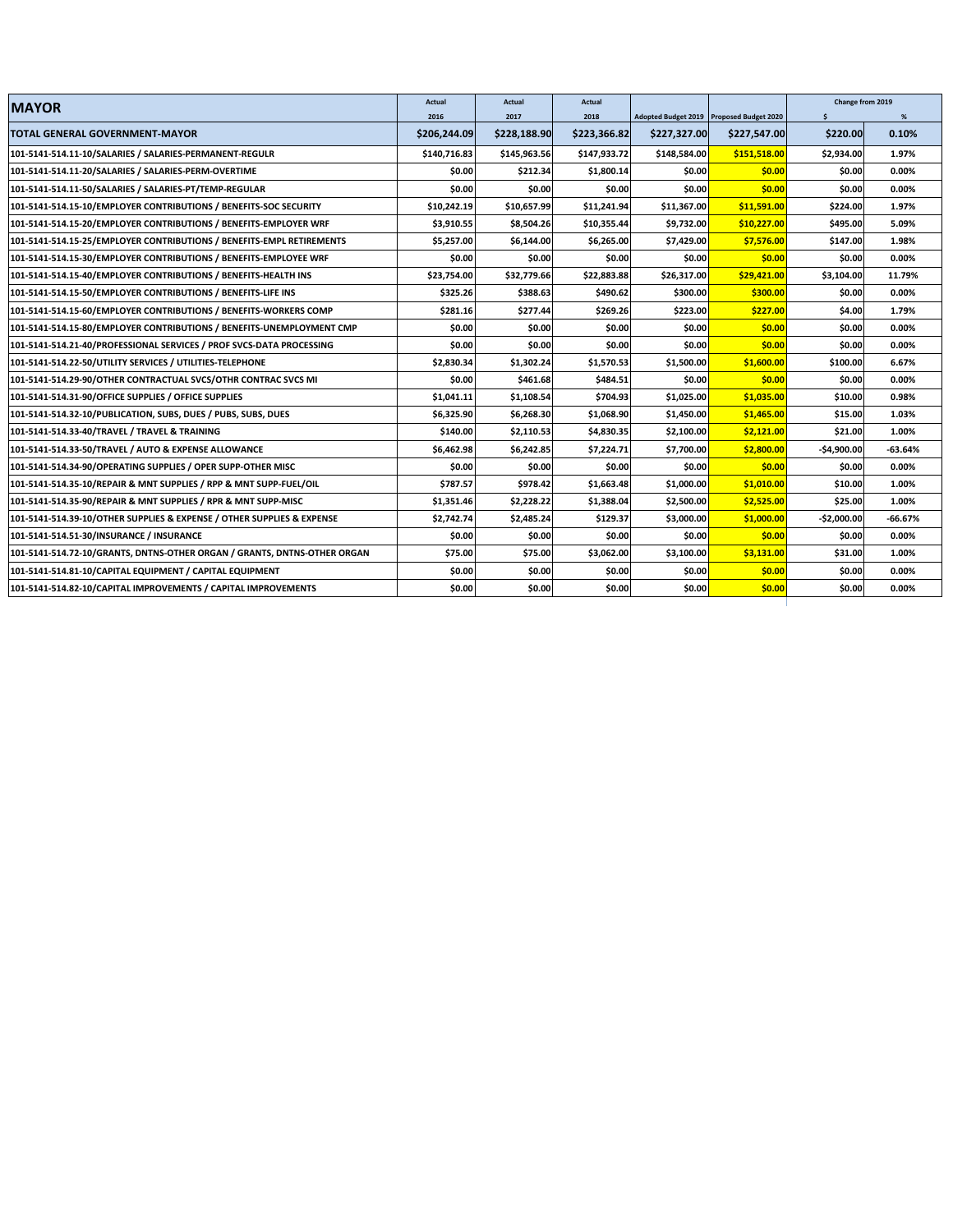| <b>CITY CLERK</b>                                                      | <b>Actual</b><br>2016 | <b>Actual</b><br>2017 | <b>Actual</b><br>2018 | <b>Adopted Budget</b><br>2019 | <b>Proposed Budget</b><br>2020 | Change from 2019<br>Ŝ. | %        |
|------------------------------------------------------------------------|-----------------------|-----------------------|-----------------------|-------------------------------|--------------------------------|------------------------|----------|
| TOTAL GENERAL GOVERNMENT-CITY CLERK                                    | \$252,482.99          | \$255,504.81          | \$272,966.79          | \$292,002.00                  | \$299,493.00                   | \$7,491.00             | 2.57%    |
| 101-5142-514.11-10/SALARIES / SALARIES-PERMANENT-REGULR                | \$156,308.92          | \$157,165.97          | \$170,158.10          | \$176,536.00                  | \$185,030.00                   | \$8,494.00             | 4.81%    |
| 101-5142-514.11-20/SALARIES / SALARIES-PERM-OVERTIME                   | \$426.15              | \$374.06              | \$910.29              | \$1,000.00                    | \$1,000.00                     | \$0.00                 | 0.00%    |
| 101-5142-514.11-50/SALARIES / SALARIES-PT/TEMP-REGULAR                 | \$8,732.71            | \$0.00                | \$0.00                | \$0.00                        | \$0.00                         | \$0.00                 | 0.00%    |
| 101-5142-514.14-90/PER DIEM / OTHER PER DIEM                           | \$785.00              | \$615.00              | \$400.00              | \$750.00                      | \$750.00                       | \$0.00                 | 0.00%    |
| 101-5142-514.15-10/EMPLOYER CONTRIBUTIONS / BENEFITS-SOC SECURITY      | \$11,999.95           | \$11,228.70           | \$12,187.68           | \$13,639.00                   | \$14,289.00                    | \$650.00               | 4.77%    |
| 101-5142-514.15-20/EMPLOYER CONTRIBUTIONS / BENEFITS-EMPLOYER WRF      | \$10,332.72           | \$10,718.53           | \$11,458.57           | \$11,629.00                   | \$12,557.00                    | \$928.00               | 7.98%    |
| 101-5142-514.15-25/EMPLOYER CONTRIBUTIONS / BENEFITS-EMPL RETIREMENTS  | \$6.110.00            | \$6.693.00            | \$7,298.00            | \$8.877.00                    | \$9,302.00                     | \$425.00               | 4.79%    |
| 101-5142-514.15-30/EMPLOYER CONTRIBUTIONS / BENEFITS-EMPLOYEE WRF      | \$0.00                | \$0.00                | \$0.00                | \$0.00                        | \$0.00                         | \$0.00                 | 0.00%    |
| 101-5142-514.15-40/EMPLOYER CONTRIBUTIONS / BENEFITS-HEALTH INS        | \$41,807.93           | \$50,778.60           | \$54,919.32           | \$63,156.00                   | \$59,980.00                    | $-$3,176.00$           | $-5.03%$ |
| 101-5142-514.15-50/EMPLOYER CONTRIBUTIONS / BENEFITS-LIFE INS          | \$227.28              | \$268.71              | \$322.28              | \$450.00                      | \$450.00                       | \$0.00                 | 0.00%    |
| 101-5142-514.15-60/EMPLOYER CONTRIBUTIONS / BENEFITS-WORKERS COMP      | \$330.44              | \$298.71              | \$307.54              | \$265.00                      | \$278.00                       | \$13.00                | 4.91%    |
| 101-5142-514.15-80/EMPLOYER CONTRIBUTIONS / BENEFITS-UNEMPLOYMENT CMP  | \$0.00                | \$0.00                | \$0.00                | \$0.00                        | \$0.00                         | \$0.00                 | 0.00%    |
| 101-5142-514.15-90/EMPLOYER CONTRIBUTIONS / BENEFITS-OCCUP HLTH EXP    | \$0.00                | \$0.00                | \$0.00                | \$0.00                        | \$0.00                         | \$0.00                 | 0.00%    |
| 101-5142-514.15-95/EMPLOYER CONTRIBUTIONS / BENEFITS -MISC. RMBS.      | \$0.00                | \$0.00                | \$0.00                | \$0.00                        | \$0.00                         | \$0.00                 | 0.00%    |
| 101-5142-514.21-20/PROFESSIONAL SERVICES / PROF SVCS-LEGAL             | \$0.00                | \$0.00                | \$0.00                | \$0.00                        | \$0.00                         | \$0.00                 | 0.00%    |
| 101-5142-514.21-40/PROFESSIONAL SERVICES / PROF SVCS-DATA PROCESSING   | \$0.00                | \$0.00                | \$0.00                | \$0.00                        | \$0.00                         | \$0.00                 | 0.00%    |
| 101-5142-514.22-50/UTILITY SERVICES / UTILITIES-TELEPHONE              | \$1,178.45            | \$899.72              | \$1,203.03            | \$1,200.00                    | \$1,212.00                     | \$12.00                | 1.00%    |
| 101-5142-514.29-90/OTHER CONTRACTUAL SVCS / OTHR CONTRAC SVCS-MISC     | \$5,566.20            | \$5,505.86            | \$4,819.33            | \$3,000.00                    | \$3,030.00                     | \$30.00                | 1.00%    |
| 101-5142-514.31-90/OFFICE SUPPLIES / OFFICE SUPPLIES                   | \$2,015.02            | \$2.234.86            | \$1,269.52            | \$2,000.00                    | \$2,020.00                     | \$20.00                | 1.00%    |
| 101-5142-514.32-10/PUBLICATION, SUBS, DUES / PUBS, SUBS, DUES          | \$2,075.78            | \$4,997.98            | \$3,903.04            | \$5,400.00                    | \$5,454.00                     | \$54.00                | 1.00%    |
| 101-5142-514.33-40/TRAVEL / TRAVEL & TRAINING                          | \$2,559.62            | \$2,044.23            | \$1,688.57            | \$2,100.00                    | \$2,121.00                     | \$21.00                | 1.00%    |
| 101-5142-514.34-90/OPERATING SUPPLIES / OPER SUPP-OTHER MISC           | \$0.00                | \$0.00                | \$0.00                | \$0.00                        | \$0.00                         | \$0.00                 | 0.00%    |
| 101-5142-514.35-90/REPAIR & MNT SUPPLIES / RPR & MNT SUPP-MISC         | $-$150.34$            | \$0.00                | \$162.38              | \$500.00                      | \$505.00                       | \$5.00                 | 1.00%    |
| 101-5142-514.39-10/OTHER SUPPLIES & EXPENSE / OTHER SUPPLIES & EXPENSE | \$2,177.16            | \$1,680.88            | \$1,959.14            | \$1,500.00                    | \$1,515.00                     | \$15.00                | 1.00%    |
| 101-5142-514.51-30/INSURANCE / INSURANCE                               | \$0.00                | \$0.00                | \$0.00                | \$0.00                        | \$0.00                         | \$0.00                 | 0.00%    |
| 101-5142-514.81-10/CAPITAL EQUIPMENT / CAPITAL EQUIPMENT               | \$0.00                | \$0.00                | \$0.00                | \$0.00                        | \$0.00                         | \$0.00                 | 0.00%    |
| 101-5142-514.82-10/CAPITAL IMPROVEMENTS / CAPITAL IMPROVEMENTS         | \$0.00                | \$0.00                | \$0.00                | \$0.00                        | \$0.00                         | \$0.00                 | 0.00%    |
|                                                                        |                       |                       |                       |                               |                                |                        |          |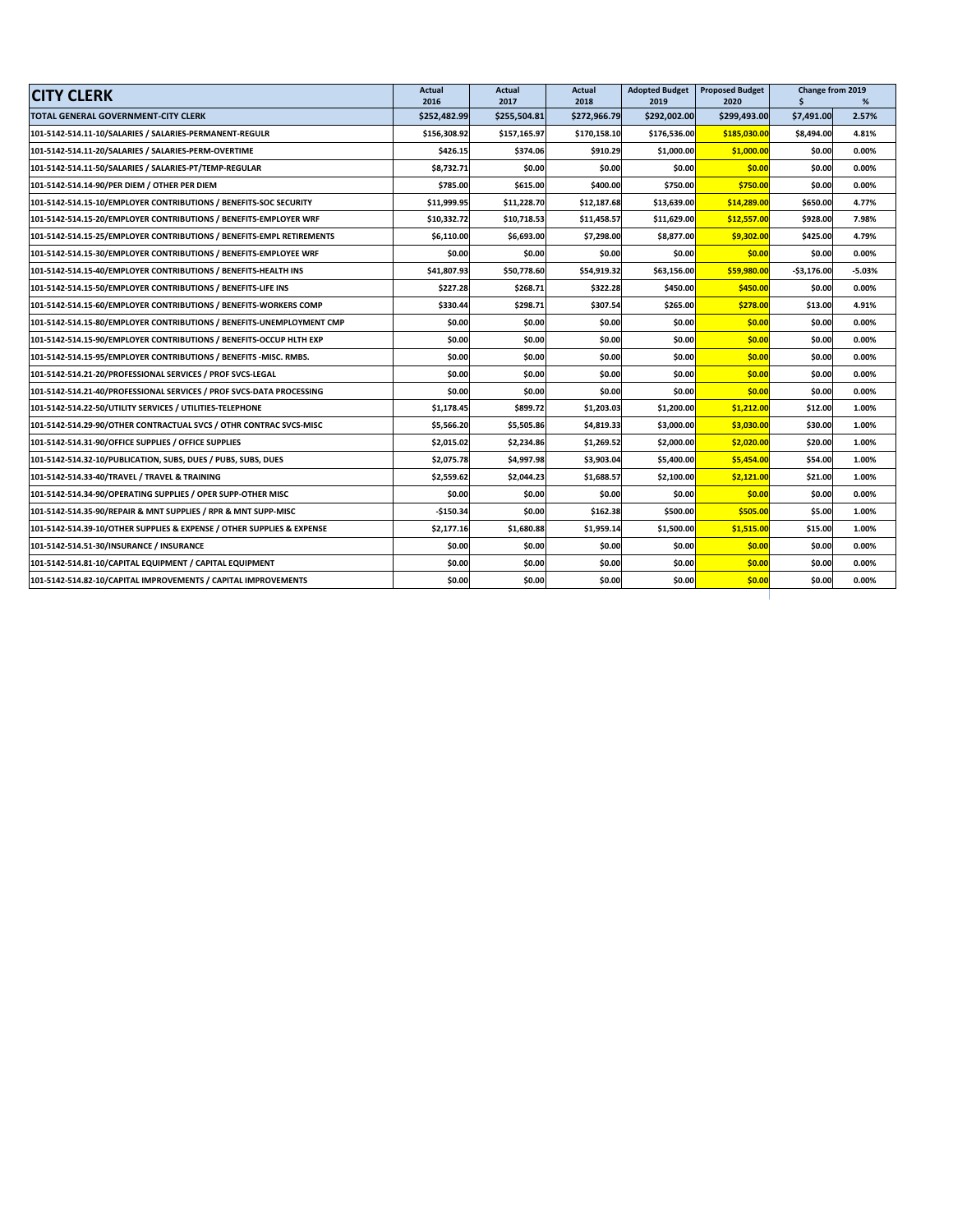| <b>HUMAN RESOURCES</b>                                                 | <b>Actual</b><br>2016 | <b>Actual</b><br>2017 | Actual<br>2018 | 2019         | Adopted Budget Proposed Budget<br>2020 | Change from 2019<br>\$ |             |
|------------------------------------------------------------------------|-----------------------|-----------------------|----------------|--------------|----------------------------------------|------------------------|-------------|
| TOTAL GENERAL GOVERNMENT-HUMAN RESOURCES                               | \$223,864.32          | \$238,538.14          | \$257,423.11   | \$319,382.00 | \$293,868.00                           | $-$25,514.00$          | $-7.99%$    |
| 101-5143-514.11-10/SALARIES / SALARIES-PERMANENT-REGULR                | \$144,059.27          | \$150,543.58          | \$158,664.06   | \$161,829.00 | \$171,959.00                           | \$10,130.00            | 6.26%       |
| 101-5143-514.11-20/SALARIES / SALARIES-PERM-OVERTIME                   | -\$44.49              | \$52.24               | \$299.05       | \$3,000.00   | \$0.00                                 | $-$3,000.00$           | $-100.00\%$ |
| 101-5143-514.11-50/SALARIES/PT/TEMP-REGULAR                            | \$0.00                | \$0.00                | \$0.00         | \$0.00       | \$0.00                                 | \$0.00                 | 0.00%       |
| 101-5143-514.15-10/EMPLOYER CONTRIBUTIONS / BENEFITS-SOC SECURITY      | \$10,523.48           | \$11,026.43           | \$11,458.15    | \$12,609.00  | \$12,925.00                            | \$316.00               | 2.51%       |
| 101-5143-514.15-20/EMPLOYER CONTRIBUTIONS / BENEFITS-EMPLOYER WRF      | \$9,500.78            | \$10,246.05           | \$10,647.66    | \$10,796.00  | \$11,405.00                            | \$609.00               | 5.64%       |
| 101-5143-514.15-25/EMPLOYER CONTRIBUTIONS / BENEFITS-EMPL RETIREMENTS  | \$5,440.00            | \$6,471.00            | \$6,778.00     | \$8,241.00   | \$8,448.00                             | \$207.00               | 2.51%       |
| 101-5143-514.15-30/EMPLOYER CONTRIBUTIONS / BENEFITS-EMPLOYEE WRF      | \$0.00                | \$0.00                | \$0.00         | \$0.00       | \$0.00                                 | \$0.00                 | 0.00%       |
| 101-5143-514.15-40/EMPLOYER CONTRIBUTIONS / BENEFITS-HEALTH INS        | \$22.883.88           | \$22,883.88           | \$33,779.00    | \$45,110.00  | \$50,450.00                            | \$5.340.00             | 11.84%      |
| 101-5143-514.15-50/EMPLOYER CONTRIBUTIONS / BENEFITS-LIFE INS          | \$322.43              | \$333.48              | \$338.38       | \$300.00     | \$300.00                               | \$0.00                 | 0.00%       |
| 101-5143-514.15-60/EMPLOYER CONTRIBUTIONS / BENEFITS-WORKERS COMP      | \$287.62              | \$285.73              | \$285.79       | \$247.00     | \$253.00                               | \$6.00                 | 2.43%       |
| 101-5143-514.15-80/EMPLOYER CONTRIBUTIONS / BENEFITS-UNEMPLOYMENT CMP  | \$0.00                | \$0.00                | \$0.00         | \$0.00       | \$0.00                                 | \$0.00                 | 0.00%       |
| 101-5143-514.15-95/EMPLOYER CONTRIBUTIONS / BENEFITS -MISC. RMBS.      | \$0.00                | \$0.00                | \$0.00         | \$0.00       | \$0.00                                 | \$0.00                 | 0.00%       |
| 101-5143-514.21-20/PROFESSIONAL SERVICES / PROF SVCS-LEGAL             | \$0.00                | \$0.00                | \$0.00         | \$0.00       | \$0.00                                 | \$0.00                 | 0.00%       |
| 101-5143-514.21-40/PROFESSIONAL SERVICES / PROF SVCS-DATA PROCESSING   | \$0.00                | \$0.00                | \$0.00         | \$0.00       | \$0.00                                 | \$0.00                 | 0.00%       |
| 101-5143-514.21-80/PROFESSIONAL SERVICES / PROF SVCS-OTHER MISC        | \$21,124.37           | \$25,493.55           | \$26,664.65    | \$25,000.00  | \$25,250.00                            | \$250.00               | 1.00%       |
| 101-5143-514.22-50/UTILITY SERVICES / UTILITIES-TELEPHONE              | \$947.90              | \$1,255.32            | \$992.95       | \$1,200.00   | \$1,212.00                             | \$12.00                | 1.00%       |
| 101-5143-514.29-90/OTHER CONTRACTUAL SVCS / OTHR CONTRAC SVCS-MISC     | -\$95.00              | \$0.00                | \$0.00         | \$39.500.00  | \$0.00                                 | $-539.500.00$          | 0.00%       |
| 101-5143-514.31-90/OFFICE SUPPLIES / OFFICE SUPPLIES                   | \$533.32              | \$533.71              | \$855.58       | \$750.00     | \$758.00                               | \$8.00                 | 1.07%       |
| 101-5143-514.32-10/PUBLICATION. SUBS. DUES / PUBS. SUBS. DUES          | \$6.281.18            | \$6.150.96            | \$4.596.99     | \$7,200.00   | \$7,272.00                             | \$72.00                | 1.00%       |
| 101-5143-514.33-40/TRAVEL / TRAVEL & TRAINING                          | \$356.35              | \$273.80              | \$214.30       | \$1,000.00   | \$1,010.00                             | \$10.00                | 1.00%       |
| 101-5143-514.33-45/TRAVEL / CITY WIDE TUITION REIMB                    | \$0.00                | \$0.00                | \$0.00         | \$0.00       | \$0.00                                 | \$0.00                 | 0.00%       |
| 101-5143-514.35-90/REPAIR & MNT SUPPLIES / RPR & MNT SUPP-MISC         | \$1,241.06            | \$1,431.80            | \$1,131.80     | \$1,500.00   | \$1,515.00                             | \$15.00                | 1.00%       |
| 101-5143-514.39-10/OTHER SUPPLIES & EXPENSE / OTHER SUPPLIES & EXPENSE | \$502.17              | \$1,556.61            | \$716.75       | \$1,100.00   | \$1,111.00                             | \$11.00                | 1.00%       |
| 101-5143-514.51-30/INSURANCE / INSURANCE                               | \$0.00                | \$0.00                | \$0.00         | \$0.00       | \$0.00                                 | \$0.00                 | 0.00%       |
| 101-5143-514.81-10/CAPITAL EQUIPMENT / CAPITAL EQUIPMENT               | \$0.00                | \$0.00                | \$0.00         | \$0.00       | \$0.00                                 | \$0.00                 | 0.00%       |
| 101-5143-514.82-10/CAPITAL IMPROVEMENTS / CAPITAL IMPROVEMENTS         | \$0.00                | \$0.00                | \$0.00         | \$0.00       | \$0.00                                 | \$0.00                 | 0.00%       |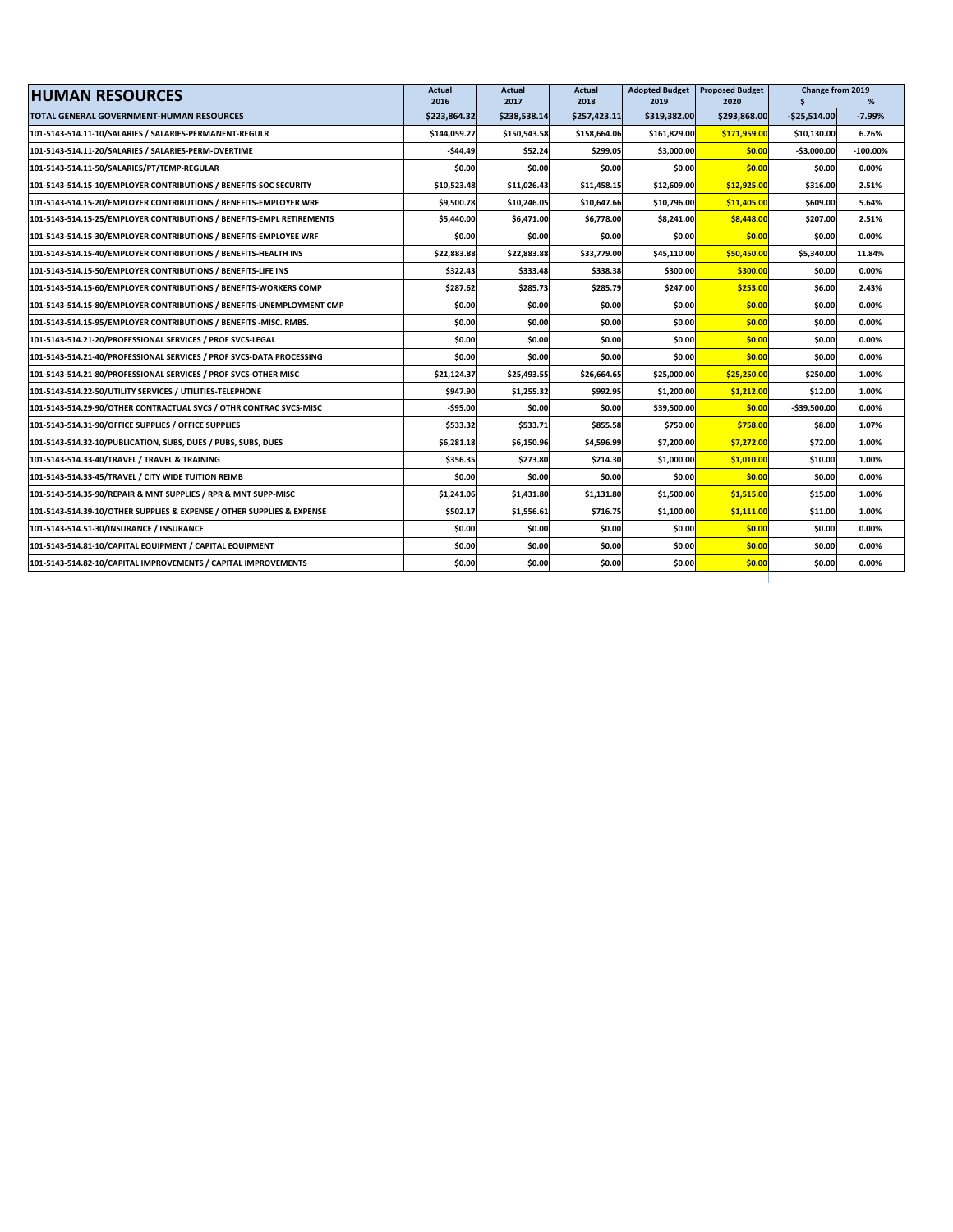| <b>ELECTIONS</b>                                                       | <b>Actual</b><br>2016 | Actual<br>2017 | <b>Actual</b><br>2018 | <b>Adopted Budget</b><br>2019 | <b>Proposed Budget</b><br>2020 | Change from 2019 | %        |
|------------------------------------------------------------------------|-----------------------|----------------|-----------------------|-------------------------------|--------------------------------|------------------|----------|
| <b>TOTAL GENERAL GOVERNMENT-ELECTIONS</b>                              | \$74,716.40           | \$41,081.70    | \$64,926.10           | \$41,549.00                   | \$87,671.00                    | \$46,122.00      | 111.01%  |
| 101-5144-514.11-10/SALARIES / SALARIES-PERMANENT-REGULR                | \$847.44              | \$2,574.93     | \$6,423.48            | \$2,800.00                    | \$2,800.00                     | \$0.00           | $>100\%$ |
| 101-5144-514.11-20/SALARIES / SALARIES-PERM-OVERTIME                   | \$2.377.47            | \$4,508.51     | \$2,503.82            | \$1,400.00                    | \$1,400.00                     | \$0.00           | >100%    |
| 101-5144-514.11-50/SALARIES / SALARIES-PT/TEMP-REGULAR                 | \$96.50               | \$0.00         | \$0.00                | \$200.00                      | \$200.00                       | \$0.00           | 0.00%    |
| 101-5144-514.14-30/PER DIEM / ELECTION CLERKS                          | \$50,593.88           | \$19,002.20    | \$37,394.74           | \$21,000.00                   | \$60,000.00                    | \$39,000.00      | 185.71%  |
| 101-5144-514.14-90/PER DIEM / OTHER PER DIEM                           | \$0.00                | \$0.00         | \$0.00                | \$0.00                        | \$0.00                         | \$0.00           | 0.00%    |
| 101-5144-514.15-10/EMPLOYER CONTRIBUTIONS / BENEFITS-SOC SECURITY      | \$247.77              | \$519.88       | \$630.68              | \$324.00                      | \$324.00                       | \$0.00           | >100%    |
| 101-5144-514.15-20/EMPLOYER CONTRIBUTIONS / BENEFITS-EMPLOYER WRF      | \$62.29               | \$253.29       | \$598.72              | \$275.00                      | \$284.00                       | \$9.00           | >100%    |
| 101-5144-514.15-25/EMPLOYER CONTRIBUTIONS / BENEFITS-EMPL RETIREMENTS  | \$109.00              | \$125.00       | \$0.00                | \$210.00                      | \$210.00                       | \$0.00           | $>100\%$ |
| 101-5144-514.15-30/EMPLOYER CONTRIBUTIONS / BENEFITS-EMPLOYEE WRF      | \$0.00                | \$0.00         | \$0.00                | \$0.00                        | \$0.00                         | \$0.00           | 0.00%    |
| 101-5144-514.15-40/EMPLOYER CONTRIBUTIONS / BENEFITS-HEALTH INS        | \$0.00                | \$0.00         | \$1,617.64            | \$0.00                        | \$0.00                         | \$0.00           | 0.00%    |
| 101-5144-514.15-50/EMPLOYER CONTRIBUTIONS / BENEFITS-LIFE INS          | \$0.00                | \$0.00         | \$5.60                | \$0.00                        | \$0.00                         | \$0.00           | 0.00%    |
| 101-5144-514.15-60/EMPLOYER CONTRIBUTIONS / BENEFITS-WORKERS COMP      | \$9.50                | \$139.39       | \$299.52              | \$40.00                       | \$90.00                        | \$50.00          | 125.00%  |
| 101-5144-514.15-80/EMPLOYER CONTRIBUTIONS / BENEFITS-UNEMPLOYMENT CMP  | \$0.00                | \$0.00         | \$0.00                | \$0.00                        | \$0.00                         | \$0.00           | 0.00%    |
| 101-5144-514.21-40/PROFESSIONAL SERVICES / PROF SVCS-DATA PROCESSING   | \$0.00                | \$0.00         | \$0.00                | \$0.00                        | \$0.00                         | \$0.00           | 0.00%    |
| 101-5144-514.29-90/OTHER CONTRACTUAL SVCS / OTHR CONTRAC SVCS-MISC     | \$3,565.00            | \$3,565.00     | \$3,621.90            | \$3,600.00                    | \$3,636.00                     | \$36.00          | 1.00%    |
| 101-5144-514.31-90/OFFICE SUPPLIES / OFFICE SUPPLIES                   | \$3,083.45            | \$1,163.68     | \$1,964.02            | \$2,000.00                    | \$4,000.00                     | \$2,000.00       | 100.00%  |
| 101-5144-514.32-10/PUBLICATION. SUBS. DUES / PUBS. SUBS. DUES          | \$1,696.65            | \$1,172.46     | \$2,001.41            | \$1,500.00                    | \$1,515.00                     | \$15.00          | 1.00%    |
| 101-5144-514.33-40/TRAVEL / TRAVEL & TRAINING                          | \$0.00                | \$0.00         | \$0.00                | \$0.00                        | \$0.00                         | \$0.00           | #DIV/0!  |
| 101-5144-514.33-50/TRAVEL / AUTO & EXPENSE ALLOWANCE                   | \$0.00                | \$0.00         | \$0.00                | \$0.00                        | \$0.00                         | \$0.00           | 0.00%    |
| 101-5144-514.39-10/OTHER SUPPLIES & EXPENSE / OTHER SUPPLIES & EXPENSE | \$10,887.45           | \$6,917.36     | \$7,104.57            | \$7,000.00                    | \$12,000.00                    | \$5,000.00       | 71.43%   |
| 101-5144-514.51-30/INSURANCE / INSURANCE                               | \$0.00                | \$0.00         | \$0.00                | \$0.00                        | \$0.00                         | \$0.00           | 0.00%    |
| 101-5144-514.53-30/RENTS & LEASES / RENTS & LEASES-MACH/EQUIP          | \$1,140.00            | \$1,140.00     | \$760.00              | \$1,200.00                    | \$1,212.00                     | \$12.00          | 1.00%    |
| 101-5144-514.81-10/CAPITAL EQUIPMENT / CAPITAL EQUIPMENT               | \$0.00                | \$0.00         | \$0.00                | \$0.00                        | \$0.00                         | \$0.00           | 0.00%    |
| 101-5144-514.90-99/OTHER FINANCING USES / UNALLOCATED BUDGET CUTS      | \$0.00                | \$0.00         | \$0.00                | \$0.00                        | \$0.00                         | \$0.00           | 0.00%    |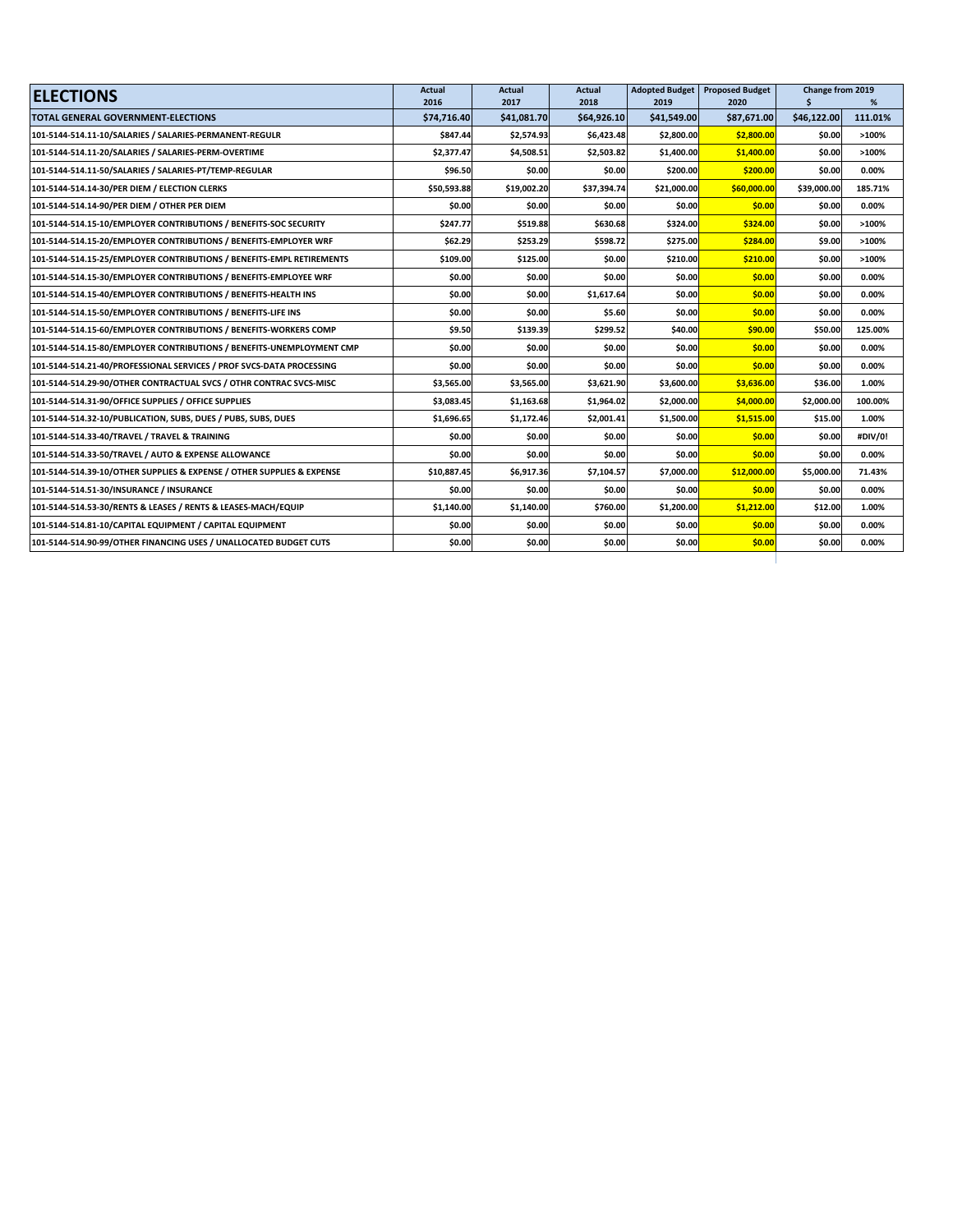| 2016<br>2017<br>2018<br>2019<br>2020<br>\$<br>%<br>\$698,893.00<br>\$714,257.00<br>\$15,364.00<br><b>TOTAL GENERAL GOVERNMENT-FINANCE</b><br>\$612,539.56<br>\$657,953.36<br>\$678,430.82<br>2.20%<br>\$345,574.00<br>101-5151-515.11-10/SALARIES / SALARIES-PERMANENT-REGULR<br>\$325,583.81<br>\$337,944.69<br>\$353,226.93<br>\$358,088.00<br>$-$12,514.00$<br>$-3.49%$<br>101-5151-515.11-20/SALARIES / SALARIES-PERM-OVERTIME<br>\$322.39<br>\$450.26<br>\$644.46<br>\$0.00<br>\$0.00<br>\$0.00<br>0.00%<br>\$0.00<br>\$0.00<br>101-5151-515.11-50/SALARIES / SALARIES-PT/TEMP-REGULAR<br>\$0.00<br>\$0.00<br>\$0.00<br>\$0.00<br>0.00%<br>101-5151-515.15-10/EMPLOYER CONTRIBUTIONS / BENEFITS-SOC SECURITY<br>\$23,461.75<br>\$23,761.22<br>\$25,032.46<br>\$27,394.00<br>\$26,819.00<br>-\$575.00<br>$-2.10%$<br>\$23,702.98<br>0.89%<br>101-5151-515.15-20/EMPLOYER CONTRIBUTIONS / BENEFITS-EMPLOYER WRF<br>\$21,500.51<br>\$23,043.26<br>\$23,455.00<br>\$23,664.00<br>\$209.00<br>\$12,299.00<br>\$15,112.00<br>\$17,904.00<br>\$17,529.00<br>$-5375.00$<br>$-2.09%$<br>101-5151-515.15-25/EMPLOYER CONTRIBUTIONS / BENEFITS-EMPL RETIREMENTS<br>\$14.537.00<br>\$0.00<br>\$0.00<br>0.00%<br>101-5151-515.15-30/EMPLOYER CONTRIBUTIONS / BENEFITS-EMPLOYEE WRF<br>\$0.00<br>\$0.00<br>\$0.00<br>\$0.00<br>101-5151-515.15-40/EMPLOYER CONTRIBUTIONS / BENEFITS-HEALTH INS<br>\$95,069.74<br>\$106,560.97<br>\$105,432.36<br>\$112,251.00<br>\$135,296.00<br>\$23,045.00<br>20.53%<br>0.00%<br>101-5151-515.15-50/EMPLOYER CONTRIBUTIONS / BENEFITS-LIFE INS<br>\$984.51<br>\$1,056.86<br>\$979.25<br>\$764.00<br>\$764.00<br>\$0.00<br>101-5151-515.15-60/EMPLOYER CONTRIBUTIONS / BENEFITS-WORKERS COMP<br>\$651.18<br>\$642.74<br>\$580.36<br>\$537.00<br>\$526.00<br>$-$11.00$<br>$-2.05%$<br>\$0.00<br>101-5151-515.15-80/EMPLOYER CONTRIBUTIONS / BENEFITS-UNEMPLOYMENT CMP<br>\$0.00<br>\$0.00<br>\$0.00<br>\$0.00<br>\$0.00<br>0.00%<br>\$29,270.00<br>101-5151-515.21-30/PROFESSIONAL SERVICES / PROF SVCS-AUDIT<br>\$21,612.50<br>\$26,196.20<br>\$25,226.60<br>\$27,000.00<br>\$2,270.00<br>8.41%<br>\$0.00<br>101-5151-515.21-40/PROFESSIONAL SERVICES / PROF SVCS-DATA PROCESSING<br>\$0.00<br>\$0.00<br>\$0.00<br>\$0.00<br>\$0.00<br>0.00%<br>\$0.00<br>\$0.00<br>\$0.00<br>\$0.00<br>\$0.00<br>\$0.00<br>0.00%<br>101-5151-515.21-80/PROFESSIONAL SERVICES / PROFESSIONAL SVCS-OTHER<br>\$41,410.00<br>101-5151-515.22-50/UTILITY SERVICES / UTILITIES-TELEPHONE<br>\$39,796.46<br>\$38,967.45<br>\$41,434.54<br>\$41,000.00<br>\$410.00<br>1.00%<br>101-5151-515.29-90/OTHER CONTRACTUAL SVCS / OTHR CONTRAC SVCS-MISC<br>\$33,859.64<br>\$50,220.01<br>\$51,944.10<br>\$51,000.00<br>\$53,510.00<br>\$2,510.00<br>4.92%<br>101-5151-515.31-90/OFFICE SUPPLIES / OFFICE SUPPLIES<br>\$9,474.80<br>\$8,662.52<br>\$9,000.00<br>\$9,090.00<br>\$90.00<br>1.00%<br>\$10,521.79<br>101-5151-515.32-10/PUBLICATION, SUBS, DUES / PUBS, SUBS, DUES<br>\$2,078.31<br>\$1,735.71<br>\$2,801.66<br>\$2,000.00<br>\$2,020.00<br>\$20.00<br>1.00%<br>\$4,938.76<br>\$4,040.00<br>101-5151-515.33-40/TRAVEL / TRAVEL & TRAINING<br>\$3,105.12<br>\$927.60<br>\$4,000.00<br>\$40.00<br>1.00%<br>101-5151-515.34-90/OPERATING SUPPLIES / OPER SUPP-OTHER MISC<br>\$758.05<br>\$2,519.42<br>\$1,040.50<br>\$2,000.00<br>\$2,020.00<br>\$20.00<br>1.00%<br>\$0.00<br>\$0.00<br>\$0.00<br>\$0.00<br>0.00%<br>101-5151-515.35-90/REPAIR & MNT SUPPLIES / RPR & MNT SUPP-MISC<br>\$304.00<br>\$0.00<br>\$21,682.50<br>\$22,725.00<br>101-5151-515.39-10/OTHER SUPPLIES & EXPENSE / OTHER SUPPLIES & EXPENSE<br>\$16,690.66<br>\$22,500.00<br>\$225.00<br>1.00%<br>\$19,844.15<br>101-5151-515.51-30/INSURANCE / INSURANCE<br>\$0.00<br>\$0.00<br>\$0.00<br>\$0.00<br>\$0.00<br>\$0.00<br>0.00%<br>\$0.00<br>\$0.00<br>\$0.00<br>\$0.00<br>101-5151-515.53-90/RENTS & LEASES / RENTS & LEASES-OTHER MISC<br>\$0.00<br>\$0.00<br>0.00%<br>\$0.00<br>101-5151-515.59-10/LICENSES & PERMITS / LICENSES & PERMITS<br>\$0.00<br>\$0.00<br>\$0.00<br>\$0.00<br>\$0.00<br>0.00%<br>101-5151-515.81-10/CAPITAL EQUIPMENT / CAPITAL EQUIPMENT<br>\$0.00<br>\$0.00<br>\$0.00<br>\$0.00<br>\$0.00<br>\$0.00<br>0.00%<br>\$0.00<br>\$0.00<br>\$0.00<br>\$0.00<br>\$0.00<br>\$0.00<br>0.00% | <b>FINANCE</b>                                                 | <b>Actual</b> | Actual | Actual | Adopted Budget Proposed Budget | Change from 2019 |  |
|----------------------------------------------------------------------------------------------------------------------------------------------------------------------------------------------------------------------------------------------------------------------------------------------------------------------------------------------------------------------------------------------------------------------------------------------------------------------------------------------------------------------------------------------------------------------------------------------------------------------------------------------------------------------------------------------------------------------------------------------------------------------------------------------------------------------------------------------------------------------------------------------------------------------------------------------------------------------------------------------------------------------------------------------------------------------------------------------------------------------------------------------------------------------------------------------------------------------------------------------------------------------------------------------------------------------------------------------------------------------------------------------------------------------------------------------------------------------------------------------------------------------------------------------------------------------------------------------------------------------------------------------------------------------------------------------------------------------------------------------------------------------------------------------------------------------------------------------------------------------------------------------------------------------------------------------------------------------------------------------------------------------------------------------------------------------------------------------------------------------------------------------------------------------------------------------------------------------------------------------------------------------------------------------------------------------------------------------------------------------------------------------------------------------------------------------------------------------------------------------------------------------------------------------------------------------------------------------------------------------------------------------------------------------------------------------------------------------------------------------------------------------------------------------------------------------------------------------------------------------------------------------------------------------------------------------------------------------------------------------------------------------------------------------------------------------------------------------------------------------------------------------------------------------------------------------------------------------------------------------------------------------------------------------------------------------------------------------------------------------------------------------------------------------------------------------------------------------------------------------------------------------------------------------------------------------------------------------------------------------------------------------------------------------------------------------------------------------------------------------------------------------------------------------------------------------------------------------------------------------------------------------------------------------------------------------------------------------------------------------------------------------------------------------------------------------------------------------------------------------------------------------------------------------------------------------------------------------------------------------------------------------------------------|----------------------------------------------------------------|---------------|--------|--------|--------------------------------|------------------|--|
|                                                                                                                                                                                                                                                                                                                                                                                                                                                                                                                                                                                                                                                                                                                                                                                                                                                                                                                                                                                                                                                                                                                                                                                                                                                                                                                                                                                                                                                                                                                                                                                                                                                                                                                                                                                                                                                                                                                                                                                                                                                                                                                                                                                                                                                                                                                                                                                                                                                                                                                                                                                                                                                                                                                                                                                                                                                                                                                                                                                                                                                                                                                                                                                                                                                                                                                                                                                                                                                                                                                                                                                                                                                                                                                                                                                                                                                                                                                                                                                                                                                                                                                                                                                                                                                                                        |                                                                |               |        |        |                                |                  |  |
|                                                                                                                                                                                                                                                                                                                                                                                                                                                                                                                                                                                                                                                                                                                                                                                                                                                                                                                                                                                                                                                                                                                                                                                                                                                                                                                                                                                                                                                                                                                                                                                                                                                                                                                                                                                                                                                                                                                                                                                                                                                                                                                                                                                                                                                                                                                                                                                                                                                                                                                                                                                                                                                                                                                                                                                                                                                                                                                                                                                                                                                                                                                                                                                                                                                                                                                                                                                                                                                                                                                                                                                                                                                                                                                                                                                                                                                                                                                                                                                                                                                                                                                                                                                                                                                                                        |                                                                |               |        |        |                                |                  |  |
|                                                                                                                                                                                                                                                                                                                                                                                                                                                                                                                                                                                                                                                                                                                                                                                                                                                                                                                                                                                                                                                                                                                                                                                                                                                                                                                                                                                                                                                                                                                                                                                                                                                                                                                                                                                                                                                                                                                                                                                                                                                                                                                                                                                                                                                                                                                                                                                                                                                                                                                                                                                                                                                                                                                                                                                                                                                                                                                                                                                                                                                                                                                                                                                                                                                                                                                                                                                                                                                                                                                                                                                                                                                                                                                                                                                                                                                                                                                                                                                                                                                                                                                                                                                                                                                                                        |                                                                |               |        |        |                                |                  |  |
|                                                                                                                                                                                                                                                                                                                                                                                                                                                                                                                                                                                                                                                                                                                                                                                                                                                                                                                                                                                                                                                                                                                                                                                                                                                                                                                                                                                                                                                                                                                                                                                                                                                                                                                                                                                                                                                                                                                                                                                                                                                                                                                                                                                                                                                                                                                                                                                                                                                                                                                                                                                                                                                                                                                                                                                                                                                                                                                                                                                                                                                                                                                                                                                                                                                                                                                                                                                                                                                                                                                                                                                                                                                                                                                                                                                                                                                                                                                                                                                                                                                                                                                                                                                                                                                                                        |                                                                |               |        |        |                                |                  |  |
|                                                                                                                                                                                                                                                                                                                                                                                                                                                                                                                                                                                                                                                                                                                                                                                                                                                                                                                                                                                                                                                                                                                                                                                                                                                                                                                                                                                                                                                                                                                                                                                                                                                                                                                                                                                                                                                                                                                                                                                                                                                                                                                                                                                                                                                                                                                                                                                                                                                                                                                                                                                                                                                                                                                                                                                                                                                                                                                                                                                                                                                                                                                                                                                                                                                                                                                                                                                                                                                                                                                                                                                                                                                                                                                                                                                                                                                                                                                                                                                                                                                                                                                                                                                                                                                                                        |                                                                |               |        |        |                                |                  |  |
|                                                                                                                                                                                                                                                                                                                                                                                                                                                                                                                                                                                                                                                                                                                                                                                                                                                                                                                                                                                                                                                                                                                                                                                                                                                                                                                                                                                                                                                                                                                                                                                                                                                                                                                                                                                                                                                                                                                                                                                                                                                                                                                                                                                                                                                                                                                                                                                                                                                                                                                                                                                                                                                                                                                                                                                                                                                                                                                                                                                                                                                                                                                                                                                                                                                                                                                                                                                                                                                                                                                                                                                                                                                                                                                                                                                                                                                                                                                                                                                                                                                                                                                                                                                                                                                                                        |                                                                |               |        |        |                                |                  |  |
|                                                                                                                                                                                                                                                                                                                                                                                                                                                                                                                                                                                                                                                                                                                                                                                                                                                                                                                                                                                                                                                                                                                                                                                                                                                                                                                                                                                                                                                                                                                                                                                                                                                                                                                                                                                                                                                                                                                                                                                                                                                                                                                                                                                                                                                                                                                                                                                                                                                                                                                                                                                                                                                                                                                                                                                                                                                                                                                                                                                                                                                                                                                                                                                                                                                                                                                                                                                                                                                                                                                                                                                                                                                                                                                                                                                                                                                                                                                                                                                                                                                                                                                                                                                                                                                                                        |                                                                |               |        |        |                                |                  |  |
|                                                                                                                                                                                                                                                                                                                                                                                                                                                                                                                                                                                                                                                                                                                                                                                                                                                                                                                                                                                                                                                                                                                                                                                                                                                                                                                                                                                                                                                                                                                                                                                                                                                                                                                                                                                                                                                                                                                                                                                                                                                                                                                                                                                                                                                                                                                                                                                                                                                                                                                                                                                                                                                                                                                                                                                                                                                                                                                                                                                                                                                                                                                                                                                                                                                                                                                                                                                                                                                                                                                                                                                                                                                                                                                                                                                                                                                                                                                                                                                                                                                                                                                                                                                                                                                                                        |                                                                |               |        |        |                                |                  |  |
|                                                                                                                                                                                                                                                                                                                                                                                                                                                                                                                                                                                                                                                                                                                                                                                                                                                                                                                                                                                                                                                                                                                                                                                                                                                                                                                                                                                                                                                                                                                                                                                                                                                                                                                                                                                                                                                                                                                                                                                                                                                                                                                                                                                                                                                                                                                                                                                                                                                                                                                                                                                                                                                                                                                                                                                                                                                                                                                                                                                                                                                                                                                                                                                                                                                                                                                                                                                                                                                                                                                                                                                                                                                                                                                                                                                                                                                                                                                                                                                                                                                                                                                                                                                                                                                                                        |                                                                |               |        |        |                                |                  |  |
|                                                                                                                                                                                                                                                                                                                                                                                                                                                                                                                                                                                                                                                                                                                                                                                                                                                                                                                                                                                                                                                                                                                                                                                                                                                                                                                                                                                                                                                                                                                                                                                                                                                                                                                                                                                                                                                                                                                                                                                                                                                                                                                                                                                                                                                                                                                                                                                                                                                                                                                                                                                                                                                                                                                                                                                                                                                                                                                                                                                                                                                                                                                                                                                                                                                                                                                                                                                                                                                                                                                                                                                                                                                                                                                                                                                                                                                                                                                                                                                                                                                                                                                                                                                                                                                                                        |                                                                |               |        |        |                                |                  |  |
|                                                                                                                                                                                                                                                                                                                                                                                                                                                                                                                                                                                                                                                                                                                                                                                                                                                                                                                                                                                                                                                                                                                                                                                                                                                                                                                                                                                                                                                                                                                                                                                                                                                                                                                                                                                                                                                                                                                                                                                                                                                                                                                                                                                                                                                                                                                                                                                                                                                                                                                                                                                                                                                                                                                                                                                                                                                                                                                                                                                                                                                                                                                                                                                                                                                                                                                                                                                                                                                                                                                                                                                                                                                                                                                                                                                                                                                                                                                                                                                                                                                                                                                                                                                                                                                                                        |                                                                |               |        |        |                                |                  |  |
|                                                                                                                                                                                                                                                                                                                                                                                                                                                                                                                                                                                                                                                                                                                                                                                                                                                                                                                                                                                                                                                                                                                                                                                                                                                                                                                                                                                                                                                                                                                                                                                                                                                                                                                                                                                                                                                                                                                                                                                                                                                                                                                                                                                                                                                                                                                                                                                                                                                                                                                                                                                                                                                                                                                                                                                                                                                                                                                                                                                                                                                                                                                                                                                                                                                                                                                                                                                                                                                                                                                                                                                                                                                                                                                                                                                                                                                                                                                                                                                                                                                                                                                                                                                                                                                                                        |                                                                |               |        |        |                                |                  |  |
|                                                                                                                                                                                                                                                                                                                                                                                                                                                                                                                                                                                                                                                                                                                                                                                                                                                                                                                                                                                                                                                                                                                                                                                                                                                                                                                                                                                                                                                                                                                                                                                                                                                                                                                                                                                                                                                                                                                                                                                                                                                                                                                                                                                                                                                                                                                                                                                                                                                                                                                                                                                                                                                                                                                                                                                                                                                                                                                                                                                                                                                                                                                                                                                                                                                                                                                                                                                                                                                                                                                                                                                                                                                                                                                                                                                                                                                                                                                                                                                                                                                                                                                                                                                                                                                                                        |                                                                |               |        |        |                                |                  |  |
|                                                                                                                                                                                                                                                                                                                                                                                                                                                                                                                                                                                                                                                                                                                                                                                                                                                                                                                                                                                                                                                                                                                                                                                                                                                                                                                                                                                                                                                                                                                                                                                                                                                                                                                                                                                                                                                                                                                                                                                                                                                                                                                                                                                                                                                                                                                                                                                                                                                                                                                                                                                                                                                                                                                                                                                                                                                                                                                                                                                                                                                                                                                                                                                                                                                                                                                                                                                                                                                                                                                                                                                                                                                                                                                                                                                                                                                                                                                                                                                                                                                                                                                                                                                                                                                                                        |                                                                |               |        |        |                                |                  |  |
|                                                                                                                                                                                                                                                                                                                                                                                                                                                                                                                                                                                                                                                                                                                                                                                                                                                                                                                                                                                                                                                                                                                                                                                                                                                                                                                                                                                                                                                                                                                                                                                                                                                                                                                                                                                                                                                                                                                                                                                                                                                                                                                                                                                                                                                                                                                                                                                                                                                                                                                                                                                                                                                                                                                                                                                                                                                                                                                                                                                                                                                                                                                                                                                                                                                                                                                                                                                                                                                                                                                                                                                                                                                                                                                                                                                                                                                                                                                                                                                                                                                                                                                                                                                                                                                                                        |                                                                |               |        |        |                                |                  |  |
|                                                                                                                                                                                                                                                                                                                                                                                                                                                                                                                                                                                                                                                                                                                                                                                                                                                                                                                                                                                                                                                                                                                                                                                                                                                                                                                                                                                                                                                                                                                                                                                                                                                                                                                                                                                                                                                                                                                                                                                                                                                                                                                                                                                                                                                                                                                                                                                                                                                                                                                                                                                                                                                                                                                                                                                                                                                                                                                                                                                                                                                                                                                                                                                                                                                                                                                                                                                                                                                                                                                                                                                                                                                                                                                                                                                                                                                                                                                                                                                                                                                                                                                                                                                                                                                                                        |                                                                |               |        |        |                                |                  |  |
|                                                                                                                                                                                                                                                                                                                                                                                                                                                                                                                                                                                                                                                                                                                                                                                                                                                                                                                                                                                                                                                                                                                                                                                                                                                                                                                                                                                                                                                                                                                                                                                                                                                                                                                                                                                                                                                                                                                                                                                                                                                                                                                                                                                                                                                                                                                                                                                                                                                                                                                                                                                                                                                                                                                                                                                                                                                                                                                                                                                                                                                                                                                                                                                                                                                                                                                                                                                                                                                                                                                                                                                                                                                                                                                                                                                                                                                                                                                                                                                                                                                                                                                                                                                                                                                                                        |                                                                |               |        |        |                                |                  |  |
|                                                                                                                                                                                                                                                                                                                                                                                                                                                                                                                                                                                                                                                                                                                                                                                                                                                                                                                                                                                                                                                                                                                                                                                                                                                                                                                                                                                                                                                                                                                                                                                                                                                                                                                                                                                                                                                                                                                                                                                                                                                                                                                                                                                                                                                                                                                                                                                                                                                                                                                                                                                                                                                                                                                                                                                                                                                                                                                                                                                                                                                                                                                                                                                                                                                                                                                                                                                                                                                                                                                                                                                                                                                                                                                                                                                                                                                                                                                                                                                                                                                                                                                                                                                                                                                                                        |                                                                |               |        |        |                                |                  |  |
|                                                                                                                                                                                                                                                                                                                                                                                                                                                                                                                                                                                                                                                                                                                                                                                                                                                                                                                                                                                                                                                                                                                                                                                                                                                                                                                                                                                                                                                                                                                                                                                                                                                                                                                                                                                                                                                                                                                                                                                                                                                                                                                                                                                                                                                                                                                                                                                                                                                                                                                                                                                                                                                                                                                                                                                                                                                                                                                                                                                                                                                                                                                                                                                                                                                                                                                                                                                                                                                                                                                                                                                                                                                                                                                                                                                                                                                                                                                                                                                                                                                                                                                                                                                                                                                                                        |                                                                |               |        |        |                                |                  |  |
|                                                                                                                                                                                                                                                                                                                                                                                                                                                                                                                                                                                                                                                                                                                                                                                                                                                                                                                                                                                                                                                                                                                                                                                                                                                                                                                                                                                                                                                                                                                                                                                                                                                                                                                                                                                                                                                                                                                                                                                                                                                                                                                                                                                                                                                                                                                                                                                                                                                                                                                                                                                                                                                                                                                                                                                                                                                                                                                                                                                                                                                                                                                                                                                                                                                                                                                                                                                                                                                                                                                                                                                                                                                                                                                                                                                                                                                                                                                                                                                                                                                                                                                                                                                                                                                                                        |                                                                |               |        |        |                                |                  |  |
|                                                                                                                                                                                                                                                                                                                                                                                                                                                                                                                                                                                                                                                                                                                                                                                                                                                                                                                                                                                                                                                                                                                                                                                                                                                                                                                                                                                                                                                                                                                                                                                                                                                                                                                                                                                                                                                                                                                                                                                                                                                                                                                                                                                                                                                                                                                                                                                                                                                                                                                                                                                                                                                                                                                                                                                                                                                                                                                                                                                                                                                                                                                                                                                                                                                                                                                                                                                                                                                                                                                                                                                                                                                                                                                                                                                                                                                                                                                                                                                                                                                                                                                                                                                                                                                                                        |                                                                |               |        |        |                                |                  |  |
|                                                                                                                                                                                                                                                                                                                                                                                                                                                                                                                                                                                                                                                                                                                                                                                                                                                                                                                                                                                                                                                                                                                                                                                                                                                                                                                                                                                                                                                                                                                                                                                                                                                                                                                                                                                                                                                                                                                                                                                                                                                                                                                                                                                                                                                                                                                                                                                                                                                                                                                                                                                                                                                                                                                                                                                                                                                                                                                                                                                                                                                                                                                                                                                                                                                                                                                                                                                                                                                                                                                                                                                                                                                                                                                                                                                                                                                                                                                                                                                                                                                                                                                                                                                                                                                                                        |                                                                |               |        |        |                                |                  |  |
|                                                                                                                                                                                                                                                                                                                                                                                                                                                                                                                                                                                                                                                                                                                                                                                                                                                                                                                                                                                                                                                                                                                                                                                                                                                                                                                                                                                                                                                                                                                                                                                                                                                                                                                                                                                                                                                                                                                                                                                                                                                                                                                                                                                                                                                                                                                                                                                                                                                                                                                                                                                                                                                                                                                                                                                                                                                                                                                                                                                                                                                                                                                                                                                                                                                                                                                                                                                                                                                                                                                                                                                                                                                                                                                                                                                                                                                                                                                                                                                                                                                                                                                                                                                                                                                                                        |                                                                |               |        |        |                                |                  |  |
|                                                                                                                                                                                                                                                                                                                                                                                                                                                                                                                                                                                                                                                                                                                                                                                                                                                                                                                                                                                                                                                                                                                                                                                                                                                                                                                                                                                                                                                                                                                                                                                                                                                                                                                                                                                                                                                                                                                                                                                                                                                                                                                                                                                                                                                                                                                                                                                                                                                                                                                                                                                                                                                                                                                                                                                                                                                                                                                                                                                                                                                                                                                                                                                                                                                                                                                                                                                                                                                                                                                                                                                                                                                                                                                                                                                                                                                                                                                                                                                                                                                                                                                                                                                                                                                                                        |                                                                |               |        |        |                                |                  |  |
|                                                                                                                                                                                                                                                                                                                                                                                                                                                                                                                                                                                                                                                                                                                                                                                                                                                                                                                                                                                                                                                                                                                                                                                                                                                                                                                                                                                                                                                                                                                                                                                                                                                                                                                                                                                                                                                                                                                                                                                                                                                                                                                                                                                                                                                                                                                                                                                                                                                                                                                                                                                                                                                                                                                                                                                                                                                                                                                                                                                                                                                                                                                                                                                                                                                                                                                                                                                                                                                                                                                                                                                                                                                                                                                                                                                                                                                                                                                                                                                                                                                                                                                                                                                                                                                                                        |                                                                |               |        |        |                                |                  |  |
|                                                                                                                                                                                                                                                                                                                                                                                                                                                                                                                                                                                                                                                                                                                                                                                                                                                                                                                                                                                                                                                                                                                                                                                                                                                                                                                                                                                                                                                                                                                                                                                                                                                                                                                                                                                                                                                                                                                                                                                                                                                                                                                                                                                                                                                                                                                                                                                                                                                                                                                                                                                                                                                                                                                                                                                                                                                                                                                                                                                                                                                                                                                                                                                                                                                                                                                                                                                                                                                                                                                                                                                                                                                                                                                                                                                                                                                                                                                                                                                                                                                                                                                                                                                                                                                                                        |                                                                |               |        |        |                                |                  |  |
|                                                                                                                                                                                                                                                                                                                                                                                                                                                                                                                                                                                                                                                                                                                                                                                                                                                                                                                                                                                                                                                                                                                                                                                                                                                                                                                                                                                                                                                                                                                                                                                                                                                                                                                                                                                                                                                                                                                                                                                                                                                                                                                                                                                                                                                                                                                                                                                                                                                                                                                                                                                                                                                                                                                                                                                                                                                                                                                                                                                                                                                                                                                                                                                                                                                                                                                                                                                                                                                                                                                                                                                                                                                                                                                                                                                                                                                                                                                                                                                                                                                                                                                                                                                                                                                                                        |                                                                |               |        |        |                                |                  |  |
|                                                                                                                                                                                                                                                                                                                                                                                                                                                                                                                                                                                                                                                                                                                                                                                                                                                                                                                                                                                                                                                                                                                                                                                                                                                                                                                                                                                                                                                                                                                                                                                                                                                                                                                                                                                                                                                                                                                                                                                                                                                                                                                                                                                                                                                                                                                                                                                                                                                                                                                                                                                                                                                                                                                                                                                                                                                                                                                                                                                                                                                                                                                                                                                                                                                                                                                                                                                                                                                                                                                                                                                                                                                                                                                                                                                                                                                                                                                                                                                                                                                                                                                                                                                                                                                                                        | 101-5151-515.82-10/CAPITAL IMPROVEMENTS / CAPITAL IMPROVEMENTS |               |        |        |                                |                  |  |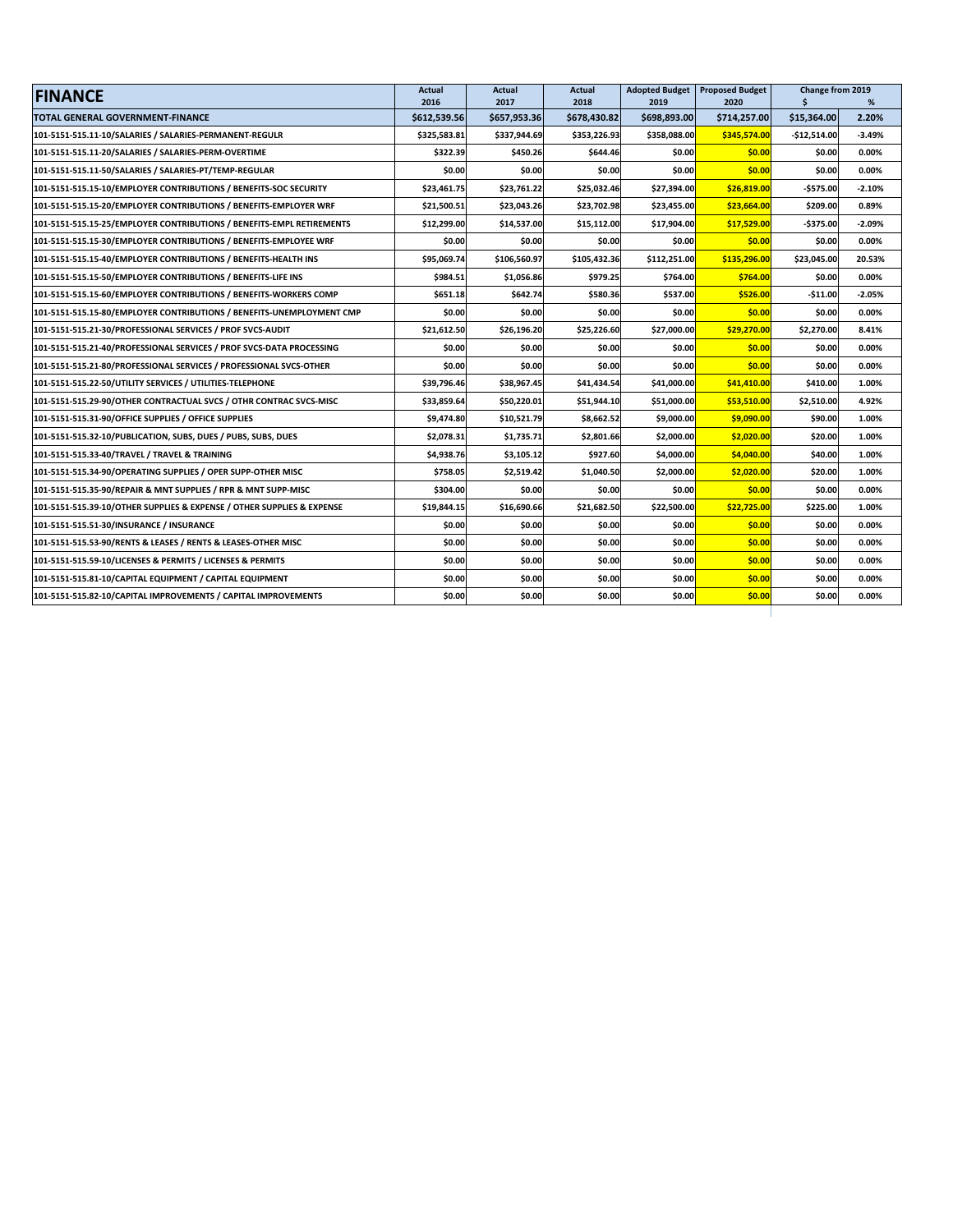| <b>ASSESSOR</b>                                                        | Actual<br>2016 | <b>Actual</b><br>2017 | Actual<br>2018 | <b>Adopted Budget</b><br>2019 | <b>Proposed Budget</b><br>2020 | Change from 2019 | %           |
|------------------------------------------------------------------------|----------------|-----------------------|----------------|-------------------------------|--------------------------------|------------------|-------------|
| <b>TOTAL GENERAL GOVERNMENT-ASSESSOR</b>                               | \$334,990.85   | \$335,400.02          | \$356,804.85   | \$441,742.00                  | \$416,019.00                   | $-$25,723.00$    | $-5.82%$    |
| 101-5153-515.11-10/SALARIES / SALARIES-PERMANENT-REGULR                | \$226,346.19   | \$233,561.38          | \$245,088.63   | \$294,128.00                  | \$285,790.00                   | $-$8,338.00$     | $-2.83%$    |
| 101-5153-515.11-20/SALARIES / SALARIES-PERM-OVERTIME                   | \$0.00         | \$0.00                | \$0.00         | \$0.00                        | \$0.00                         | \$0.00           | 0.00%       |
| 101-5153-515.11-50/SALARIES / SALARIES-PT/TEMP-REGULAR                 | \$0.00         | \$0.00                | \$0.00         | \$0.00                        | \$0.00                         | \$0.00           | 0.00%       |
| 101-5153-515.15-10/EMPLOYER CONTRIBUTIONS / BENEFITS-SOC SECURITY      | \$16,612.60    | \$17,179.77           | \$18,066.55    | \$22,501.00                   | \$21,863.00                    | $-$ \$638.00     | $-2.84%$    |
| 101-5153-515.15-20/EMPLOYER CONTRIBUTIONS / BENEFITS-EMPLOYER WRF      | \$14,932.31    | \$15,890.77           | \$16,417.01    | \$19,311.00                   | \$19,291.00                    | $-520.00$        | $-0.10%$    |
| 101-5153-515.15-25/EMPLOYER CONTRIBUTIONS / BENEFITS-EMPL RETIREMENTS  | \$8,337.00     | \$1,042.00            | \$10,499.00    | \$14,706.00                   | \$14,289.00                    | -\$417.00        | $-2.84%$    |
| 101-5153-515.15-30/EMPLOYER CONTRIBUTIONS / BENEFITS-EMPLOYEE WRF      | \$0.00         | \$0.00                | \$0.00         | \$0.00                        | \$0.00                         | \$0.00           | 0.00%       |
| 101-5153-515.15-40/EMPLOYER CONTRIBUTIONS / BENEFITS-HEALTH INS        | \$54,049.20    | \$54,049.20           | \$54,049.20    | \$71,053.00                   | \$59,150.00                    | $-$11,903.00$    | $-16.75%$   |
| 101-5153-515.15-50/EMPLOYER CONTRIBUTIONS / BENEFITS-LIFE INS          | \$1,176.84     | \$1,336.01            | \$1,410.32     | \$675.00                      | \$600.00                       | $-$75.00$        | $-11.11%$   |
| 101-5153-515.15-60/EMPLOYER CONTRIBUTIONS / BENEFITS-WORKERS COMP      | \$5,426.49     | \$5,623.77            | \$5,284.49     | \$6,518.00                    | \$6,136.00                     | $-5382.00$       | $-5.86%$    |
| 101-5153-515.15-80/EMPLOYER CONTRIBUTIONS / BENEFITS-UNEMPLOYMENT CMP  | \$0.00         | \$0.00                | \$0.00         | \$0.00                        | \$0.00                         | \$0.00           | 0.00%       |
| 101-5153-515.21-40/PROFESSIONAL SERVICES / PROF SVCS-DATA PROCESSING   | \$0.00         | \$0.00                | \$0.00         | \$0.00                        | \$0.00                         | \$0.00           | 0.00%       |
| 101-5153-515.29-90/OTHER CONTRACTUAL SVCS / OTHR CONTRAC SVCS-MISC     | \$105.00       | \$87.50               | \$0.00         | \$5,200.00                    | \$1,000.00                     | $-$4,200.00$     | $-80.77\%$  |
| 101-5153-515.31-90/OFFICE SUPPLIES / OFFICE SUPPLIES                   | \$1,029.76     | \$886.58              | \$762.05       | \$1,000.00                    | \$1,000.00                     | \$0.00           | 0.00%       |
| 101-5153-515.32-10/PUBLICATION, SUBS, DUES / PUBS, SUBS, DUES          | \$558.40       | \$988.40              | \$723.40       | \$600.00                      | \$1,000.00                     | \$400.00         | 66.67%      |
| 101-5153-515.33-40/TRAVEL / TRAVEL & TRAINING                          | \$3,366.47     | \$2,450.93            | \$1,540.90     | \$3,100.00                    | \$3,100.00                     | \$0.00           | 0.00%       |
| 101-5153-515.34-90/OPERATING SUPPLIES / OPER SUPP-OTHER MISC           | \$1,121.76     | \$0.00                | \$0.00         | \$600.00                      | \$0.00                         | $-$600.00$       | $-100.00\%$ |
| 101-5153-515.35-10/REPAIR & MNT SUPPLIES / RPR & MNT SUPP-FUEL/OIL     | \$616.53       | \$447.01              | \$496.29       | \$800.00                      | \$800.00                       | \$0.00           | 0.00%       |
| 101-5153-515.35-90/REPAIR & MNT SUPPLIES / RPR & MNT SUPP-MISC         | \$0.00         | \$0.00                | \$0.00         | \$0.00                        | \$0.00                         | \$0.00           | 0.00%       |
| 101-5153-515.39-10/OTHER SUPPLIES & EXPENSE / OTHER SUPPLIES & EXPENSE | \$1,312.30     | \$1,856.70            | \$1,897.01     | \$1,550.00                    | \$2,000.00                     | \$450.00         | 29.03%      |
| 101-5153-515.51-30/INSURANCE / INSURANCE                               | \$0.00         | \$0.00                | \$0.00         | \$0.00                        | \$0.00                         | \$0.00           | $0.00\%$    |
| 101-5153-515.59-10/LICENSES & PERMITS / LICENSES & PERMITS             | \$0.00         | \$0.00                | \$570.00       | \$0.00                        | \$0.00                         | \$0.00           | 0.00%       |
| 101-5153-515.81-10/CAPITAL EQUIPMENT / CAPITAL EQUIPMENT               | \$0.00         | \$0.00                | \$0.00         | \$0.00                        | \$0.00                         | \$0.00           | 0.00%       |
| 101-5153-515.82-10/CAPITAL IMPROVEMENTS / CAPITAL IMPROVEMENTS         | \$0.00         | \$0.00                | \$0.00         | \$0.00                        | \$0.00                         | \$0.00           | 0.00%       |
|                                                                        |                |                       |                |                               |                                |                  |             |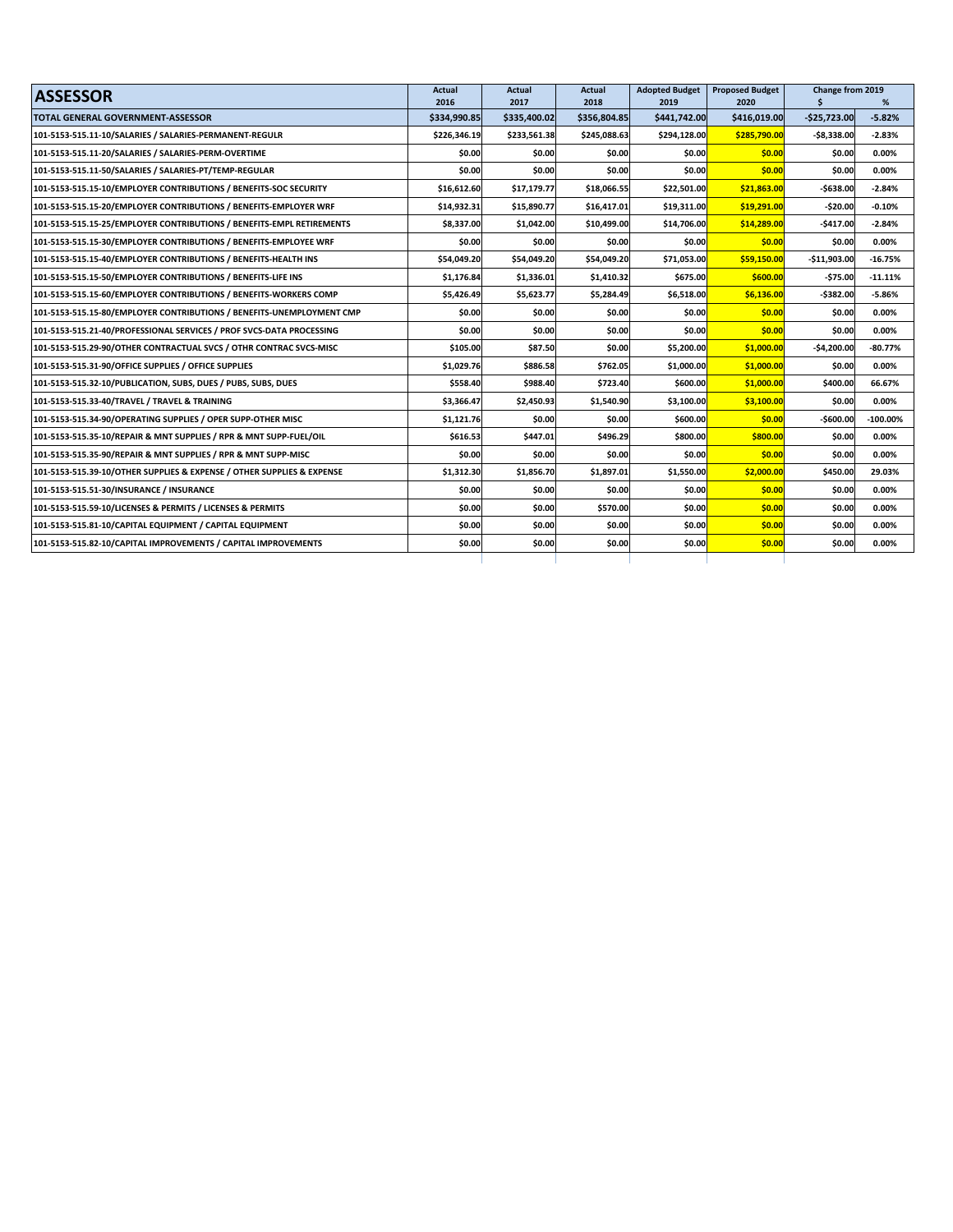| <b>ILLEGAL TAXES / JUDGEMENTS &amp; LOSSES</b>          | Actual     | Actual      | Actual     | <b>Adopted Budget</b> | <b>Proposed Budget</b> | Change from 2019 |             |
|---------------------------------------------------------|------------|-------------|------------|-----------------------|------------------------|------------------|-------------|
|                                                         | 2016       | 2017        | 2018       | 2019                  | 2020                   |                  | %           |
| <b>TOTAL GENERAL GOVERNMENT-ILLEGAL TAXES</b>           | \$7.281.76 | \$29.508.24 | \$7,932.75 | \$16,000,00           | \$0.00l                | $-516.000.00$    | $-100.00\%$ |
| 101-5191-519.73-20/OTHER LOSSES / MISCELLANEOUS         | \$7.281.76 | \$29.508.24 | \$7.932.75 | \$16,000.00           | \$0.00                 | $-516.000.00$    | $-100.00\%$ |
| 101-5191-519.74-90/OTHER LOSSES / MISCELLANEOUS         | \$0.00     | \$0.00      | \$0.00     | \$0.00                | \$0.00                 | \$0.00           | 0.00%       |
| <b>TOTAL GENERAL GOVERNMENT-JUDGEMENTS &amp; LOSSES</b> | \$57.52    | \$0.00      | \$0.00     | \$0.00                | \$0.00                 | \$0.00           | 0.00%       |
| 101-5192-519.73-20/OTHER LOSSES / MISCELLANEOUS         | \$57.52    | \$0.00      | \$0.00     | \$0.00                | \$0.00                 | \$0.00           | 0.00%       |
|                                                         |            |             |            |                       |                        |                  |             |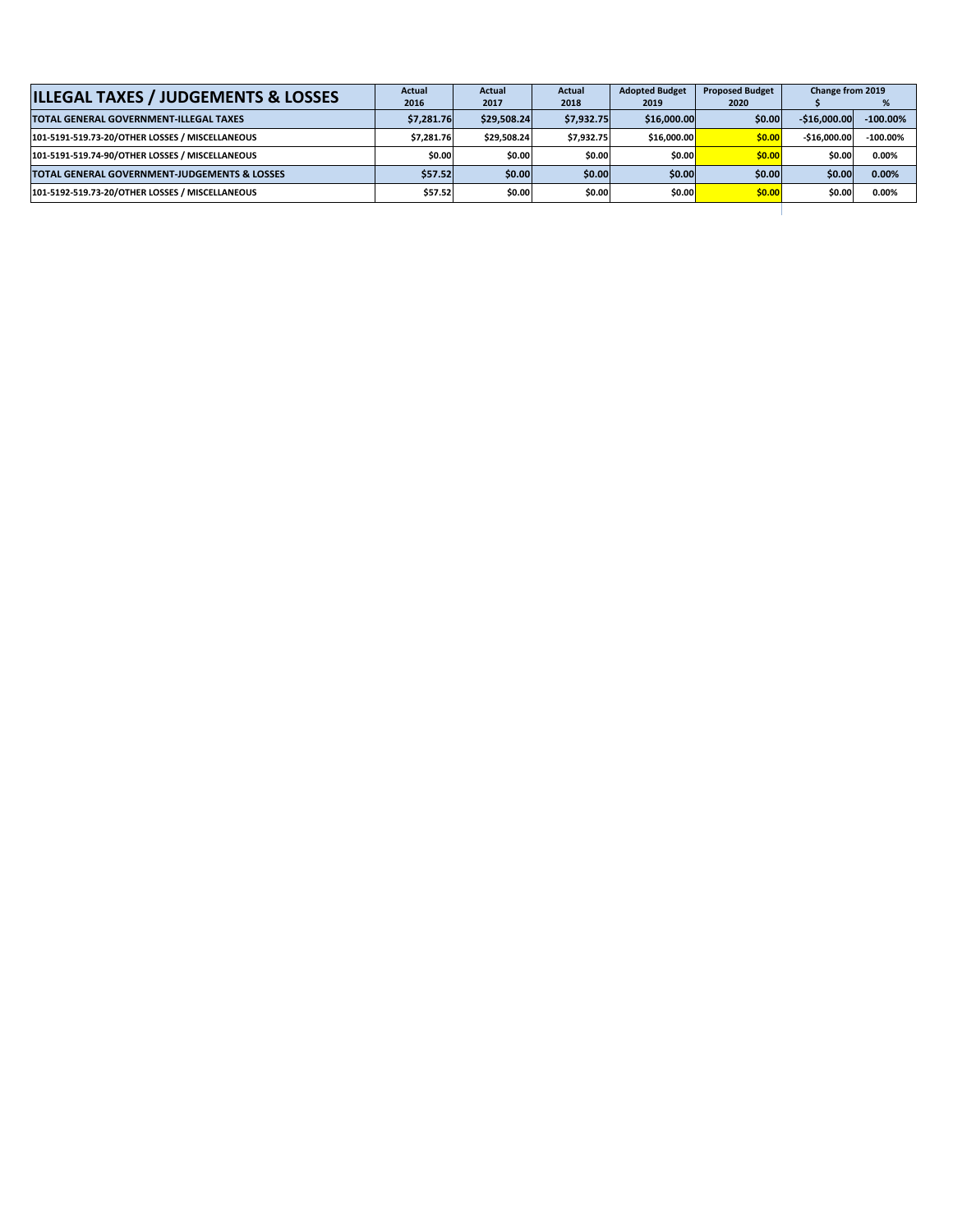| <b>POLICE DEPARTMENT</b>                                               | Actual<br>2016 | Actual<br>2017 | Actual<br>2018 | <b>Adopted Budget</b><br>2019 | <b>Proposed Budget</b><br>2020 | <b>Change from 2019</b><br>\$ | %           |
|------------------------------------------------------------------------|----------------|----------------|----------------|-------------------------------|--------------------------------|-------------------------------|-------------|
| TOTAL PUBLIC SAFETY-POLICE DEPARTMENT                                  | \$6,858,417.06 | \$7,095,452.49 | \$7,358,675.32 | \$7,504,204.00                | \$7,807,628.00                 | \$303,424.00                  | 4.04%       |
| 101-5210-521.11-10/SALARIES / SALARIES-PERMANENT-REGULR                | \$3.732.533.72 | \$3,731,418.12 | \$3,794,585.57 | \$3.951.800.00                | \$4,076,318.00                 | \$124,518.00                  | 3.15%       |
| 101-5210-521.11-20/SALARIES / SALARIES-PERM-OVERTIME                   | \$643.189.04   | \$620,151.12   | \$700,007.36   | \$553,252.00                  | \$553,500.00                   | \$248.00                      | 0.04%       |
| 101-5210-521.11-50/SALARIES / SALARIES-PT/TEMP-REGULAR                 | \$49,118.12    | \$49,208.61    | \$55,749.72    | \$69,935.00                   | \$71,530.00                    | \$1,595.00                    | 2.28%       |
| 101-5210-521.14-90/PER DIEM / OTHER PER DIEM                           | \$0.00         | \$0.00         | \$0.00         | \$0.00                        | \$0.00                         | \$0.00                        | 0.00%       |
| 101-5210-521.15-10/EMPLOYER CONTRIBUTIONS / BENEFITS-SOC SECURITY      | \$324,242.99   | \$323,355.49   | \$335,032.22   | \$349,987.00                  | \$359,653.00                   | \$9,666.00                    | 2.76%       |
| 101-5210-521.15-20/EMPLOYER CONTRIBUTIONS / BENEFITS-EMPLOYER WRF      | \$468,499.90   | \$594,777.05   | \$638,675.43   | \$588,205.00                  | \$595,009.00                   | \$6,804.00                    | 1.16%       |
| 101-5210-521.15-25/EMPLOYER CONTRIBUTIONS / BENEFITS-EMPL RETIREMENTS  | \$159,959.00   | \$191,646.00   | \$194,015.00   | \$228,749.00                  | \$235,067.00                   | \$6,318.00                    | 2.76%       |
| 101-5210-521.15-30/EMPLOYER CONTRIBUTIONS / BENEFITS-EMPLOYEE WRF      | \$0.00         | \$0.00         | \$0.00         | \$0.00                        | \$0.00                         | \$0.00                        | 0.00%       |
| 101-5210-521.15-40/EMPLOYER CONTRIBUTIONS / BENEFITS-HEALTH INS        | \$1,058,842.44 | \$1,003,841.40 | \$1,052,872.32 | \$1,248,923.00                | \$1,429,001.00                 | \$180,078.00                  | 14.42%      |
| 101-5210-521.15-50/EMPLOYER CONTRIBUTIONS / BENEFITS-LIFE INS          | \$1,835.23     | \$1,676.66     | \$1,708.07     | \$1,992.00                    | \$1,992.00                     | \$0.00                        | 0.00%       |
| 101-5210-521.15-60/EMPLOYER CONTRIBUTIONS / BENEFITS-WORKERS COMP      | \$121,091.66   | \$113,590.46   | \$109,391.57   | \$103,091.00                  | \$102,290.00                   | $-$ \$801.00                  | $-0.78%$    |
| 101-5210-521.15-80/EMPLOYER CONTRIBUTIONS / BENEFITS-UNEMPLOYMNT COMP  | \$2,960.00     | \$9,620.00     | \$0.00         | \$3,000.00                    | \$0.00                         | $-$3,000.00$                  | $-100.00\%$ |
| 101-5210-521.15-91/EMPLOYER CONTRIBUTIONS / BENEFITS-CLTH, TOOL, BOOTS | \$18,578.10    | \$18,134.52    | \$16,080.29    | \$19,770.00                   | \$22,799.00                    | \$3,029.00                    | 15.32%      |
| 101-5210-521.15-95/EMPLOYER CONTRIBUTIONS / BENEFITS-MISC. RMB'S       | \$253.69       | \$0.00         | \$0.00         | \$0.00                        | \$0.00                         | \$0.00                        | 0.00%       |
| 101-5210-521.21-40/PROFESSIONAL SERVICES / PROF SVCS-DATA PROCESSING   | \$0.00         | \$0.00         | \$0.00         | \$0.00                        | \$0.00                         | \$0.00                        | 0.00%       |
| 101-5210-521.21-80/PROFESSIONAL SERVICES / PROF SVCS - OTHER PROF SV   | \$0.00         | \$0.00         | \$0.00         | \$0.00                        | \$0.00                         | \$0.00                        | 0.00%       |
| 101-5210-521.22-20/UTILITY SERVICES / UTILITES-GENERAL                 | \$1,711.86     | \$3,128.60     | \$2,408.81     | \$2,600.00                    | \$2,626.00                     | \$26.00                       | 1.00%       |
| 101-5210-521.22-50/UTILITY SERVICES / UTILITIES-TELEPHONE              | \$34,749.82    | \$34,781.28    | \$32,314.74    | \$35,000.00                   | \$35,350.00                    | \$350.00                      | 1.00%       |
| 101-5210-521.24-10/RPR & MNT SVC-OTHER / RPR & MNT SVC-VEHICLES        | \$2,749.55     | \$3,218.92     | \$3,387.07     | \$3,600.00                    | \$3,636.00                     | \$36.00                       | 1.00%       |
| 101-5210-521.29-90/OTHER CONTRACTUAL SVCS / OTHER CONTR SVCS-MISC      | \$34,291.25    | \$68,225.39    | \$90,945.00    | \$66,600.00                   | \$67,266.00                    | \$666.00                      | 1.00%       |
| 101-5210-521.31-90/OFFICE SUPPLIES / OFFICE SUPPLIES                   | \$10,009.94    | \$13,236.79    | \$12,443.67    | \$12,750.00                   | \$12,878.00                    | \$128.00                      | 1.00%       |
| 101-5210-521.32-10/PUBLICATION, SUBS, DUES / PUBS, SUBS, DUES          | \$2,297.72     | \$2,963.81     | \$1,062.52     | \$3,000.00                    | \$3,030.00                     | \$30.00                       | 1.00%       |
| 101-5210-521.33-40/TRAVEL / TRAVEL & TRAINING                          | \$40,476.29    | \$52,353.65    | \$61,749.61    | \$53,000.00                   | \$53,530.00                    | \$530.00                      | 1.00%       |
| 101-5210-521.34-90/OPERATING SUPPLIES / OPERATING SUPP-OTHER MISC      | \$45,974.60    | \$68,452.19    | \$50,770.11    | \$50,000.00                   | \$45,500.00                    | $-$4,500.00$                  | $-9.00%$    |
| 101-5210-521.35-10/REPAIR & MNT SUPPLIES / RPR & MNT SUPP-FUEL/OIL     | \$66,501.37    | \$89,586.32    | \$112,612.65   | \$92,250.00                   | \$93,173.00                    | \$923.00                      | 1.00%       |
| 101-5210-521.35-20/REPAIR & MNT SUPPLIES / RPR & MNT SUPP-VEHCL PRTS   | \$1,598.54     | \$895.38       | \$2,765.22     | \$1,000.00                    | \$1,010.00                     | \$10.00                       | 1.00%       |
| 101-5210-521.35-90/REPAIR & MNT SUPPLIES / RPR & MNT SUPP-MISC         | \$2,981.62     | \$3,923.07     | \$6,017.93     | \$4,000.00                    | \$4,040.00                     | \$40.00                       | 1.00%       |
| 101-5210-521.39-10/OTHER SUPPLIES & EXPENSE / OTHER SUPPLIES & EXPENSE | \$17,732.22    | \$40,079.01    | \$27,326.31    | \$30,000.00                   | \$30,300.00                    | \$300.00                      | 1.00%       |
| 101-5210-521.51-30/INSURANCE / INSURANCE                               | \$0.00         | \$0.00         | \$0.00         | \$0.00                        | \$0.00                         | \$0.00                        | 0.00%       |
| 101-5210-521.53-30/RENTS & LEASES / RENTS & LEASES-MACH & EQ           | \$2,718.16     | \$3,312.67     | \$3,310.53     | \$3,000.00                    | \$3,030.00                     | \$30.00                       | 1.00%       |
| 101-5210-521.59-10/LICENSES & PERMITS / LICENSES & PERMITS             | \$140.00       | \$75.50        | \$70.50        | \$0.00                        | \$0.00                         | \$0.00                        | 0.00%       |
| 101-5210-521.81-10/CAPITAL EQUIPMENT / CAPITAL EQUIPMENT               | \$13,380.23    | \$53,800.48    | \$53,373.10    | \$28,700.00                   | \$5,100.00                     | $-$23,600.00$                 | $-82.23%$   |
| 101-5210-521.82-10/CAPITAL IMPROVEMENTS / CAPITAL IMPROVEMENTS         | \$0.00         | \$0.00         | \$0.00         | \$0.00                        | \$0.00                         | \$0.00                        | 0           |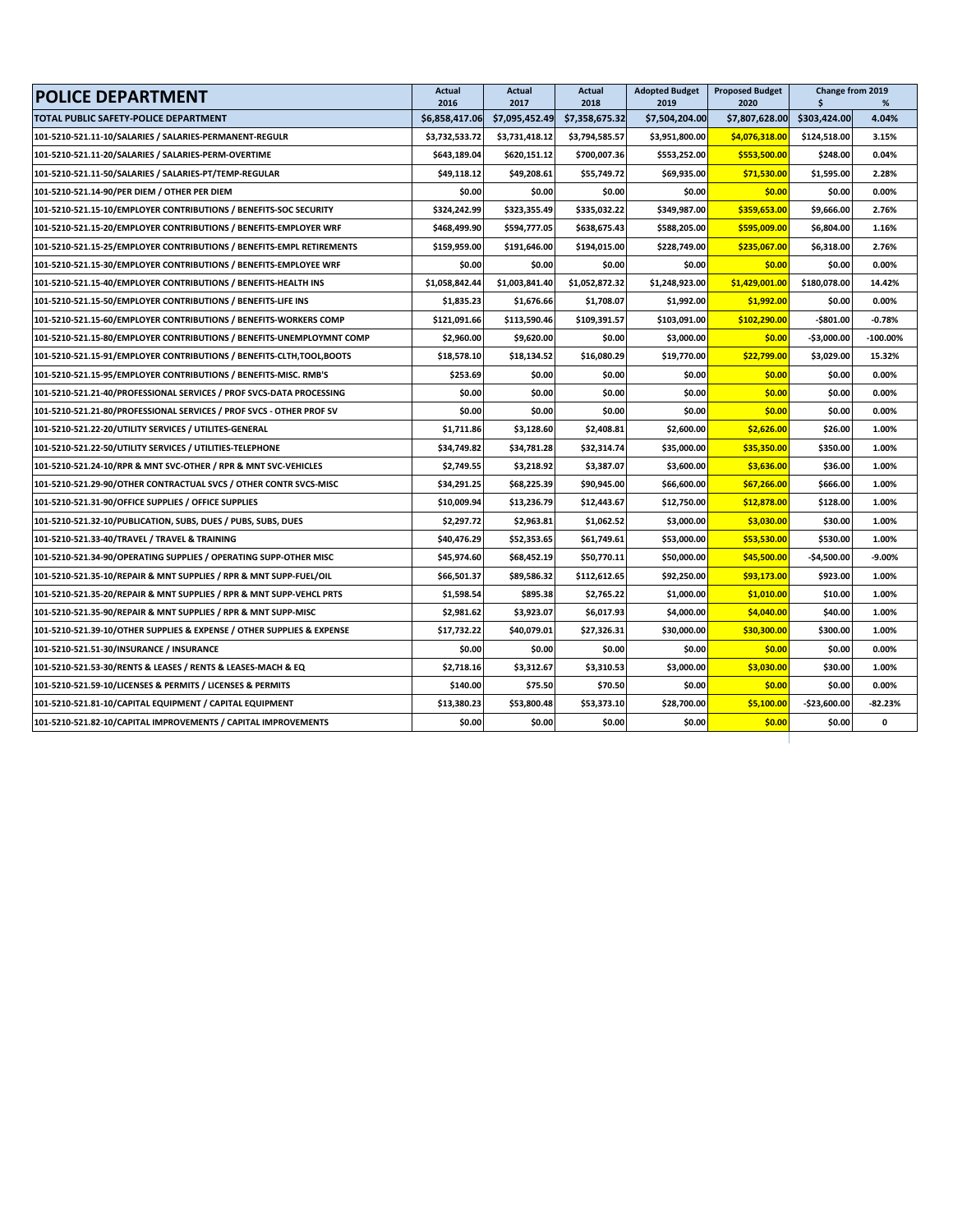| <b>FIRE DEPARTMENT</b>                                                   | Actual<br>2016 | Actual<br>2017 | <b>Actual</b><br>2018 | <b>Adopted Budget 2019</b> | <b>Proposed Budget 2020</b> | Change from 2019<br>Ŝ | %           |
|--------------------------------------------------------------------------|----------------|----------------|-----------------------|----------------------------|-----------------------------|-----------------------|-------------|
| TOTAL PUBLIC SAFETY-FIRE DEPARTMENT                                      | \$4,065,149.91 | \$4,343,537.75 | \$4,352,133.19        | \$4,765,845.00             | \$4,916,625.00              | \$150,780.00          | 3.16%       |
| 101-5220-522.11-10/SALARIES / SALARIES-PERMANENT-REGULR                  | \$2,434,575.43 | \$2,562,001.78 | \$2,527,066.00        | \$2,756,894.00             | \$2,858,785.00              | \$101,891.00          | 3.70%       |
| 101-5220-522.11-20/SALARIES / SALARIES-PERM-OVERTIME                     | \$122,633.97   | \$138,733.49   | \$184,468.00          | \$180,000.00               | \$143,000.00                | $-$37,000.00$         | $-20.56%$   |
| 101-5220-522.11-50/SALARIES / SALARIES-PT/TEMP-REGULAR                   | \$0.00         | \$0.00         | \$0.00                | \$0.00                     | \$0.00                      | \$0.00                | 0.00%       |
| 101-5220-522.14-90/PER DIEM / OTHER PER DIEM                             | \$0.00         | \$0.00         | \$0.00                | \$0.00                     | \$0.00                      | \$0.00                | 0.00%       |
| 101-5220-522.15-10/EMPLOYER CONTRIBUTIONS / BENEFITS-SOC SECURITY        | \$41,649.77    | \$43,532.26    | \$44,204.00           | \$49,857.00                | \$51,122.00                 | \$1,265.00            | 2.54%       |
| 101-5220-522.15-20/EMPLOYER CONTRIBUTIONS / BENEFITS-EMPLOYER WRF        | \$371,463.08   | \$478,556.84   | \$501,314.50          | \$504,778.00               | \$515,309.00                | \$10,531.00           | 2.09%       |
| 101-5220-522.15-25/EMPLOYER CONTRIBUTIONS / BENEFITS-EMPL RETIREMENTS    | \$94,285.81    | \$117,943.07   | \$118,887.00          | \$146,845.00               | \$150,089.00                | \$3,244.00            | 2.21%       |
| 101-5220-522.15-30/EMPLOYER CONTRIBUTIONS / BENEFITS-EMPLOYEE WRF        | \$0.00         | \$0.00         | \$0.00                | \$0.00                     | \$0.00                      | \$0.00                | 0.00%       |
| 101-5220-522.15-40/EMPLOYER CONTRIBUTIONS / BENEFITS-HEALTH INS          | \$712,752.79   | \$735,309.30   | \$707,413.00          | \$850,974.00               | \$916,989.00                | \$66,015.00           | 7.76%       |
| 101-5220-522.15-50/EMPLOYER CONTRIBUTIONS / BENEFITS-LIFE INS            | \$1,508.66     | \$1,279.07     | \$990.27              | \$1,180.00                 | \$1,180.00                  | \$0.00                | 0.00%       |
| 101-5220-522.15-60/EMPLOYER CONTRIBUTIONS / BENEFITS-WORKERS COMP        | \$92.391.99    | \$103,291.59   | \$94,718.00           | \$96,617.00                | \$96,472.00                 | $-$145.00$            | $-0.15%$    |
| 101-5220-522.15-80/EMPLOYER CONTRIBUTIONS / BENEFITS-UNEMPLOYMENT CMP    | \$0.00         | \$0.00         | \$0.00                | \$0.00                     | \$0.00                      | \$0.00                | 0.00%       |
| 101-5220-522.15-91/EMPLOYER CONTRIBUTIONS / BENEFITS-CLTH,TOOL,BOOTS     | \$12,572.80    | \$12,341.53    | \$12,529.21           | \$13,650.00                | \$13,650.00                 | \$0.00                | 0.00%       |
| 101-5220-522.15-94/EMPLOYER CONTRIBUTIONS / BENEFITS-BOOT ALLOWANCE      | \$250.00       | \$42.48        | \$250.00              | \$250.00                   | \$250.00                    | \$0.00                | 0.00%       |
| 101-5220-522.15-95/EMPLOYER CONTRIBUTIONS / BENEFITS-MISC RMB'S          | \$0.00         | \$0.00         | \$0.00                | \$0.00                     | \$0.00                      | \$0.00                | #DIV/0!     |
| 101-5220-522.21-40/PROFESSIONAL SERVICES / PROF SVCS-DATA PROCESSING     | \$0.00         | \$0.00         | \$0.00                | \$0.00                     | \$13,000.00                 | \$13,000.00           | 1300000.00% |
| 101-5220-522.21-80/PROFESSIONAL SERVICES / PROF SVCS - OTHER PROF SV     | \$0.00         | \$0.00         | \$2,250.00            | \$0.00                     | \$0.00                      | \$0.00                | #DIV/0!     |
| 101-5220-522.22-20/UTILITY SERVICES / UTILITES-GENERAL                   | \$26,960.32    | \$29,252.08    | \$34,251.67           | \$31,000.00                | \$31,310.00                 | \$310.00              | 1.00%       |
| 101-5220-522.22-50/UTILITY SERVICES / UTILITIES-TELEPHONE                | \$1,353.96     | \$1,534.09     | \$2,256.93            | \$1,800.00                 | \$1,818.00                  | \$18.00               | 1.00%       |
| 101-5220-522.24-10/RPR & MNT SVC-OTHER / RPR & MNT SVC-VEHICLES          | \$2,202.75     | \$50.00        | \$4,089.64            | \$3,000.00                 | \$3,030.00                  | \$30.00               | 1.00%       |
| 101-5220-522.24-70/RPR & MNT SVC-OTHER / RPR & MNT SVC-BUILDINGS         | \$4,099.76     | \$2,415.15     | \$5,820.89            | \$4,000.00                 | \$4,040.00                  | \$40.00               | 1.00%       |
| 101-5220-522.29-90/OTHER CONTRACTUAL SVCS / OTHER CONTRAC SVCS-MISC      | \$10,031.43    | \$9,128.99     | \$9,437.43            | \$10,250.00                | \$10,353.00                 | \$103.00              | 1.00%       |
| 101-5220-522.31-90/OFFICE SUPPLIES / OFFICE SUPPLIES                     | \$1,777.95     | \$1,405.27     | \$2,743.05            | \$2,000.00                 | \$2,020.00                  | \$20.00               | 1.00%       |
| 101-5220-522.32-10/PUBLICATION, SUBS, DUES / PUBS, SUBS, DUES            | \$2,079.00     | \$2,434.50     | \$2,846.84            | \$2,000.00                 | \$2,020.00                  | \$20.00               | 1.00%       |
| 101-5220-522.33-40/TRAVEL / TRAVEL & TRAINING                            | \$11,202.37    | \$2,669.16     | \$13,408.00           | \$13,000.00                | \$13,130.00                 | \$130.00              | 1.00%       |
| 101-5220-522.34-60/OPERATING SUPPLIES / MEDICAL                          | \$0.00         | \$2,553.71     | \$5,006.18            | \$3,000.00                 | \$5,000.00                  | \$2,000.00            | 66.67%      |
| 101-5220-522.34-80/OPERATING SUPPLIES / OPERATING SUPP-EDUC              | \$0.00         | \$0.00         | \$0.00                | \$0.00                     | \$0.00                      | \$0.00                | #DIV/0!     |
| 101-5220-522.34-90/OPERATING SUPPLIES / OPERATING SUPP-OTHER MISC        | \$5,049.17     | \$3,722.59     | \$5,033.30            | \$5,000.00                 | \$5,050.00                  | \$50.00               | 1.00%       |
| 101-5220-522.35-10/REPAIR & MNT SUPPLIES / RPR & MNT SUPP-FUEL/OIL       | \$21,510.06    | \$20,631.83    | \$30,897.91           | \$25,625.00                | \$25,881.00                 | \$256.00              | 1.00%       |
| 101-5220-522.35-20/REPAIR & MNT SUPPLIES / RPR & MNT SUPP-VEHIC PRTS     | \$26,919.24    | \$27,287.32    | \$23,773.58           | \$24,000.00                | \$24,240.00                 | \$240.00              | 1.00%       |
| 101-5220-522.35-90/REPAIR & MNT SUPPLIES / RPR & MNT SUPP-MISC           | \$0.00         | \$0.00         | \$0.00                | \$0.00                     | \$0.00                      | \$0.00                | #DIV/0!     |
| 101-5220-522.39-10/OTHER SUPPLIES & EXPENSE / OTHER SUPPLIES & EXPENSE   | \$9,674.96     | \$11,065.84    | \$9,934.43            | \$9,225.00                 | \$9,317.00                  | \$92.00               | 1.00%       |
| 101-5220-522.49-10/BUILDING MATERIALS & SUPP / BUILDING MATERIALS & SUPP | \$8,182.22     | \$5,764.86     | \$4,210.42            | \$7,000.00                 | \$7,070.00                  | \$70.00               | 1.00%       |
| 101-5220-522.51-30/INSURANCE / INSURANCE                                 | \$0.00         | \$0.00         | \$0.00                | \$0.00                     | \$0.00                      | \$0.00                | #DIV/0!     |
| 101-5220-522.53-90/RENTS & LEASES / RENTS & LEASES-OTHER MISC            | \$0.00         | \$0.00         | \$0.00                | \$0.00                     | \$0.00                      | \$0.00                | #DIV/0!     |
| 101-5220-522.81-10/CAPITAL EQUIPMENT / CAPITAL EQUIPMENT                 | \$15,622.42    | \$5,255.45     | \$2,502.94            | \$15,900.00                | \$12,500.00                 | $-$3,400.00$          | $-21.38%$   |
| 101-5220-522.82-10/CAPITAL IMPROVEMENTS / CAPITAL IMPROVEMENTS           | \$34,400.00    | \$25.335.50    | \$1,830.00            | \$8.000.00                 | \$0.00                      | $-$8,000.00$          | $-100.00\%$ |
|                                                                          |                |                |                       |                            |                             |                       |             |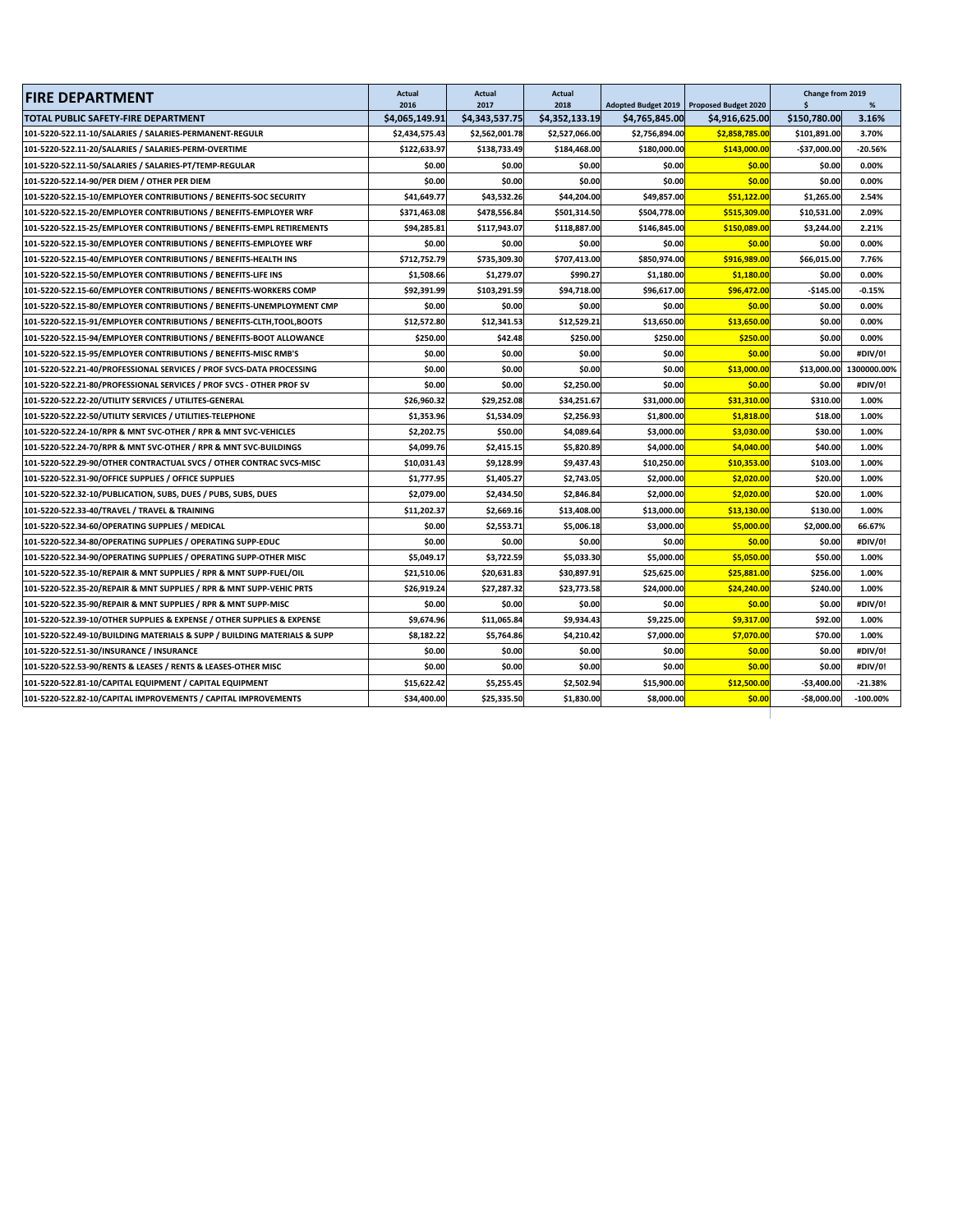| <b>BUILDING INSPECTION</b>                                             | <b>Actual</b><br>2016 | <b>Actual</b><br>2017 | <b>Actual</b><br>2018 | <b>Adopted Budget</b><br>2019 | <b>Proposed Budget</b><br>2020 | Change from 2019<br>Ś. | %         |
|------------------------------------------------------------------------|-----------------------|-----------------------|-----------------------|-------------------------------|--------------------------------|------------------------|-----------|
| TOTAL PUBLIC SAFETY-BUILDING INSPECTION                                | \$584,323.40          | \$488,331.28          | \$534,838.84          | \$599,417.00                  | \$579,786.00                   | $-$19,631.00$          | $-3.28%$  |
| 101-5240-524.11-10/SALARIES / SALARIES-PERMANENT-REGULR                | \$266,109.57          | \$245,608.39          | \$286,938.87          | \$300,658.00                  | \$304,226.00                   | \$3,568.00             | 1.19%     |
| 101-5240-524.11-20/SALARIES / SALARIES-PERM-OVERTIME                   | \$4,507.76            | \$2,159.73            | \$548.11              | \$3,000.00                    | \$3,000.00                     | \$0.00                 | 0.00%     |
| 101-5240-524.11-50/SALARIES / SALARIES-PT/TEMP-REGULAR                 | \$0.00                | \$13,934.38           | \$50,927.39           | \$66,163.00                   | \$67,375.00                    | \$1,212.00             | 1.83%     |
| 101-5240-524.15-10/EMPLOYER CONTRIBUTIONS / BENEFITS-SOC SECURITY      | \$18,910.86           | \$18.629.95           | \$24,542.86           | \$28,291.00                   | \$28,657.00                    | \$366.00               | 1.29%     |
| 101-5240-524.15-20/EMPLOYER CONTRIBUTIONS / BENEFITS-EMPLOYER WRF      | \$17,867.41           | \$16,551.28           | \$19,253.62           | \$19,890.00                   | \$20,738.00                    | \$848.00               | 4.26%     |
| 101-5240-524.15-25/EMPLOYER CONTRIBUTIONS / BENEFITS-EMPL RETIREMENTS  | \$12,557.00           | \$14,899.00           | \$12,677.00           | \$18,491.00                   | \$18,730.00                    | \$239.00               | 1.29%     |
| 101-5240-524.15-30/EMPLOYER CONTRIBUTIONS / BENEFITS-EMPLOYEE WRF      | \$0.00                | \$0.00                | \$0.00                | \$0.00                        | \$0.00                         | \$0.00                 | 0.00%     |
| 101-5240-524.15-40/EMPLOYER CONTRIBUTIONS / BENEFITS HLTH INSUR        | \$74,352.76           | \$61,220.48           | \$67,683.38           | \$76,361.00                   | \$74,732.00                    | $-$1,629.00$           | $-2.13%$  |
| 101-5240-524.15-50/EMPLOYER CONTRIBUTIONS / BENEFITS-LIFE INS          | \$481.57              | \$460.76              | \$624.99              | \$828.00                      | \$828.00                       | \$0.00                 | $0.00\%$  |
| 101-5240-524.15-60/EMPLOYER CONTRIBUTIONS / BENEFITS-WORKERS COMP      | \$6,815.86            | \$6.903.07            | \$8,472,40            | \$9,235.00                    | \$9,239.00                     | \$4.00                 | 0.04%     |
| 101-5240-524.15-80/EMPLOYER CONTRIBUTIONS / BENEFITS-UNEMPLOYMENT CMP  | \$0.00                | \$0.00                | \$0.00                | \$0.00                        | \$0.00                         | \$0.00                 | 0.00%     |
| 101-5240-524.15-94/EMPLOYER CONTRIBUTIONS / BENEFITS-BOOT ALLOWANCE    | \$400.00              | \$223.56              | \$400.00              | \$700.00                      | \$700.00                       | \$0.00                 | 0.00%     |
| 101-5240-524.21-40/PROFESSIONAL SERVICES / PROF SVCS-DATA PROCESSING   | \$0.00                | \$0.00                | \$0.00                | \$0.00                        | \$0.00                         | \$0.00                 | 0.00%     |
| 101-5240-524.21-80/PROFESSIONAL SERVICES / OTHER PROF SERVICES         | \$0.00                | \$0.00                | \$1,588.75            | \$0.00                        | \$0.00                         | \$0.00                 | 0.00%     |
| 101-5240-524.22-50/UTILITY SERVICES / UTILITIES-TELEPHONE              | \$3,953.70            | \$5,356.05            | \$5,282.45            | \$4,200.00                    | \$5,300.00                     | \$1,100.00             | 26.19%    |
| 101-5240-524.29-90/OTHER CONTRACTUAL SVCS / OTHER CONTRAC SVCS-MISC    | \$150,219.51          | \$70.872.33           | \$34.598.64           | \$45,000.00                   | \$20,000.00                    | $-525.000.00$          | $-55.56%$ |
| 101-5240-524.31-90/OFFICE SUPPLIES / OFFICE SUPPLIES                   | \$3,755.74            | \$3,306.62            | \$1,641.84            | \$3,500.00                    | \$2,500.00                     | $-$1,000.00$           | $-28.57%$ |
| 101-5240-524.32-10/PUBLICATION, SUBS, DUES / PUBS, SUBS, DUES          | \$8,461.19            | \$7.058.99            | \$2,853.94            | \$7,000.00                    | \$5,000.00                     | $-52.000.00$           | $-28.57%$ |
| 101-5240-524.33-40/TRAVEL / TRAVEL & TRAINING                          | \$8,390.23            | \$6,876.38            | \$7,226.93            | \$8,000.00                    | \$8,080.00                     | \$80.00                | 1.00%     |
| 101-5240-524.34-90/OPERATING SUPPLIES / OPER SUPP-MISC                 | \$1,501.55            | \$1.669.82            | \$4,163.68            | \$2.000.00                    | \$2,020.00                     | \$20.00                | 1.00%     |
| 101-5240-524.35-10/REPAIR & MNT SUPPLIES / RPR & MNT SUPP-FUEL/OIL     | \$1,957.50            | \$1,745.91            | \$2,677.79            | \$2,000.00                    | \$2,020.00                     | \$20.00                | 1.00%     |
| 101-5240-524.35-90/REPAIR & MNT SUPPLIES / RPR & MNT SUPP-MISC         | \$10.00               | \$0.00                | \$86.07               | \$0.00                        | \$0.00                         | \$0.00                 | 0.00%     |
| 101-5240-524.39-10/OTHER SUPPLIES & EXPENSE / OTHER SUPPLIES & EXPENSE | \$2,909.69            | \$4,354.58            | \$2,650.13            | \$4,100.00                    | \$4,141.00                     | \$41.00                | 1.00%     |
| 101-5240-524.51-30/INSURANCE / INSURANCE                               | \$0.00                | \$0.00                | \$0.00                | \$0.00                        | \$0.00                         | \$0.00                 | 0.00%     |
| 101-5240-524.53-90/RENTS & LEASES / RENTS & LEASES-OTHER MISC          | \$960.00              | \$0.00                | \$0.00                | \$0.00                        | \$0.00                         | \$0.00                 | 0.00%     |
| 101-5240-524.59-10/LICENSES & PERMITS / LICENSES & PERMITS             | \$201.50              | \$0.00                | \$0.00                | \$0.00                        | \$0.00                         | \$0.00                 | 0.00%     |
| 101-5240-524.81-10/CAPITAL EQUIPMENT / CAPITAL EQUIPMENT               | \$0.00                | \$6,500.00            | \$0.00                | \$0.00                        | \$2,500.00                     | \$2,500.00             | #DIV/0!   |
| 101-5240-524.82-10/CAPITAL IMPROVEMENTS / CAPITAL IMPROVEMENTS         | \$0.00                | \$0.00                | \$0.00                | \$0.00                        | \$0.00                         | \$0.00                 | 0.00%     |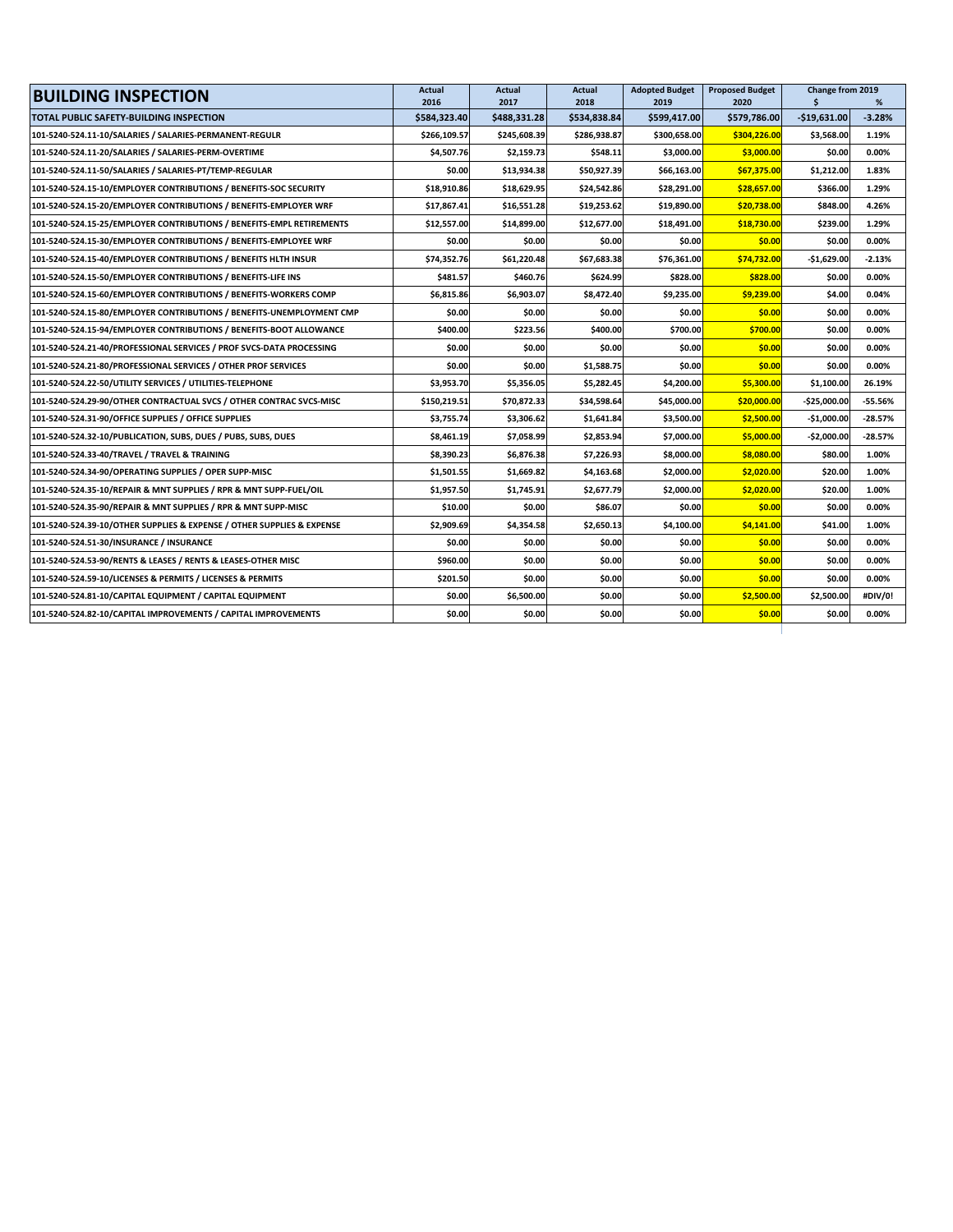| <b>PUBLIC WORKS - ADMINISTRATION</b>                                   | Actual<br>2016 | Actual<br>2017 | Actual<br>2018 | <b>Adopted Budget</b><br>2019 | <b>Proposed Budget</b><br>2020 | Change from 2019<br>\$ | %      |
|------------------------------------------------------------------------|----------------|----------------|----------------|-------------------------------|--------------------------------|------------------------|--------|
| TOTAL PUBLIC WORKS-ADMINISTRATION                                      | \$355,921.32   | \$386,547.53   | \$357,422.79   | \$369,257.00                  | \$388,516.00                   | \$19,259.00            | 5.22%  |
| 101-5310-531.11-10/SALARIES / SALARIES-PERMANENT-REGULR                | \$229,631.86   | \$247,447.46   | \$233,260.63   | \$247,488.00                  | \$258,756.00                   | \$11,268.00            | 4.55%  |
| 101-5310-531.11-20/SALARIES / SALARIES-PERM-OVERTIME                   | \$431.30       | \$1,291.71     | \$860.30       | \$0.00                        | \$0.00                         | \$0.00                 | 0.00%  |
| 101-5310-531.11-50/SALARIES / SALARIES-PT/TEMP-REGULAR                 | \$7,207.80     | \$6,483.88     | \$7,079.10     | \$7,350.00                    | \$7,497.00                     | \$147.00               | 0.00%  |
| 101-5310-531.15-10/EMPLOYER CONTRIBUTIONS / BENEFITS-SOC SECURITY      | \$17,513.55    | \$18,729.07    | \$17,706.71    | \$19,495.00                   | \$20,368.00                    | \$873.00               | 4.48%  |
| 101-5310-531.15-20/EMPLOYER CONTRIBUTIONS / BENEFITS-EMPLOYER WRF      | \$15,325.18    | \$16,800.78    | \$15,682.01    | \$13,157.00                   | \$14,169.00                    | \$1,012.00             | 7.69%  |
| 101-5310-531.15-25/EMPLOYER CONTRIBUTIONS / BENEFITS-EMPL RETIREMENTS  | \$8,473.00     | \$10,187.00    | \$11,003.00    | \$12,742.00                   | \$13,313.00                    | \$571.00               | 4.48%  |
| 101-5310-531.15-30/EMPLOYER CONTRIBUTIONS / BENEFITS-EMPLOYEE WRF      | \$0.00         | \$0.00         | \$0.00         | \$0.00                        | \$0.00                         | \$0.00                 | 0.00%  |
| 101-5310-531.15-40/EMPLOYER CONTRIBUTIONS / BENEFITS-HEALTH INS        | \$44,991.36    | \$57,988.24    | \$38,792.60    | \$42,809.00                   | \$47,875.00                    | \$5,066.00             | 11.83% |
| 101-5310-531.15-50/EMPLOYER CONTRIBUTIONS / BENEFITS-LIFE INS          | \$257.42       | \$344.95       | \$326.89       | \$615.00                      | \$615.00                       | \$0.00                 | 0.00%  |
| 101-5310-531.15-60/EMPLOYER CONTRIBUTIONS / BENEFITS-WORKERS COMP      | \$2,009.12     | \$2,522.37     | \$1,355.89     | \$2,001.00                    | \$2,090.00                     | \$89.00                | 4.45%  |
| 101-5310-531.15-80/EMPLOYER CONTRIBUTIONS / BENEFITS-UNEMPLOYMENT CMP  | \$0.00         | \$0.00         | \$0.00         | \$0.00                        | \$0.00                         | \$0.00                 | 0.00%  |
| 101-5310-531.15-94/EMPLOYER CONTRIBUTIONS / BENEFITS-BOOT ALLOWANCE    | \$265.00       | \$265.00       | \$165.00       | \$300.00                      | \$300.00                       | \$0.00                 | 0.00%  |
| 101-5310-531.21-40/PROFESSIONAL SERVICES / PROF SVCS-DATA PROCESSING   | \$0.00         | \$0.00         | \$0.00         | \$0.00                        | \$0.00                         | \$0.00                 | 0.00%  |
| 101-5310-531.21-80/PROFESSIONAL SERVICES / PROF SVCS - OTHER PROF SV   | \$0.00         | \$0.00         | \$0.00         | \$0.00                        | \$0.00                         | \$0.00                 | 0.00%  |
| 101-5310-531.22-50/UTILITY SERVICES / UTILITIES-TELEPHONE              | \$4,722.11     | \$5,762.53     | \$5,573.63     | \$5,000.00                    | \$5,050.00                     | \$50.00                | 1.00%  |
| 101-5310-531.24-10/RPR & MNT SVC-OTHER / RPR & MNT SVC-VEHICLES        | \$0.00         | \$0.00         | \$0.00         | \$0.00                        | \$0.00                         | \$0.00                 | 0.00%  |
| 101-5310-531.24-90/RPR & MNT SVC-OTHER / RPR & MNT SVC-MISC            | \$0.00         | \$272.00       | \$0.00         | \$0.00                        | \$0.00                         | \$0.00                 | 0.00%  |
| 101-5310-531.29-90/OTHER CONTRACTUAL SVCS / OTHER CONTRAC SVCS-MISC    | \$18,373.75    | \$8,355.00     | \$16,673.80    | \$9,000.00                    | \$9,090.00                     | \$90.00                | 1.00%  |
| 101-5310-531.31-90/OFFICE SUPPLIES / OFFICE SUPPLIES                   | \$313.54       | \$585.81       | \$467.57       | \$500.00                      | \$505.00                       | \$5.00                 | 1.00%  |
| 101-5310-531.32-10/PUBLICATION, SUBS, DUES / PUBS, SUBS, DUES          | \$128.65       | \$563.74       | \$1,457.00     | \$600.00                      | \$606.00                       | \$6.00                 | 1.00%  |
| 101-5310-531.33-40/TRAVEL / TRAVEL & TRAINING                          | \$2,329.86     | \$1,342.98     | \$1,265.49     | \$2,500.00                    | \$2,525.00                     | \$25.00                | 1.00%  |
| 101-5310-531.33-50/TRAVEL / AUTO & EXPENSE ALLOWANCE                   | \$0.00         | \$0.00         | \$0.00         | \$0.00                        | \$0.00                         | \$0.00                 | 0.00%  |
| 101-5310-531.34-90/OPERATING SUPPLIES / OPERATING SUPP-OTHER MISC      | \$1,258.18     | \$3,770.19     | \$2,955.72     | \$2,500.00                    | \$2,525.00                     | \$25.00                | 1.00%  |
| 101-5310-531.35-10/REPAIR & MNT SUPPLIES / RPR & MNT SUPP-FUEL/OIL     | \$2,471.42     | \$2,531.42     | \$2,212.02     | \$2,700.00                    | \$2,727.00                     | \$27.00                | 1.00%  |
| 101-5310-531.35-90/REPAIR & MNT SUPPLIES / RPR & MNT SUPP-MISC         | \$0.00         | \$0.00         | \$0.00         | \$0.00                        | \$0.00                         | \$0.00                 | 0.00%  |
| 101-5310-531.39-10/OTHER SUPPLIES & EXPENSE / OTHER SUPPLIES & EXPENSE | \$218.22       | \$1,303.40     | \$585.43       | \$500.00                      | \$505.00                       | \$5.00                 | 1.00%  |
| 101-5310-531.51-30/INSURANCE / INSURANCE                               | \$0.00         | \$0.00         | \$0.00         | \$0.00                        | \$0.00                         | \$0.00                 | 0.00%  |
| 101-5310-531.59-10/LICENSES & PERMITS / LICENSES & PERMITS             | \$0.00         | \$0.00         | \$0.00         | \$0.00                        | \$0.00                         | \$0.00                 | 0.00%  |
| 101-5310-531.81-10/CAPITAL EQUIPMENT / CAPITAL EQUIPMENT               | \$0.00         | \$0.00         | \$0.00         | \$0.00                        | \$0.00                         | \$0.00                 | 0.00%  |
| 101-5310-531.82-10/CAPITAL IMPROVEMENTS / CAPITAL IMPROVEMENTS         | \$0.00         | \$0.00         | \$0.00         | \$0.00                        | \$0.00                         | \$0.00                 | 0.00%  |
|                                                                        |                |                |                |                               |                                |                        |        |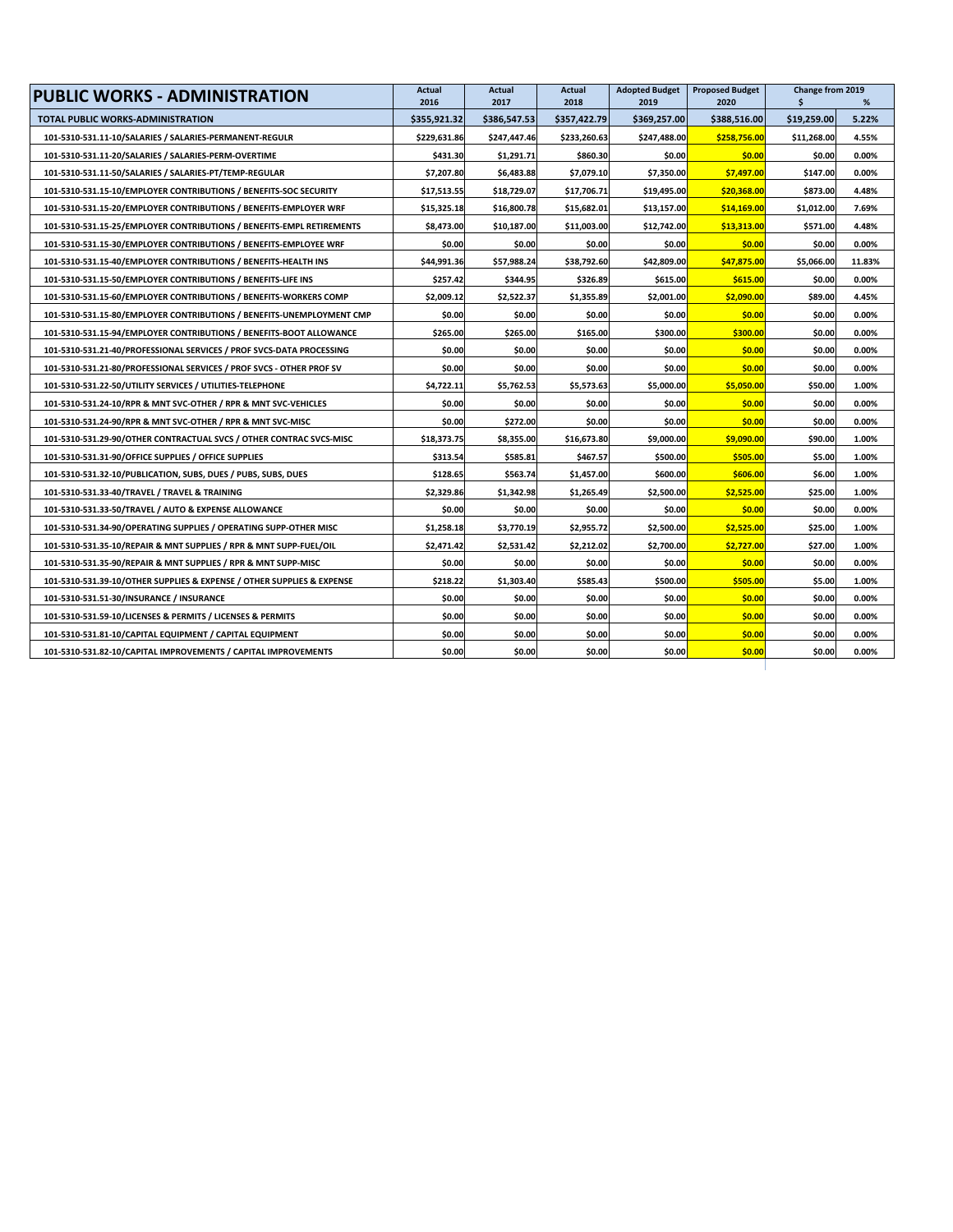| <b>PUBLIC WORKS - SHOP OPERATIONS</b>                                  | Actual<br>2016 | <b>Actual</b><br>2017 | Actual<br>2018 | <b>Adopted Budget</b><br>2019 | <b>Proposed Budget</b><br>2020 | Change from 2019<br>\$ | %         |
|------------------------------------------------------------------------|----------------|-----------------------|----------------|-------------------------------|--------------------------------|------------------------|-----------|
| TOTAL PUBLIC WORKS-SHOP OPERATIONS                                     | \$1,531,391.81 | \$1,523,346.99        | \$1,505,467.10 | \$1,666,947.00                | \$1,728,621.00                 | \$61,674.00            | 3.70%     |
| 101-5323-532.11-10/SALARIES / SALARIES-PERMANENT-REGULR                | \$651,471.18   | \$624,728.56          | \$603,545.44   | \$693,883.00                  | \$723,144.00                   | \$29,261.00            | 4.22%     |
| 101-5323-532.11-20/SALARIES / SALARIES-PERM-OVERTIME                   | \$815.19       | \$1,574.15            | \$123.28       | \$3,000.00                    | \$1,500.00                     | -\$1.500.00            | $-50.00%$ |
| 101-5323-532.11-50/SALARIES / SALARIES-PT/TEMP-REGULAR                 | \$0.00         | \$0.00                | \$0.00         | \$0.00                        | \$0.00                         | \$0.00                 | 0.00%     |
| 101-5323-532.15-10/EMPLOYER CONTRIBUTIONS / BENEFITS-SOC SECURITY      | \$47,028.53    | \$45,592.29           | \$43,880.20    | \$53,312.00                   | \$55,435.00                    | \$2,123.00             | 3.98%     |
| 101-5323-532.15-20/EMPLOYER CONTRIBUTIONS / BENEFITS-EMPLOYER WRF      | \$42,832.31    | \$43,023.13           | \$40,452.20    | \$45,646.00                   | \$48,913.00                    | \$3,267.00             | 7.16%     |
| 101-5323-532.15-25/EMPLOYER CONTRIBUTIONS / BENEFITS-EMPL RETIREMENTS  | \$27,837.00    | \$32,412.00           | \$29,160.00    | \$34,844.00                   | \$36,232.00                    | \$1,388.00             | 3.98%     |
| 101-5323-532.15-30/EMPLOYER CONTRIBUTIONS / BENEFITS-EMPLOYEE WRF      | \$0.00         | \$0.00                | \$0.00         | \$0.00                        | \$0.00                         | \$0.00                 | 0.00%     |
| 101-5323-532.15-40/EMPLOYER CONTRIBUTIONS / BENEFITS-HEALTH INS        | \$166,625.35   | \$152,166.62          | \$144.709.62   | \$188,469.00                  | \$210,808.00                   | \$22.339.00            | 11.85%    |
| 101-5323-532.15-50/EMPLOYER CONTRIBUTIONS / BENEFITS-LIFE INSU         | \$1,735.05     | \$1,706.63            | \$1,488.12     | \$1,800.00                    | \$1,800.00                     | \$0.00                 | 0.00%     |
| 101-5323-532.15-60/EMPLOYER CONTRIBUTIONS / BENEFITS-WORKERS COMP      | \$30,504.02    | \$31,774.90           | \$27,038.60    | \$32,348.00                   | \$33,584.00                    | \$1,236.00             | 3.82%     |
| 101-5323-532.15-80/EMPLOYER CONTRIBUTIONS / BENEFITS-UNEMPLOYMENT CMP  | \$0.00         | \$0.00                | \$0.00         | \$0.00                        | \$0.00                         | \$0.00                 | 0.00%     |
| 101-5323-532.15-91/EMPLOYER CONTRIBUTIONS / BENEFITS-CLTH, TOOL, BOOTS | \$0.00         | \$0.00                | \$0.00         | \$0.00                        | \$0.00                         | \$0.00                 | 0.00%     |
| 101-5323-532.15-93/EMPLOYER CONTRIBUTIONS / BENEFITS-LIC FEE REIMB     | \$40.00        | \$80.00               | \$80.00        | \$1,060.00                    | \$1,060.00                     | \$0.00                 | 0.00%     |
| 101-5323-532.15-94/EMPLOYER CONTRIBUTIONS / BENEFITS-BOOT ALLOWANCE    | \$2,450.00     | \$2,450.00            | \$1,950.00     | \$2,200.00                    | \$2,200.00                     | \$0.00                 | 0.00%     |
| 101-5323-532.21-40/PROFESSIONAL SERVICES / PROF SVCS-DATA PROCESSING   | \$0.00         | \$0.00                | \$0.00         | \$0.00                        | \$0.00                         | \$0.00                 | 0.00%     |
| 101-5323-532.22-20/UTILITY SERVICES / UTILITES-GENERAL                 | \$80,758.97    | \$80,069.58           | \$76,932.55    | \$85,000.00                   | \$80,000.00                    | $-$5,000.00$           | $-5.88%$  |
| 101-5323-532.22-50/UTILITY SERVICES / UTILITIES-TELEPHONE              | \$716.36       | \$652.93              | \$791.70       | \$850.00                      | \$860.00                       | \$10.00                | 1.18%     |
| 101-5323-532.24-10/RPR & MNT SVC-OTHER / RPR & MNT SVC-VEHICLES        | \$0.00         | \$0.00                | \$0.00         | \$0.00                        | \$0.00                         | \$0.00                 | 0.00%     |
| 101-5323-532.24-20/RPR & MNT SVC-OTHER / RPR & MNT SVC-MACH & EQ       | \$47,773.82    | \$77,604.86           | \$40,937.60    | \$60,000.00                   | \$50,000.00                    | $-$10,000.00$          | $-16.67%$ |
| 101-5323-532.29-90/OTHER CONTRACTUAL SVCS / OTHER CONTRAC SVCS-MISC    | \$19,735.85    | \$19,003.49           | \$20,055.58    | \$20,000.00                   | \$20,200.00                    | \$200.00               | 1.00%     |
| 101-5323-532.31-90/OFFICE SUPPLIES / OFFICE SUPPLIES                   | \$1,318.31     | \$1,398.33            | \$1,354.27     | \$1,450.00                    | \$1,465.00                     | \$15.00                | 1.03%     |
| 101-5323-532.32-10/PUBLICATION, SUBS, DUES / PUBS, SUBS, DUES          | \$250.00       | \$544.36              | \$1,945.00     | \$2,000.00                    | \$2,020.00                     | \$20.00                | 1.00%     |
| 101-5323-532.33-40/TRAVEL / TRAVEL & TRAINING                          | \$2,861.26     | \$0.00                | \$2,709.07     | \$2,000.00                    | \$2,020.00                     | \$20.00                | 1.00%     |
| 101-5323-532.34-90/OPERATING SUPPLIES / OPERATING SUPP-OTHER MISC      | \$103,134.49   | \$71,734.48           | \$95,532.51    | \$85,000.00                   | \$88,000.00                    | \$3,000.00             | 3.53%     |
| 101-5323-532.35-10/REPAIR & MNT SUPPLIES / RPR & MNT SUPP-FUEL/OIL     | \$1,340.35     | \$1,233.29            | \$1,994.17     | \$2,000.00                    | \$2,020.00                     | \$20.00                | 1.00%     |
| 101-5323-532.35-20/REPAIR & MNT SUPPLIES / RPR & MNT SUPP-VEHIC PRTS   | \$0.00         | \$0.00                | \$0.00         | \$0.00                        | \$0.00                         | \$0.00                 | 0.00%     |
| 101-5323-532.35-30/REPAIR & MNT SUPPLIES / RPR/MNT SUPP-MACH/EQ PRTS   | \$230,323.28   | \$253,050.15          | \$292,176.41   | \$275,000.00                  | \$283,000.00                   | \$8,000.00             | 2.91%     |
| 101-5323-532.35-90/REPAIR & MNT SUPPLIES / RPR & MNT SUPP-MISC         | \$64,984.29    | \$66,544.73           | \$65,368.54    | \$69,700.00                   | \$70,400.00                    | \$700.00               | 1.00%     |
| 101-5323-532.39-10/OTHER SUPPLIES & EXPENSE / OTHER SUPPLIES & EXPENSE | \$5,353.65     | \$5,240.61            | \$5,177.04     | \$5,535.00                    | \$5,590.00                     | \$55.00                | 0.99%     |
| 101-5323-532.51-30/INSURANCE / INSURANCE                               | \$0.00         | \$0.00                | \$0.00         | \$0.00                        | \$0.00                         | \$0.00                 | 0.00%     |
| 101-5323-532.53-30/RENTS & LEASES / RENTS & LEASES-MACH & EQ           | \$0.00         | \$0.00                | \$0.00         | \$0.00                        | \$0.00                         | \$0.00                 | 0.00%     |
| 101-5323-532.59-10/LICENSES & PERMITS / LICENSES & PERMITS             | \$1,502.55     | \$1,861.90            | \$1,715.21     | \$1,850.00                    | \$1,870.00                     | \$20.00                | 1.08%     |
| 101-5323-532.81-10/CAPITAL EQUIPMENT / CAPITAL EQUIPMENT               | \$0.00         | \$8,900.00            | \$6,349.99     | \$0.00                        | \$6,500.00                     | \$6,500.00             | #DIV/0!   |
| 101-5323-532.82-10/CAPITAL IMPROVEMENTS / CAPITAL IMPROVEMENTS         | \$0.00         | \$0.00                | \$0.00         | \$0.00                        | \$0.00                         | \$0.00                 | #DIV/0!   |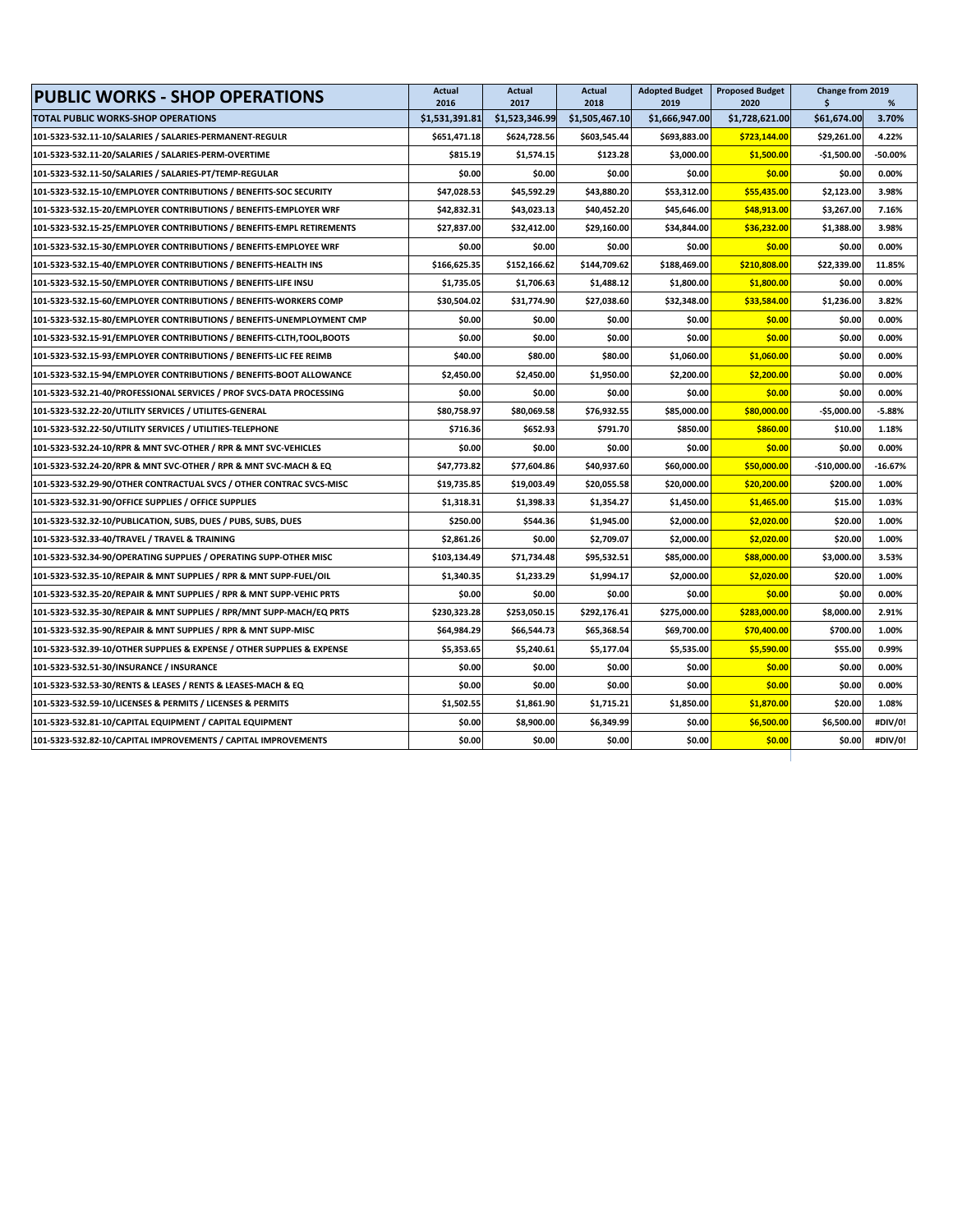| <b>PUBLIC WORKS - BUILDINGS &amp; GROUNDS</b>                          | <b>Actual</b><br>2016 | Actual<br>2017 | Actual<br>2018 | <b>Adopted Budget</b><br>2019 | <b>Proposed Budget</b><br>2020 | Change from 2019<br>\$. | %         |
|------------------------------------------------------------------------|-----------------------|----------------|----------------|-------------------------------|--------------------------------|-------------------------|-----------|
| TOTAL PUBLIC WORKS-BUILDINGS & GROUNDS                                 | \$366,600.93          | \$387,840.49   | \$429,889.45   | \$436,443.00                  | \$435,118.00                   | $-$1,325.00$            | $-0.30%$  |
| 101-5327-532.11-10/SALARIES / SALARIES-PERMANENT-REGULR                | \$151,753.41          | \$170.273.77   | \$177,501.31   | \$184,894.00                  | \$191,713.00                   | \$6,819.00              | 3.69%     |
| 101-5327-532.11-20/SALARIES / SALARIES-PERM-OVERTIME                   | \$1,121.46            | \$44.81        | \$858.11       | \$1,000.00                    | \$1,000.00                     | \$0.00                  | 0.00%     |
| 101-5327-532.11-50/SALARIES / SALARIES-PT/TEMP-REGULAR                 | \$0.00                | \$0.00         | \$0.00         | \$0.00                        | \$0.00                         | \$0.00                  | 0.00%     |
| 101-5327-532.15-10/EMPLOYER CONTRIBUTIONS / BENEFITS-SOC SECURITY      | \$11,350.64           | \$12,660.96    | \$13,249.93    | \$14,221.00                   | \$14,743.00                    | \$522.00                | 3.67%     |
| 101-5327-532.15-20/EMPLOYER CONTRIBUTIONS / BENEFITS-EMPLOYER WRF      | \$10,084.69           | \$11,586.07    | \$11,952.08    | \$12,176.00                   | \$13,008.00                    | \$832.00                | 6.83%     |
| 101-5327-532.15-25/EMPLOYER CONTRIBUTIONS / BENEFITS-EMPL RETIREMENTS  | \$6,505.00            | \$7,709.00     | \$7,650.00     | \$9,295.00                    | \$9,636.00                     | \$341.00                | 3.67%     |
| 101-5327-532.15-30/EMPLOYER CONTRIBUTIONS / BENEFITS-EMPLOYEE WRF      | \$0.00                | \$0.00         | \$0.00         | \$0.00                        | \$0.00                         | \$0.00                  | 0.00%     |
| 101-5327-532.15-40/EMPLOYER CONTRIBUTIONS / BENEFITS-HEALTH INS        | \$19,763.52           | \$26,427.06    | \$30,295.20    | \$34,840.00                   | \$28,590.00                    | $-56,250.00$            | $-17.94%$ |
| 101-5327-532.15-50/EMPLOYER CONTRIBUTIONS / BENEFITS-LIFE INSU         | \$873.05              | \$884.43       | \$926.00       | \$450.00                      | \$450.00                       | \$0.00                  | 0.00%     |
| 101-5327-532.15-60/EMPLOYER CONTRIBUTIONS / BENEFITS-WORKERS COMP      | \$5,798.11            | \$6,237.28     | \$5,854.55     | \$5,892.00                    | \$6,093.00                     | \$201.00                | 3.41%     |
| 101-5327-532.15-80/EMPLOYER CONTRIBUTIONS / BENEFITS-UNEMPLOYMENT CMP  | \$0.00                | \$0.00         | \$0.00         | \$0.00                        | \$0.00                         | \$0.00                  | 0.00%     |
| 101-5327-532.15-93/EMPLOYER CONTRIBUTIONS / BENEFITS-LIC FEE REIMB     | \$0.00                | \$19.00        | \$0.00         | \$0.00                        | \$0.00                         | \$0.00                  | $0.00\%$  |
| 101-5327-532.15-94/EMPLOYER CONTRIBUTIONS / BENEFITS-BOOT ALLOWANCE    | \$300.00              | \$200.00       | \$300.00       | \$300.00                      | \$300.00                       | \$0.00                  | 0.00%     |
| 101-5327-532.21-40/PROFESSIONAL SERVICES / PROF SVCS-DATA PROCESSING   | \$0.00                | \$0.00         | \$0.00         | \$0.00                        | \$0.00                         | \$0.00                  | $0.00\%$  |
| 101-5327-532.24-70/RPR & MNT SVC-OTHER / RPR & MNT SVC-BUILDINGS       | \$10,103.43           | \$19,671.43    | \$15,262.60    | \$23,000.00                   | \$19,000.00                    | $-$4,000.00$            | $-17.39%$ |
| 101-5327-532.29-90/OTHER CONTRACTUAL SVCS / OTHER CONTRAC SVCS-MISC    | \$117,009.02          | \$114,682.17   | \$131,383.82   | \$120,950.00                  | \$122,160.00                   | \$1,210.00              | 1.00%     |
| 101-5327-532.31-90/OFFICE SUPPLIES / OFFICE SUPPLIES                   | \$0.00                | \$0.00         | \$0.00         | \$0.00                        | \$0.00                         | \$0.00                  | 0.00%     |
| 101-5327-532.32-10/PUBLICATION, SUBS, DUES / PUBS, SUBS, DUES          | \$88.40               | \$578.73       | \$88.40        | \$125.00                      | \$125.00                       | \$0.00                  | 0.00%     |
| 101-5327-532.33-40/TRAVEL / TRAVEL & TRAINING                          | \$0.00                | \$0.00         | \$0.00         | \$0.00                        | \$0.00                         | \$0.00                  | 0.00%     |
| 101-5327-532.34-90/OPERATING SUPPLIES / OPERATING SUPP-OTHER MISC      | \$12,105.83           | \$10,389.28    | \$9,849.96     | \$13,000.00                   | \$11,000.00                    | $-$2,000.00$            | $-15.38%$ |
| 101-5327-532.35-10/REPAIR & MNT SUPPLIES / RPR & MNT SUPP-FUEL/OIL     | \$5,198.09            | \$2,848.09     | \$3,687.41     | \$4,100.00                    | \$4,100.00                     | \$0.00                  | $0.00\%$  |
| 101-5327-532.35-90/REPAIR & MNT SUPPLIES / RPR & MNT SUPP-MISC         | \$14,446.28           | \$2,752.47     | \$21,030.08    | \$12,000.00                   | \$13,000.00                    | \$1,000.00              | 8.33%     |
| 101-5327-532.39-10/OTHER SUPPLIES & EXPENSE / OTHER SUPPLIES & EXPENSE | \$0.00                | \$0.00         | \$0.00         | \$0.00                        | \$0.00                         | \$0.00                  | #DIV/0!   |
| 101-5327-532.51-30/INSURANCE / INSURANCE                               | \$0.00                | \$0.00         | \$0.00         | \$0.00                        | \$0.00                         | \$0.00                  | 0.00%     |
| 101-5327-532.59-10/LICENSES & PERMITS / LICENSES & PERMITS             | \$100.00              | \$150.00       | \$0.00         | \$200.00                      | \$200.00                       | \$0.00                  | 0.00%     |
| 101-5327-532.81-10/CAPITAL EQUIPMENT / CAPITAL EQUIPMENT               | \$0.00                | \$0.00         | \$0.00         | \$0.00                        | \$0.00                         | \$0.00                  | 0.00%     |
| 101-5327-532.82-10/CAPITAL IMPROVEMENTS / CAPITAL IMPROVEMENTS         | \$0.00                | \$725.94       | \$0.00         | \$0.00                        | \$0.00                         | \$0.00                  | #DIV/0!   |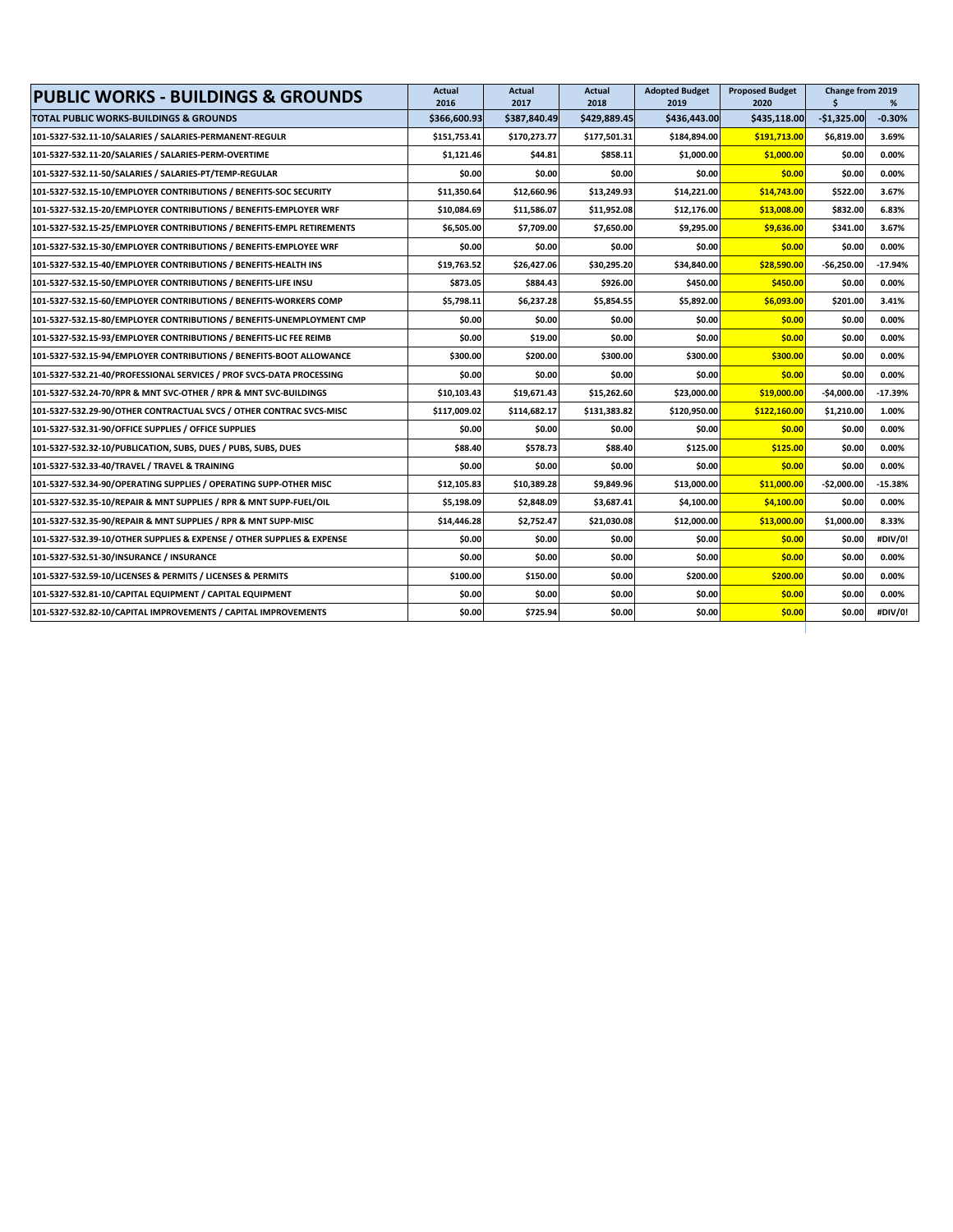| <b>PUBLIC WORKS - HIGHWAY &amp; STREETS</b>                            | <b>Actual</b><br>2016 | Actual<br>2017 | <b>Actual</b><br>2018 | <b>Adopted Budget</b><br>2019 | <b>Proposed Budget</b><br>2020 | Change from 2019<br>\$. | %         |
|------------------------------------------------------------------------|-----------------------|----------------|-----------------------|-------------------------------|--------------------------------|-------------------------|-----------|
| 101-5330/PUBLIC WORKS-HWY & STREET MAINT & CONS                        | \$2,519,828.32        | \$2,556,790.52 | \$2,627,301.37        | \$2,827,873.00                | \$2,997,325.00                 | \$169,452.00            | 5.99%     |
| 101-5330-533.11-10/SALARIES / SALARIES-PERMANENT-REGULR                | \$1,125,874.61        | \$1,172,626.45 | \$1,224,203.67        | \$1,298,486.00                | \$1,392,470.00                 | \$93.984.00             | 7.24%     |
| 101-5330-533.11-20/SALARIES / SALARIES-PERM-OVERTIME                   | \$47,355.23           | \$38,592.22    | \$66,166.28           | \$53,000.00                   | \$68,000.00                    | \$15,000.00             | 28.30%    |
| 101-5330-533.11-50/SALARIES / SALARIES-PT/TEMP-REGULAR                 | \$95,735.70           | \$84,392.66    | \$60,299.42           | \$88,000.00                   | \$73,000.00                    | $-$15,000.00$           | $-17.05%$ |
| 101-5330-533.15-10/EMPLOYER CONTRIBUTIONS / BENEFITS-SOC SECURITY      | \$91,317.70           | \$92,730.15    | \$97,321.09           | \$110,121.00                  | \$117,310.00                   | \$7,189.00              | 6.53%     |
| 101-5330-533.15-20/EMPLOYER CONTRIBUTIONS / BENEFITS-EMPLOYER WRF      | \$80,493.34           | \$85,211.17    | \$87,546.22           | \$88,522.00                   | \$98,582.00                    | \$10,060.00             | 11.36%    |
| 101-5330-533.15-25/EMPLOYER CONTRIBUTIONS / BENEFITS-EMPL RETIREMENTS  | \$50,532.00           | \$60,200.00    | \$60,712.00           | \$71,974.00                   | \$76,673.00                    | \$4,699.00              | 6.53%     |
| 101-5330-533.15-30/EMPLOYER CONTRIBUTIONS / BENEFITS-EMPLOYEE WRF      | \$0.00                | \$0.00         | \$0.00                | \$0.00                        | \$0.00                         | \$0.00                  | 0.00%     |
| 101-5330-533.15-40/EMPLOYER CONTRIBUTIONS / BENEFITS-HEALTH INSUR      | \$361,075.54          | \$327,948.81   | \$327,005.32          | \$388,960.00                  | \$434,959.00                   | \$45,999.00             | 11.83%    |
| 101-5330-533.15-50/EMPLOYER CONTRIBUTIONS / BENEFITS-LIFE INSUR        | \$2,062.91            | \$2,294.79     | \$2,786.88            | \$3,581.00                    | \$3,731.00                     | \$150.00                | 4.19%     |
| 101-5330-533.15-60/EMPLOYER CONTRIBUTIONS / BENEFITS-WORKERS COMP      | \$69,880.12           | \$76,287.25    | \$73,668.95           | \$74,919.00                   | \$78,992.00                    | \$4,073.00              | 5.44%     |
| 101-5330-533.15-80/EMPLOYER CONTRIBUTIONS / BENEFITS-UNEMPLOYMENT CMP  | \$15,706.27           | \$14,004.85    | \$5,708.50            | \$14,000.00                   | \$14,000.00                    | \$0.00                  | 0.00%     |
| 101-5330-533.15-91/EMPLOYER CONTRIBUTIONS / BENEFITS-CLTH, TOOL, BOOTS | \$0.00                | \$0.00         | \$0.00                | \$0.00                        | \$0.00                         | \$0.00                  | 0.00%     |
| 101-5330-533.15-93/EMPLOYER CONTRIBUTIONS / BENEFITS-LIC FEE REIMB     | \$99.00               | \$0.00         | \$120.00              | \$160.00                      | \$160.00                       | \$0.00                  | 0.00%     |
| 101-5330-533.15-94/EMPLOYER CONTRIBUTIONS / BENEFITS-BOOT ALLOWANCE    | \$2,400.00            | \$2,240.00     | \$2,250.29            | \$2,400.00                    | \$2,500.00                     | \$100.00                | 4.17%     |
| 101-5330-533.21-40/PROFESSIONAL SERVICES / PROF SVCS-DATA PROCESSING   | \$0.00                | \$0.00         | \$0.00                | \$0.00                        | \$0.00                         | \$0.00                  | 0.00%     |
| 101-5330-533.22-20/UTILITY SERVICES / UTILITES-GENERAL                 | \$249.936.73          | \$256,990.84   | \$249,391.00          | \$265.000.00                  | \$267,650.00                   | \$2,650.00              | 1.00%     |
| 101-5330-533.22-50/UTILITY SERVICES / UTILITIES-TELEPHONE              | \$2,222.44            | \$1,792.95     | \$1,640.74            | \$2,000.00                    | \$2,020.00                     | \$20.00                 | 1.00%     |
| 101-5330-533.23-90/RPR & MNT SVC-STREETS / RPR & MNT-OTHER MISC        | \$196.00              | \$0.00         | \$0.00                | \$200.00                      | \$202.00                       | \$2.00                  | 1.00%     |
| 101-5330-533.24-10/RPR & MNT SVC-OTHER / RPR & MNT SVC-VEHICLES        | \$0.00                | \$0.00         | \$0.00                | \$0.00                        | \$0.00                         | \$0.00                  | 0.00%     |
| 101-5330-533.24-20/RPR & MNT SVC-OTHER / RPR & MNT SVC-MACH & EQ       | \$0.00                | \$0.00         | \$0.00                | \$0.00                        | \$0.00                         | \$0.00                  | 0.00%     |
| 101-5330-533.24-90/RPR & MNT SVC-OTHER / RPR & MNT SVC-MISC            | \$161,465.71          | \$154,152.95   | \$144,291.23          | \$154,775.00                  | \$156,323.00                   | \$1,548.00              | 1.00%     |
| 101-5330-533.29-90/OTHER CONTRACTUAL SVCS / OTHER CONTRACT SVCS-MISC   | \$15,328.71           | \$16,871.63    | \$13,990.34           | \$18,000.00                   | \$16,000.00                    | $-$2,000.00$            | $-11.11%$ |
| 101-5330-533.31-90/OFFICE SUPPLIES / OFFICE SUPPLIES                   | \$984.85              | \$1,128.67     | \$964.16              | \$1,025.00                    | \$1,035.00                     | \$10.00                 | 0.98%     |
| 101-5330-533.32-10/PUBLICATION, SUBS, DUES / PUBS, SUBS, DUES          | \$3,409.95            | \$2,239.92     | \$889.60              | \$500.00                      | \$505.00                       | \$5.00                  | 1.00%     |
| 101-5330-533.33-40/TRAVEL / TRAVEL & TRAINING                          | \$1,015.00            | \$1,150.00     | \$1,188.30            | \$1,250.00                    | \$1,263.00                     | \$13.00                 | 1.04%     |
| 101-5330-533.34-90/OPERATING SUPPLIES / OPERATING SUPP-OTHER MISC      | \$10,107.52           | \$5,905.79     | \$11,083.06           | \$10,000.00                   | \$10,100.00                    | \$100.00                | 1.00%     |
| 101-5330-533.35-10/REPAIR & MNT SUPPLIES / RPR & MNT SUPP-FUEL/OIL     | \$109,093.98          | \$129,819.84   | \$176,884.66          | \$160,000,00                  | \$165,000.00                   | \$5,000.00              | 3.13%     |
| 101-5330-533.35-90/REPAIR & MNT SUPPLIES / RPR & MNT SUPP-MISC         | \$0.00                | \$0.00         | \$458.94              | \$0.00                        | \$0.00                         | \$0.00                  | $0.00\%$  |
| 101-5330-533.39-10/OTHER SUPPLIES & EXPENSE / OTHER SUPPLIES & EXPENSE | \$58.13               | \$0.00         | -\$351.50             | \$0.00                        | \$0.00                         | \$0.00                  | #DIV/0!   |
| 101-5330-533.51-30/INSURANCE / INSURANCE                               | \$0.00                | \$0.00         | \$0.00                | \$0.00                        | \$0.00                         | \$0.00                  | 0.00%     |
| 101-5330-533.53-90/RENTS & LEASES / RENTS & LEASES-OTHER MISC          | \$13,700.98           | \$20,978.66    | \$15,693.50           | \$15,000.00                   | \$15,150.00                    | \$150.00                | 1.00%     |
| 101-5330-533.81-10/CAPITAL EQUIPMENT / CAPITAL EQUIPMENT               | \$5,164.14            | \$9,230.92     | \$3,388.72            | \$3,500.00                    | \$1,700.00                     | $-$1,800.00$            | $-51.43%$ |
| 101-5330-533.82-10/CAPITAL IMPROVEMENTS / CAPITAL IMPROVEMENTS         | \$4,611.76            | \$0.00         | \$0.00                | \$2,500.00                    | \$0.00                         | $-$2,500.00$            | 0.00%     |
|                                                                        |                       |                |                       |                               |                                |                         |           |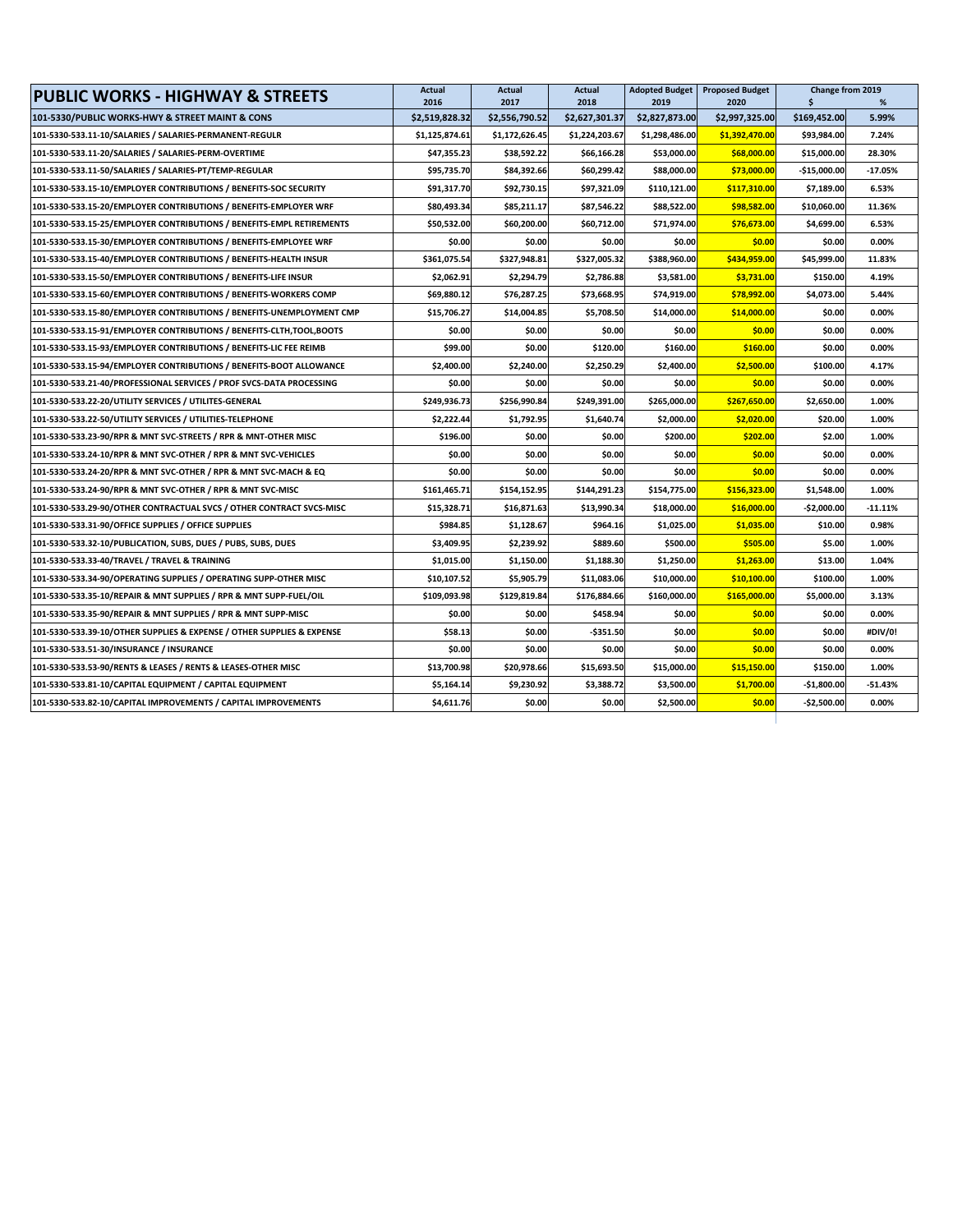| <b>PUBLIC WORKS - SIGNALS &amp; SIGNS</b>                              | Actual<br>2016 | Actual<br>2017 | Actual<br>2018 | <b>Adopted Budget</b><br>2019 | <b>Proposed Budget</b><br>2020 | Change from 2019<br>Ś | %         |
|------------------------------------------------------------------------|----------------|----------------|----------------|-------------------------------|--------------------------------|-----------------------|-----------|
| TOTAL PUBLIC WORKS-TRAFFIC SIGNALS & SIGNS                             | \$364,717.96   | \$328,189.95   | \$351,767.82   | \$426,378,00                  | \$431,080.00                   | \$4,702.00            | 1.10%     |
| 101-5346-534.11-10/SALARIES / SALARIES-PERMANENT-REGULR                | \$92,161.28    | \$97,927.78    | \$103.788.02   | \$109,219.00                  | \$112,713.00                   | \$3,494.00            | 3.20%     |
| 101-5346-534.11-20/SALARIES / SALARIES-PERM-OVERTIME                   | \$2,258.81     | \$626.32       | \$999.39       | \$2,500.00                    | \$2,500.00                     | \$0.00                | 0.00%     |
| 101-5346-534.11-50/SALARIES / SALARIES-PT/TEMP-REGULAR                 | \$0.00         | \$0.00         | \$0.00         | \$35,200.00                   | \$35,200.00                    | \$0.00                | >100%     |
| 101-5346-534.15-10/EMPLOYER CONTRIBUTIONS / BENEFITS-SOC SECURITY      | \$6,640.95     | \$6,908.51     | \$7,402.23     | \$11,239.00                   | \$11,507.00                    | \$268.00              | 2.38%     |
| 101-5346-534.15-20/EMPLOYER CONTRIBUTIONS / BENEFITS-EMPLOYER WRF      | \$6,293.19     | \$6.704.98     | \$7,018.30     | \$9,623.00                    | \$10,153.00                    | \$530.00              | 5.51%     |
| 101-5346-534.15-25/EMPLOYER CONTRIBUTIONS / BENEFITS - EMPL RETIREMNT  | \$4,212.00     | \$4,980.00     | \$4,605.00     | \$7,346.00                    | \$7,521.00                     | \$175.00              | 2.38%     |
| 101-5346-534.15-30/EMPLOYER CONTRIBUTIONS / BENEFITS-EMPLOYEE WRF      | \$0.00         | \$0.00         | \$0.00         | \$0.00                        | \$0.00                         | \$0.00                | 0.00%     |
| 101-5346-534.15-40/EMPLOYER CONTRIBUTIONS / BENEFITS-HEALTH INSUR      | \$47,508.00    | \$47,508.00    | \$46,212.94    | \$54,633.00                   | \$61,119.00                    | \$6,486.00            | 11.87%    |
| 101-5346-534.15-50/EMPLOYER CONTRIBUTIONS / BENEFITS-LIFE INSUR        | \$169.55       | \$202.20       | \$218.17       | \$300.00                      | \$300.00                       | \$0.00                | 0.00%     |
| 101-5346-534.15-60/EMPLOYER CONTRIBUTIONS / BENEFITS-WORKERS COMP      | \$3,390.22     | \$3,656.46     | \$3,469.98     | \$4,718.00                    | \$4,795.00                     | \$77.00               | 1.63%     |
| 101-5346-534.15-80/EMPLOYER CONTRIBUTIONS / BENEFITS-UNEMPLOYMENT CMP  | \$0.00         | \$0.00         | \$0.00         | \$0.00                        | \$0.00                         | \$0.00                | 0.00%     |
| 101-5346-534.15-91/EMPLOYER CONTRIBUTIONS / BENEFITS-CLTH, TOOL, BOOTS | \$0.00         | \$0.00         | \$0.00         | \$0.00                        | \$0.00                         | \$0.00                | 0.00%     |
| 101-5346-534.15-93/EMPLOYER CONTRIBUTIONS / BENEFITS-LIC FEE REIMB     | \$40.00        | \$0.00         | \$0.00         | \$0.00                        | \$0.00                         | \$0.00                | 0.00%     |
| 101-5346-534.15-94/EMPLOYER CONTRIBUTIONS / BENEFITS-BOOT ALLOWANCE    | \$200.00       | \$200.00       | \$200.00       | \$200.00                      | \$200.00                       | \$0.00                | 0.00%     |
| 101-5346-534.21-40/PROFESSIONAL SERVICES / PROF SVCS-DATA PROCESSING   | \$0.00         | \$0.00         | \$0.00         | \$0.00                        | \$0.00                         | \$0.00                | 0.00%     |
| 101-5346-534.22-20/UTILITY SERVICES / UTILITES-GENERAL                 | \$8,401.92     | \$5,082.70     | \$5,397.53     | \$9,000.00                    | \$6,000.00                     | $-$3,000.00$          | $-33.33%$ |
| 101-5346-534.22-50/UTILITY SERVICES / UTILITIES-TELEPHONE              | \$1,068.17     | \$0.00         | \$0.00         | \$0.00                        | \$0.00                         | \$0.00                | #DIV/0!   |
| 101-5346-534.24-20/RPR & MNT SVC-OTHER / RPR & MNT SVC-MACH & EQ       | \$0.00         | \$0.00         | \$0.00         | \$0.00                        | \$0.00                         | \$0.00                | 0.00%     |
| 101-5346-534.24-90/RPR & MNT SVC-OTHER / RPR & MNT SVC-MISC            | \$89,206.29    | \$73,270.86    | \$63,062.51    | \$72,200.00                   | \$72,922.00                    | \$722.00              | 1.00%     |
| 101-5346-534.29-90/OTHER CONTRACTUAL SVCS / OTHER CONTRAC SVCS-MISC    | \$47,486.19    | \$35,009.50    | \$64,275.57    | \$50,000.00                   | \$50,500.00                    | \$500.00              | 0.00%     |
| 101-5346-534.31-90/OFFICE SUPPLIES / OFFICE SUPPLIES                   | \$0.00         | \$0.00         | \$0.00         | \$0.00                        | \$0.00                         | \$0.00                | 0.00%     |
| 101-5346-534.33-40/TRAVEL / TRAVEL & TRAINING                          | \$0.00         | \$0.00         | \$0.00         | \$0.00                        | \$0.00                         | \$0.00                | 0.00%     |
| 101-5346-534.34-80/OPERATING SUPPLIES / OPERATING SUPP-EDUC            | \$0.00         | \$0.00         | \$0.00         | \$0.00                        | \$0.00                         | \$0.00                | 0.00%     |
| 101-5346-534.34-90/OPERATING SUPPLIES / OPERATING SUPP-OTHER MISC      | \$33,097.16    | \$41,415.84    | \$40,208.59    | \$40,000.00                   | \$40,400.00                    | \$400.00              | 1.00%     |
| 101-5346-534.35-10/REPAIR & MNT SUPPLIES / RPR & MNT SUPP-FUEL/OIL     | \$3,870.87     | \$3,701.29     | \$4,909.59     | \$5,200.00                    | \$5,250.00                     | \$50.00               | 0.96%     |
| 101-5346-534.39-10/OTHER SUPPLIES & EXPENSE / OTHER SUPPLIES & EXPENSE | \$0.00         | \$0.00         | \$0.00         | \$0.00                        | \$0.00                         | \$0.00                | 0.00%     |
| 101-5346-534.51-30/INSURANCE / INSURANCE                               | \$0.00         | \$0.00         | \$0.00         | \$0.00                        | \$0.00                         | \$0.00                | 0.00%     |
| 101-5346-534.81-10/CAPITAL EQUIPMENT / CAPITAL EQUIPMENT               | \$18,713.36    | \$995.51       | \$0.00         | \$15,000.00                   | \$10,000.00                    | $-$5,000.00$          | $-33.33%$ |
| 101-5346-534.82-10/CAPITAL IMPROVEMENTS / CAPITAL IMPROVEMENTS         | \$0.00         | \$0.00         | \$0.00         | \$0.00                        | \$0.00                         | \$0.00                | 0.00%     |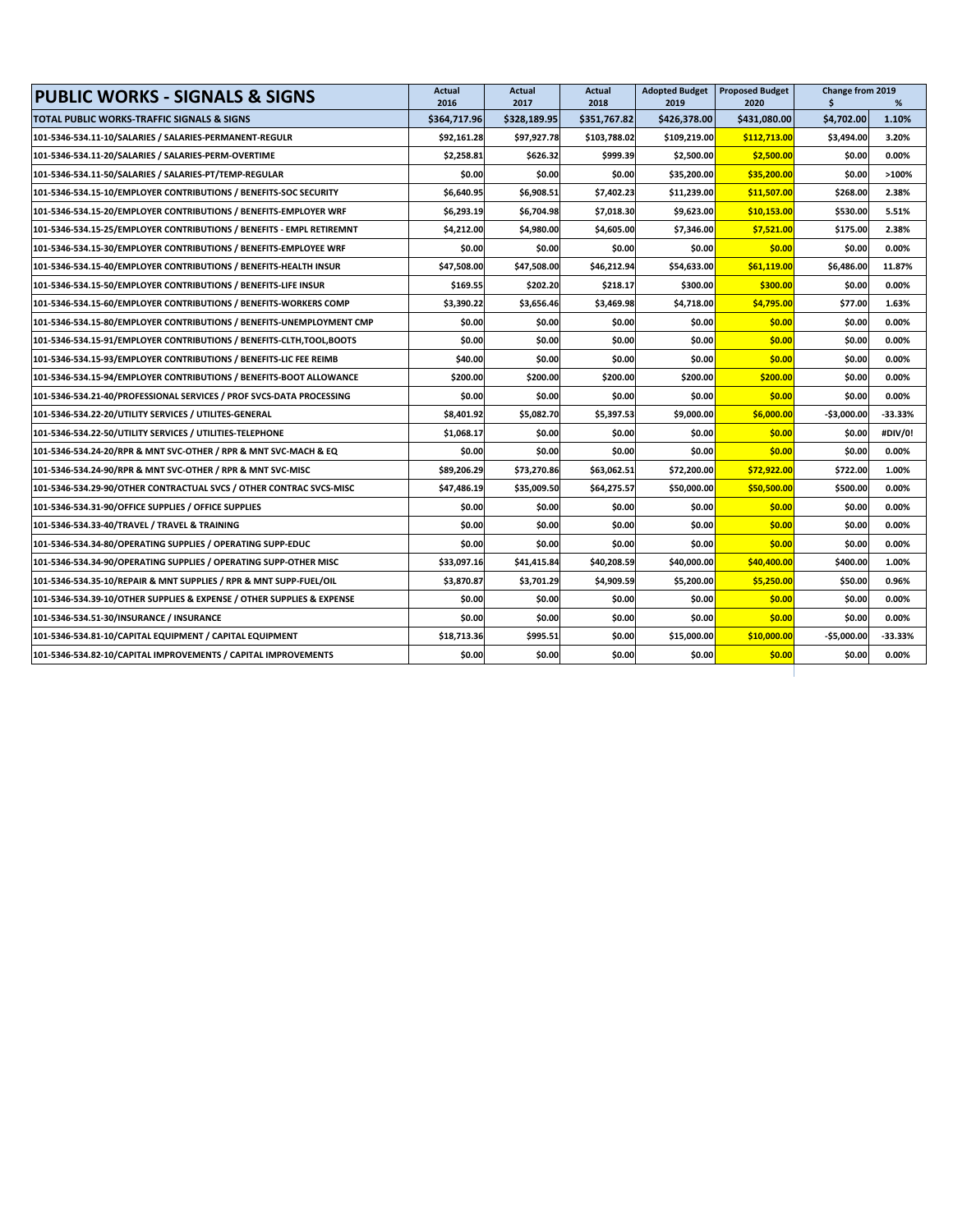| <b>PUBLIC WORKS - AIRPORT</b>                                          | Actual      | Actual      | <b>Actual</b> |             | <b>Adopted Budget Proposed Budget</b> | Change from 2019 |       |
|------------------------------------------------------------------------|-------------|-------------|---------------|-------------|---------------------------------------|------------------|-------|
|                                                                        | 2016        | 2017        | 2018          | 2019        | 2020                                  |                  | ℅     |
| <b>TOTAL PUBLIC WORKS-AIRPORT</b>                                      | \$83,404.84 | \$83,538.25 | \$89,265.73   | \$91,250.00 | \$92,163.00                           | \$913.00         | 1.00% |
| 101-5351-535.21-40/PROFESSIONAL SERVICES / PROF SVCS-DATA PROCESSING   | \$0.00      | \$0.00      | \$0.00        | \$0.00      | \$0.00                                | \$0.00           | 0.00% |
| 101-5351-535.21-80/PROFESSIONAL SERVICES / PROF SERVICES-OTHER MISC    | \$36,334.76 | \$40,137.96 | \$40,638.00   | \$41,700.00 | \$42,117.00                           | \$417.00         | 1.00% |
| 101-5351-535.22-20/UTILITY SERVICES / UTILITES-GENERAL                 | \$18,629.02 | \$23,752.30 | \$20,961.34   | \$24,050.00 | \$24,291.00                           | \$241.00         | 1.00% |
| 101-5351-535.22-50/UTILITY SERVICES / UTILITIES-TELEPHONE              | \$2,763.14  | \$2,675.02  | \$2,505.74    | \$3,000.00  | \$3,030.00                            | \$30.00          | 1.00% |
| 101-5351-535.24-90/RPR & MNT SVC-OTHER / RPR & MNT SVCS-MISC           | \$3,321.29  | \$0.00      | \$0.00        | \$1,500.00  | \$1,515.00                            | \$15.00          | 1.00% |
| 101-5351-535.29-90/OTHER CONTRACTUAL SVCS / OTHER CONTRAC SVCS-MISC    | \$11,698.61 | \$5,700.20  | \$10,790.57   | \$7.000.00  | \$7,070.00                            | \$70.00          | 1.00% |
| 101-5351-535.31-90/OFFICE SUPPLIES / OFFICE SUPP-OTHER MISC            | \$0.00      | \$0.00      | \$0.00        | \$0.00      | \$0.00                                | \$0.00           | 0.00% |
| 101-5351-535.34-90/OPERATING SUPPLIES / OPERATING SUPP-OTHER MISC      | \$0.00      | \$0.00      | \$0.00        | \$0.00      | \$0.00                                | \$0.00           | 0.00% |
| 101-5351-535.35-10/REPAIR & MNT SUPPLIES / RPR & MNT SUPP-FUEL/OIL     | \$2,527.21  | \$3,894.05  | \$5,057.33    | \$5,000.00  | \$5,050.00                            | \$50.00          | 1.00% |
| 101-5351-535.35-90/REPAIR & MNT SUPPLIES / RPR & MNT SUPP-MISC         | \$4,415.70  | \$3,210.23  | \$6,488.10    | \$5,000.00  | \$5,050.00                            | \$50.00          | 1.00% |
| 101-5351-535.39-10/OTHER SUPPLIES & EXPENSE / OTHER SUPPLIES & EXPENSE | \$3,715.11  | \$4,168.49  | \$2,824.65    | \$4,000.00  | \$4,040.00                            | \$40.00          | 1.00% |
| 101-5351-535.51-30/INSURANCE / INSURANCE                               | \$0.00      | \$0.00      | \$0.00        | \$0.00      | \$0.00                                | \$0.00           | 0.00% |
| 101-5351-535.59-10/LICENSES & PERMITS / LICENSES & PERMITS             | \$0.00      | \$0.00      | \$0.00        | \$0.00      | \$0.00                                | \$0.00           | 0.00% |
| 101-5351-535.81-10/CAPITAL EQUIPMENT / CAPITAL EQUIPMENT               | \$0.00      | \$0.00      | \$0.00        | \$0.00      | \$0.00                                | \$0.00           | 0.00% |
| 101-5351-535.82-10/CAPITAL IMPROVEMENTS / CAPITAL IMPROVEMENTS         | \$0.00      | \$0.00      | \$0.00        | \$0.00      | \$0.00                                | \$0.00           | 0.00% |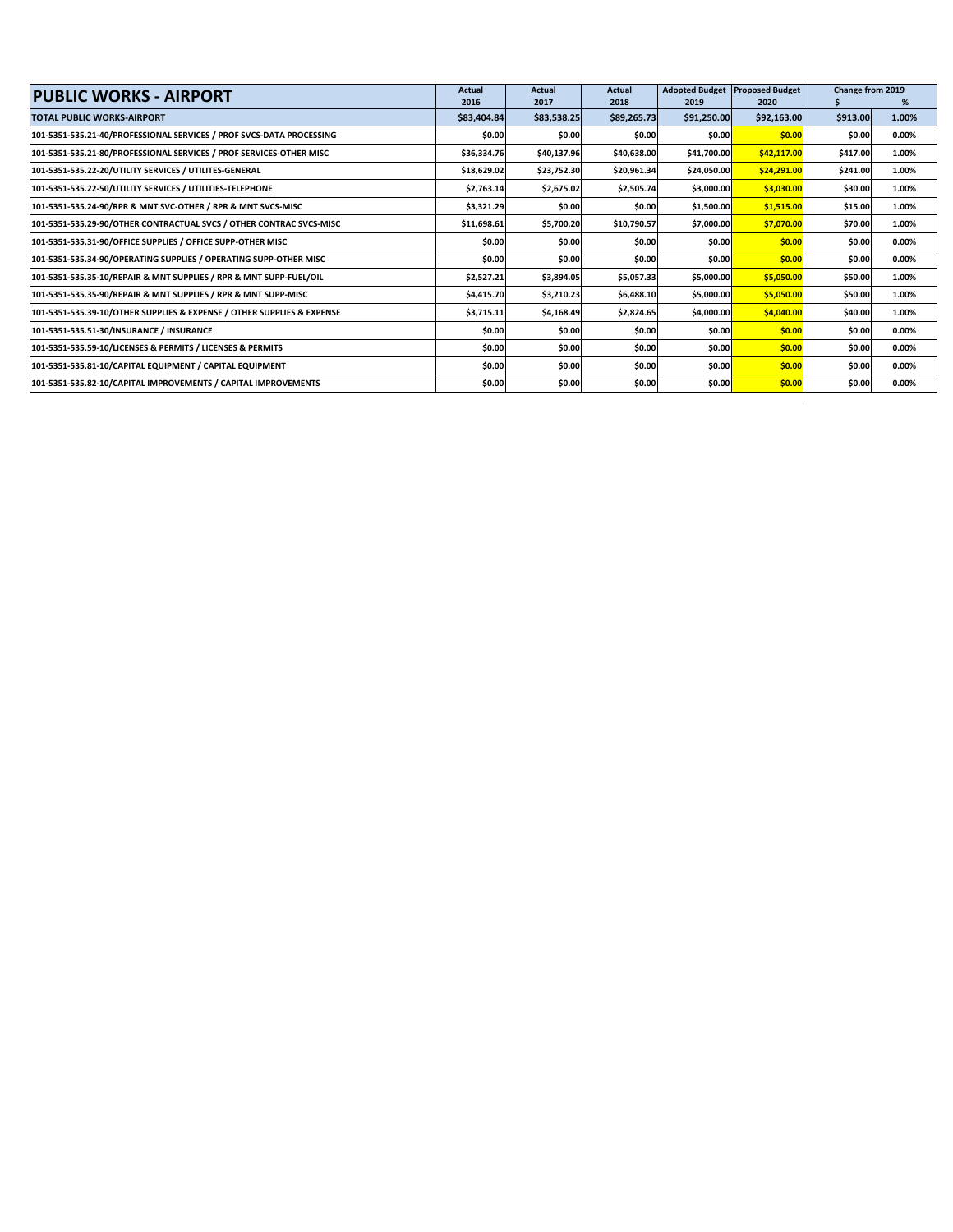| <b>PUBLIC WORKS - MASS TRANSIT</b>                                  |                | Actual         | Actual         | <b>Adopted Budget</b> | <b>Proposed Budget</b> | Change from 2019 |       |
|---------------------------------------------------------------------|----------------|----------------|----------------|-----------------------|------------------------|------------------|-------|
|                                                                     | 2016           | 2017           | 2018           | 2019                  | 2020                   |                  |       |
| <b>TOTAL PUBLIC WORKS-MASS TRANSIT</b>                              | \$1.242.040.70 | \$1.294.471.28 | \$1.286.559.62 | \$1.330.000.00        | \$1.390.000.00         | \$60,000,00      | 4.51% |
| 101-5352-535.29-90/OTHER CONTRACTUAL SVCS / OTHER CONTRAC SVCS-MISC | \$1.242.040.70 | \$1.294.471.28 | \$1.286.559.62 | \$1.330.000.00        | \$1.390.000.00         | \$60,000,00      | 4.51% |
| 101-5352-535.81-10/CAPITAL EQUIPMENT / CAPITAL EQUIPMENT            | \$0.00         | \$0.00         | \$0.00         | \$0.00                | \$0.00                 | \$0.00           |       |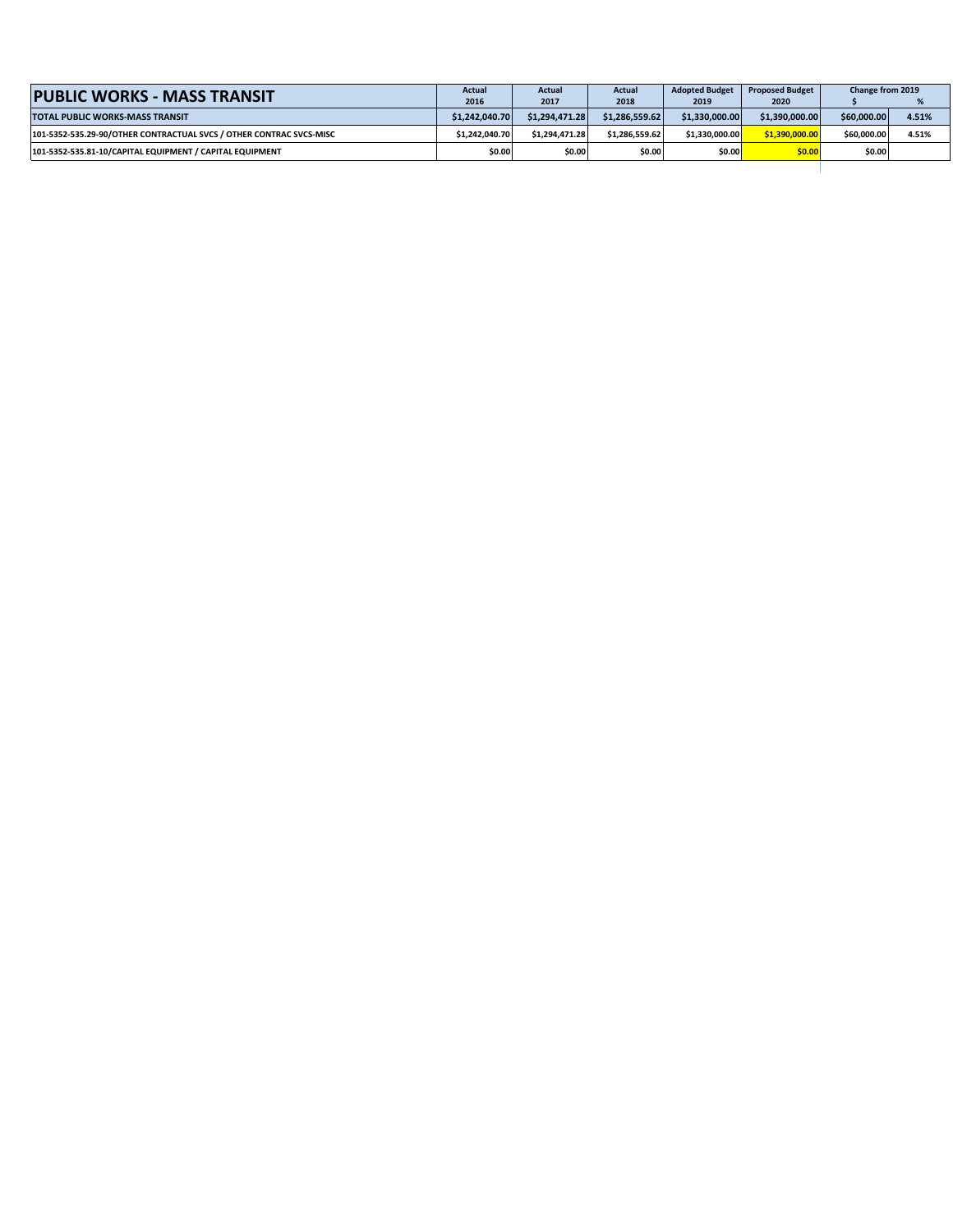| <b>HEALTH &amp; HUMAN SERVICES - ANIMAL SHELTER</b>                    | Actual       | <b>Actual</b> | <b>Actual</b> |              | Adopted Budget Proposed Budget | Change from 2019 |         |
|------------------------------------------------------------------------|--------------|---------------|---------------|--------------|--------------------------------|------------------|---------|
|                                                                        | 2016         | 2017          | 2018          | 2019         | 2020                           |                  |         |
| TOTAL HEALTH & HUMAN SERVICES-ANIMAL SHELTER                           | \$151,631.55 | \$146,987.23  | \$152,592.10  | \$153,000.00 | \$153,330.00                   | \$330.00         | 0.22%   |
| 101-5410-541.22-20/UTILITY SERVICES / UTILITES-GENERAL                 | \$31.499.57  | \$26.987.23   | \$32.592.10   | \$33,000.00  | \$33,330,00                    | \$330.00         | 1.00%   |
| 101-5410-541.22-50/UTILITY SERVICES / UTILITIES-TELEPHONE              | \$131.98     | \$0.00        | \$0.00        | \$0.00       | \$0.00                         | \$0.00           | #DIV/0! |
| 101-5410-541.24-90/RPR & MNT SVC-OTHER / RPR & MNT SVC-MISC            | \$0.00       | \$0.00        | \$0.00        | \$0.00       | \$0.00                         | \$0.00           | 0.00%   |
| 101-5410-541.29-90/OTHER CONTRACTUAL SVCS / OTHER CONTRACT SVCS-MISC   | \$120.000.00 | \$120,000,00  | \$120.000.00  | \$120,000.00 | \$120,000.00                   | \$0.00           | 0.00%   |
| 101-5410-541.39-10/OTHER SUPPLIES & EXPENSE / OTHER SUPPLIES & EXPENSE | \$0.00       | \$0.00        | \$0.00        | \$0.00       | \$0.00                         | \$0.00           | 0.00%   |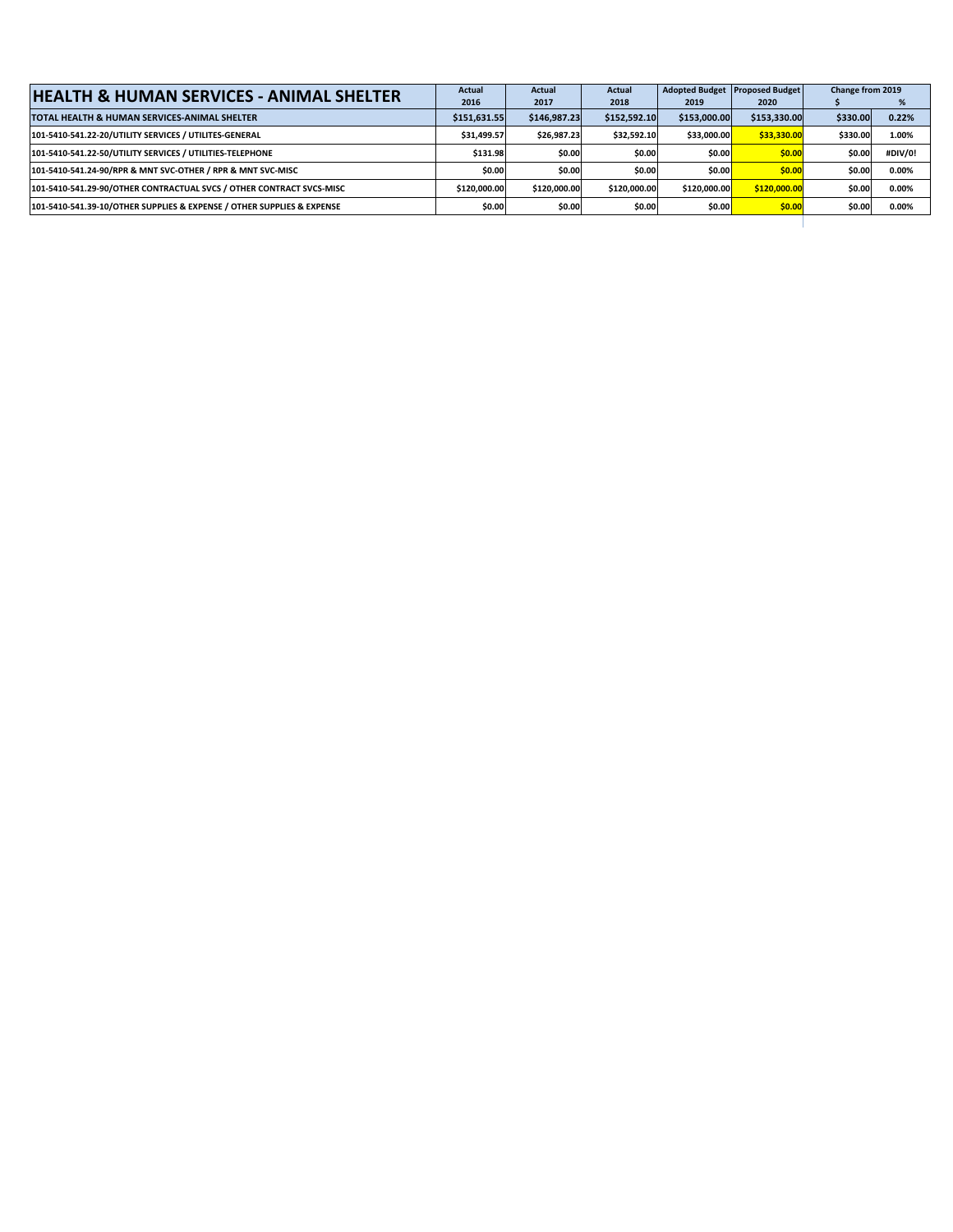| <b>HEALTH &amp; HUMAN SERVICES - GRANTS</b>                              | Actual      | Actual      | Actual      |             | Adopted Budget Proposed Budget |                         | Change from 2019 |
|--------------------------------------------------------------------------|-------------|-------------|-------------|-------------|--------------------------------|-------------------------|------------------|
|                                                                          | 2016        | 2017        | 2018        | 2019        | 2020                           |                         |                  |
| TOTAL HEALTH & HUMAN SERVICES-GRANTS                                     | \$48,700.00 | \$48,700,00 | \$48,700.00 | \$48,700,00 |                                | \$43,700.00 -\$5,000.00 | $-10.27%$        |
| 101-5452-545.72-10/GRANTS, DNTNS-OTHER ORGAN / GRANTS, DNTNS-OTHER ORGAN | \$48,700.00 | \$48,700.00 | \$48,700.00 | \$48.700.00 | \$43.700.00                    | $-55.000.00$            | $-10.27%$        |
|                                                                          |             |             |             |             |                                |                         |                  |
| <b>Receiving Organization</b>                                            |             |             |             |             |                                |                         |                  |
| <b>UW-Extension</b> ; 4-H Programming                                    | \$5.000.00  | \$5,000.00  | \$5,000.00  | \$5,000.00  |                                |                         |                  |
| <b>Mayor's Commission on Disabilities</b>                                | \$700.00    | \$700.00    | \$700.00    | \$700.00    | \$700.00                       |                         |                  |
| Northwest Wisconsin Community Service Agency - Senior Center Management  | \$43,000.00 | \$43,000.00 | \$43,000.00 | \$43,000.00 | \$43,000.00                    |                         |                  |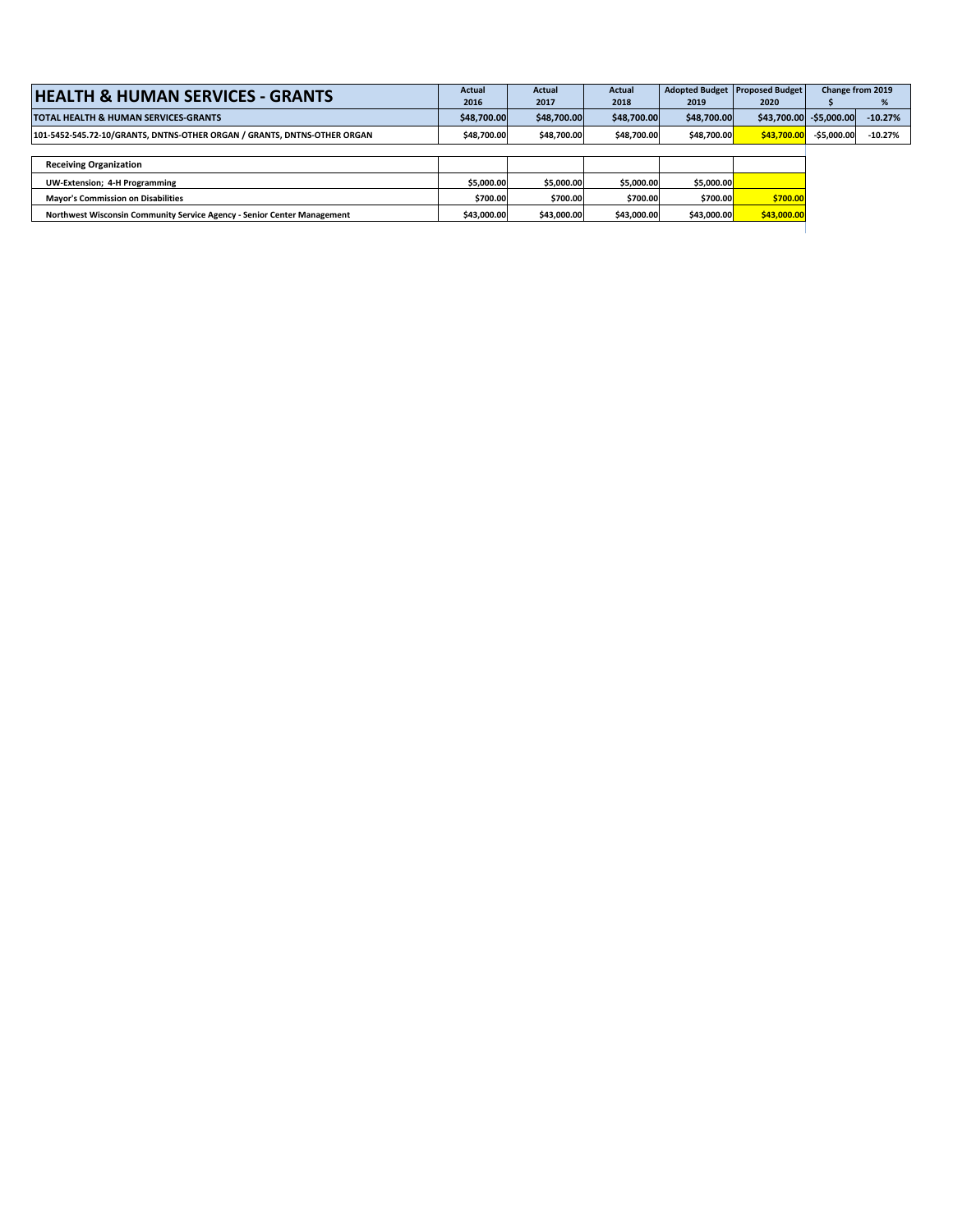| <b>CULTURE/RECREATION/EDUCATION - MUSEUMS</b>                       | Actual       | <b>Actual</b> | <b>Actual</b> | <b>Adopted Budget</b> | <b>Proposed Budget</b> | Change from 2019 |          |
|---------------------------------------------------------------------|--------------|---------------|---------------|-----------------------|------------------------|------------------|----------|
|                                                                     | 2016         | 2017          | 2018          | 2019                  | 2020                   |                  |          |
| TOTAL CULTURE/REC/EDUCATION-MUSEUM                                  | \$163,234.00 | \$165,000,00  | \$165,000.00  | \$165,000.00          | \$155,000,00           | $-510,000,00$    | $-6.06%$ |
| 101-5512-551.29-90/OTHER CONTRACTUAL SVCS / OTHER CONTRAC SVCS-MISC | \$163.234.00 | \$165.000.00  | \$165.000.00  | \$165.000.00          | \$155,000.00           | $-510.000.00$    | $-6.06%$ |
| 101-5512-551.35-90/REPAIR & MNT SUPPLIES / RPR & MNT SUPP-MISC      | \$0.00       | \$0.00        | \$0.00        | \$0.00                | \$0.00                 | \$0.00           |          |
|                                                                     |              |               |               |                       |                        |                  |          |
| <b>Receiving Organization</b>                                       |              |               |               |                       |                        |                  |          |
| <b>Superior Public Museums</b>                                      | \$153.334.00 | \$155,000,00  | \$155.000.00  | \$155,000.00          | \$155,000.00           |                  |          |
| <b>Douglas County Historical Society</b>                            | \$9,900.00   | \$10,000.00   | \$10,000.00   | \$10,000.00           | \$0.00                 |                  |          |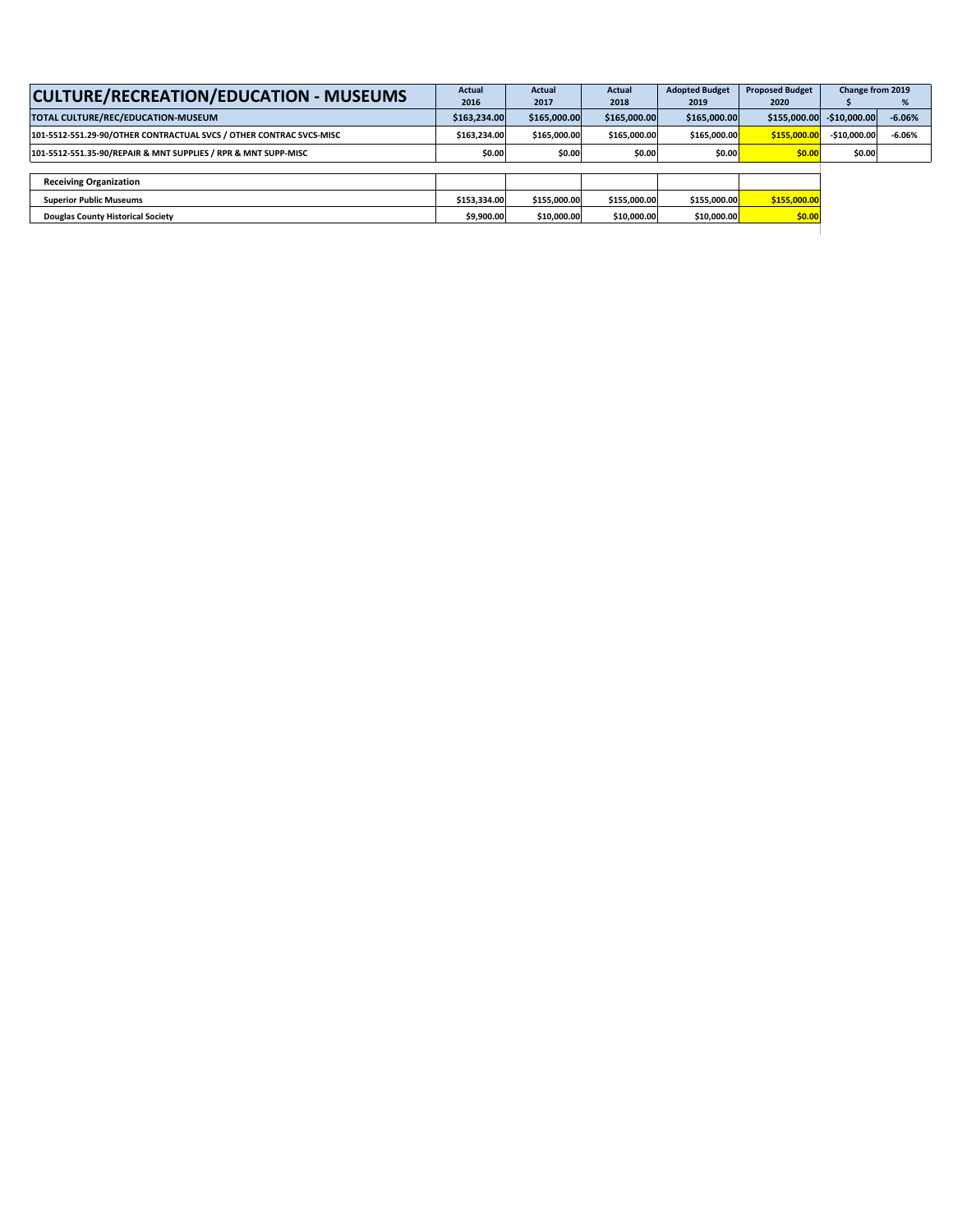| <b>PARKS DEPARTMENT</b>                                                  | <b>Actual</b><br>2016 | <b>Actual</b><br>2017 | <b>Actual</b><br>2018 | <b>Adopted Budget</b><br>2019 | <b>Proposed Budget</b><br>2020 | Change from 2019<br>\$ | %           |
|--------------------------------------------------------------------------|-----------------------|-----------------------|-----------------------|-------------------------------|--------------------------------|------------------------|-------------|
| <b>TOTAL CULTURE/REC/EDUCATION-PARKS</b>                                 | \$805,246.49          | \$807,896.16          | \$849.431.67          | \$821,489.00                  | \$844,212.00                   | \$22,723,00            | 2.77%       |
| 101-5520-552.11-10/SALARIES / SALARIES-PERMANENT-REGULR                  | \$367,924.77          | \$347,532.11          | \$383,405.61          | \$379,499.00                  | \$396,355.00                   | \$16,856.00            | 4.44%       |
| 101-5520-552.11-20/SALARIES / SALARIES-PERM-OVERTIME                     | \$520.41              | \$3,437.59            | \$977.53              | \$6,000.00                    | \$2,500.00                     | $-$3,500.00$           | $-58.33%$   |
| 101-5520-552.11-50/SALARIES / SALARIES-PT/TEMP-REGULAR                   | \$79,105.85           | \$94,025.04           | \$112,664.52          | \$70,000.00                   | \$70,000.00                    | \$0.00                 | 0.00%       |
| 101-5520-552.15-10/EMPLOYER CONTRIBUTIONS / BENEFITS-SOC SECURITY        | \$33,182.99           | \$32,328.46           | \$36,876.28           | \$34,846.00                   | \$35,867.00                    | \$1,021.00             | 2.93%       |
| 101-5520-552.15-20/EMPLOYER CONTRIBUTIONS / BENEFITS-EMPLOYER WRF        | \$27,369.42           | \$26,523.24           | \$28,649.35           | \$29,835.00                   | \$31,648.00                    | \$1,813.00             | 6.08%       |
| 101-5520-552.15-25/EMPLOYER CONTRIBUTIONS / BENEFITS-EMPL RETIREMENTS    | \$16,247.00           | \$19,513.00           | \$19,344.00           | \$22,775.00                   | \$23,443.00                    | \$668.00               | 2.93%       |
| 101-5520-552.15-30/EMPLOYER CONTRIBUTIONS / BENEFITS-EMPLOYEE WRF        | \$0.00                | \$0.00                | \$0.00                | \$0.00                        | \$0.00                         | \$0.00                 | 0.00%       |
| 101-5520-552.15-40/EMPLOYER CONTRIBUTIONS / BENEFITS-HEALTH INSUR        | \$101,557.20          | \$84,484.20           | \$78,308.93           | \$89,220.00                   | \$110,430.00                   | \$21,210.00            | 23.77%      |
| 101-5520-552.15-50/EMPLOYER CONTRIBUTIONS / BENEFITS-LIFE INSUR          | \$1,147.09            | \$615.18              | \$418.80              | \$1,050.00                    | \$1,050.00                     | \$0.00                 | 0.00%       |
| 101-5520-552.15-60/EMPLOYER CONTRIBUTIONS / BENEFITS-WORKERS COMP        | \$23,437.32           | \$24,752.51           | \$25,971.32           | \$22,079.00                   | \$22,569.00                    | \$490.00               | 2.22%       |
| 101-5520-552.15-80/EMPLOYER CONTRIBUTIONS / BENEFITS-UNEMPLOYMENT CMP    | \$15,706.21           | \$11,918.38           | \$13,387.03           | \$14,000.00                   | \$14,000.00                    | \$0.00                 | 0.00%       |
| 101-5520-552.15-91/EMPLOYER CONTRIBUTIONS / BENEFITS-CLTH, TOOL, BOOTS   | \$0.00                | \$0.00                | \$0.00                | \$0.00                        | \$0.00                         | \$0.00                 | 0.00%       |
| 101-5520-552.15-93/EMPLOYER CONTRIBUTIONS / BENEFITS-LIC FEE REIMB       | \$80.00               | \$80.00               | \$40.00               | \$160.00                      | \$160.00                       | \$0.00                 | 0.00%       |
| 101-5520-552.15-94/EMPLOYER CONTRIBUTIONS / BENEFITS-BOOT ALLOWANCE      | \$700.00              | \$600.00              | \$700.00              | \$700.00                      | \$700.00                       | \$0.00                 | 0.00%       |
| 101-5520-552.15-95/EMPLOYER CONTRIBUTIONS / MISC REIMBURSEMENTS          | \$0.00                | \$0.00                | \$0.00                | \$0.00                        | \$0.00                         | \$0.00                 | #DIV/0!     |
| 101-5520-552.21-40/PROFESSIONAL SERVICES / PROF SVCS-DATA PROCESSING     | \$0.00                | \$0.00                | \$0.00                | \$0.00                        | \$0.00                         | \$0.00                 | 0.00%       |
| 101-5520-552.22-20/UTILITY SERVICES / UTILITES-GENERAL                   | \$24,901.81           | \$26,824.68           | \$26,873.73           | \$28,000.00                   | \$28,280.00                    | \$280.00               | 1.00%       |
| 101-5520-552.22-50/UTILITY SERVICES / UTILITIES-TELEPHONE                | \$1,156.12            | \$1,518.27            | \$1,686.14            | \$1,350.00                    | \$1,364.00                     | \$14.00                | 1.04%       |
| 101-5520-552.24-10/RPR & MNT SVC-OTHER / RPR & MNT SVC-VEHICLES          | \$0.00                | \$300.00              | \$0.00                | \$0.00                        | \$0.00                         | \$0.00                 | 0.00%       |
| 101-5520-552.24-20/RPR & MNT SVC-OTHER / RPR & MNT SVC-MACH & EQ         | \$3,855.19            | \$0.00                | \$0.00                | \$500.00                      | \$505.00                       | \$5.00                 | 1.00%       |
| 101-5520-552.24-70/RPR & MNT SVC-OTHER / RPR & MNT SVC-BUILDINGS         | \$0.00                | \$0.00                | \$0.00                | \$0.00                        | \$0.00                         | \$0.00                 | $0.00\%$    |
| 101-5520-552.29-90/OTHER CONTRACTUAL SVCS / OTHER CONTRAC SVCS-MISC      | \$35,015.14           | \$32,935.83           | \$32,882.55           | \$25,000.00                   | \$30,000.00                    | \$5,000.00             | 20.00%      |
| 101-5520-552.31-90/OFFICE SUPPLIES / OFFICE SUPPLIES                     | \$811.42              | \$1,107.11            | \$811.46              | \$1,000.00                    | \$1,010.00                     | \$10.00                | 1.00%       |
| 101-5520-552.32-10/PUBLICATION, SUBS, DUES / PUBS, SUBS, DUES            | \$2,539.22            | \$1,006.72            | \$1,834.77            | \$2,300.00                    | \$2,300.00                     | \$0.00                 | 0.00%       |
| 101-5520-552.33-40/TRAVEL / TRAVEL & TRAINING                            | \$4,761.41            | \$2,884.13            | \$2,957.92            | \$3,000.00                    | \$3,030.00                     | \$30.00                | 1.00%       |
| 101-5520-552.34-90/OPERATING SUPPLIES / OPERATING SUPP-OTHER MISC        | \$20,205.56           | \$31,471.04           | \$29,698.91           | \$25,625.00                   | \$25,881.00                    | \$256.00               | 1.00%       |
| 101-5520-552.35-10/REPAIR & MNT SUPPLIES / RPR & MNT SUPP-FUEL/OIL       | \$25,124.65           | \$33,661.45           | \$38,610.17           | \$30,750.00                   | \$30,750.00                    | \$0.00                 | 0.00%       |
| 101-5520-552.35-90/REPAIR & MNT SUPPLIES / RPR & MNT SUPP-MISC           | \$0.00                | \$0.00                | \$0.00                | \$0.00                        | \$3,000.00                     | \$3,000.00             | 0.00%       |
| 101-5520-552.39-10/OTHER SUPPLIES & EXPENSE / OTHER SUPPLIES & EXPENSE   | \$721.64              | \$1,144.98            | \$702.71              | \$800.00                      | \$800.00                       | \$0.00                 | 0.00%       |
| 101-5520-552.53-30/RENTS & LEASES / RENTS & LEASES-MACH & EQ             | \$7,709.00            | \$9,940.84            | \$7,710.56            | \$4,000.00                    | \$0.00                         | $-$4,000.00$           | $-100.00%$  |
| 101-5520-552.53-90/RENTS & LEASES / RENTS & LEASES-OTHER MISC            | \$0.00                | \$0.00                | \$0.00                | \$0.00                        | \$4,040.00                     | \$4,040.00             | 0.00%       |
| 101-5520-552.59-10/LICENSES & PERMITS / LICENSES & PERMITS               | \$0.00                | \$680.00              | \$318.50              | \$1,500.00                    | \$1,500.00                     | \$0.00                 | 0.00%       |
| 101-5520-552.72-10/GRANTS, DNTNS-OTHER ORGAN / GRANTS, DNTNS-OTHER ORGAN | \$2,017.02            | \$2,776.55            | \$1,600.88            | \$3,000.00                    | \$3,030.00                     | \$30.00                | 1.00%       |
| 101-5520-552.81-10/CAPITAL EQUIPMENT / CAPITAL EQUIPMENT                 | \$197.99              | \$7,232.23            | \$0.00                | \$9,500.00                    | \$0.00                         | $-$9,500.00$           | $-100.00\%$ |
| 101-5520-552.82-10/CAPITAL IMPROVEMENTS / CAPITAL IMPROVEMENTS           | \$9,252.06            | \$8,602.62            | \$3,000.00            | \$15,000.00                   | \$0.00                         | $-$15,000.00$          | $-100.00\%$ |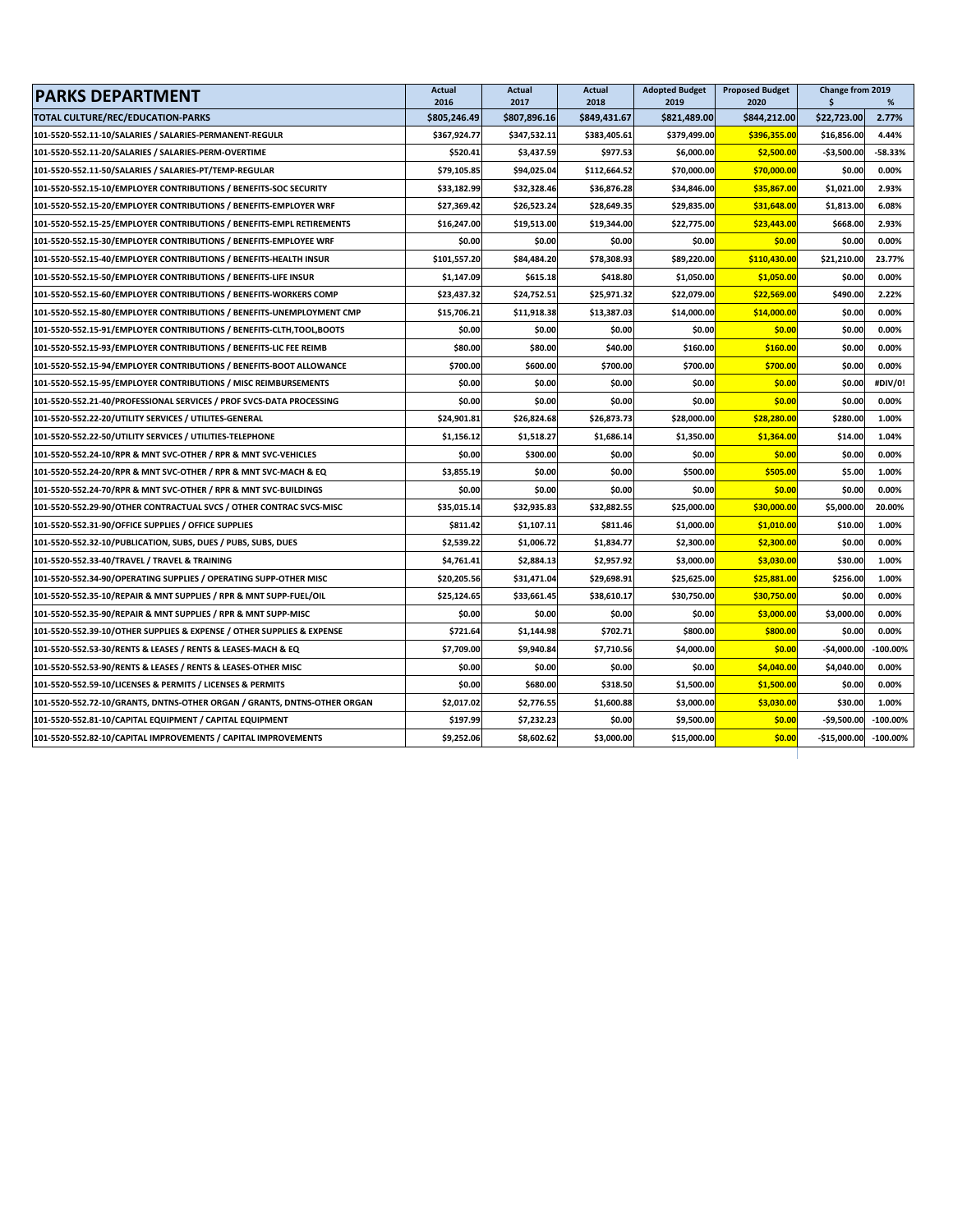| <b>RECREATION DEPARTMENT</b>                                             | <b>Actual</b><br>2016 | <b>Actual</b><br>2017 | Actual<br>2018 | <b>Adopted Budget</b><br>2019 | <b>Proposed Budget</b><br>2020 | Change from 2019<br>\$ | %           |
|--------------------------------------------------------------------------|-----------------------|-----------------------|----------------|-------------------------------|--------------------------------|------------------------|-------------|
| TOTAL CULTURE/REC/EDUCATION-RECREATION                                   | \$453,490.28          | \$496,586.54          | \$477,936.63   | \$549,200.00                  | \$515,025.00                   | $-534,175.00$          | $-6.22%$    |
| 101-5530-553.11-10/SALARIES / SALARIES-PERMANENT-REGULR                  | \$158,415.01          | \$170.753.56          | \$168.585.06   | \$163,417.00                  | \$170,992.00                   | \$7,575.00             | 4.64%       |
| 101-5530-553.11-20/SALARIES / SALARIES-PERM-OVERTIME                     | \$628.70              | \$766.71              | \$1,860.22     | \$800.00                      | \$800.00                       | \$0.00                 | 0.00%       |
| 101-5530-553.11-50/SALARIES / SALARIES-PT/TEMP-REGULAR                   | \$66,957.09           | \$55,225.30           | \$73,579.78    | \$90,000.00                   | \$75,000.00                    | $-$15,000.00$          | $-16.67%$   |
| 101-5530-553.15-10/EMPLOYER CONTRIBUTIONS / BENEFITS-SOC SECURITY        | \$16,606.05           | \$16,480.12           | \$18,123.71    | \$19,448.00                   | \$18,880.00                    | -\$568.00              | $-2.92%$    |
| 101-5530-553.15-20/EMPLOYER CONTRIBUTIONS / BENEFITS-EMPLOYER WRF        | \$10,255.83           | \$10,877.58           | \$10,246.43    | \$10,756.00                   | \$11,596.00                    | \$840.00               | 7.81%       |
| 101-5530-553.15-25/EMPLOYER CONTRIBUTIONS / BENEFITS-EMPL RETIREMENTS    | \$9,225.00            | \$10,641.00           | \$10,916.00    | \$12,711.00                   | \$12,340.00                    | -\$371.00              | $-2.92%$    |
| 101-5530-553.15-30/EMPLOYER CONTRIBUTIONS / BENEFITS-EMPLOYEE WRF        | \$0.00                | \$0.00                | \$0.00         | \$0.00                        | \$0.00                         | \$0.00                 | 0.00%       |
| 101-5530-553.15-40/EMPLOYER CONTRIBUTIONS / BENEFITS-HEALTH INSUR        | \$40,237.00           | \$41,013.35           | \$28,665.54    | \$34,324.00                   | \$38,371.00                    | \$4,047.00             | 11.79%      |
| 101-5530-553.15-50/EMPLOYER CONTRIBUTIONS / BENEFITS-LIFE INSUR          | \$192.11              | \$124.24              | \$178.15       | \$368.00                      | \$368.00                       | \$0.00                 | 0.00%       |
| 101-5530-553.15-60/EMPLOYER CONTRIBUTIONS / BENEFITS-WORKERS COMP        | \$5,387.58            | \$5,730.99            | \$5,274.68     | \$5,051.00                    | \$4,685.00                     | $-$366.00$             | $-7.25%$    |
| 101-5530-553.15-80/EMPLOYER CONTRIBUTIONS / BENEFITS-UNEMPLOYMNT COMP    | \$0.00                | \$166.27              | \$832.19       | \$0.00                        | \$0.00                         | \$0.00                 | #DIV/0!     |
| 101-5530-553.15-94/EMPLOYER CONTRIBUTIONS / BENEFITS-BOOT ALLOWANCE      | \$100.00              | \$100.00              | \$0.00         | \$100.00                      | \$100.00                       | \$0.00                 | 0.00%       |
| 101-5530-553.21-40/PROFESSIONAL SERVICES / PROF SVCS-DATA PROCESSING     | \$0.00                | \$0.00                | \$0.00         | \$0.00                        | \$0.00                         | \$0.00                 | 0.00%       |
| 101-5530-553.22-20/UTILITY SERVICES / UTILITES-GENERAL                   | \$17.353.49           | \$24.095.12           | \$21.161.72    | \$20,500.00                   | \$23,000.00                    | \$2,500.00             | 12.20%      |
| 101-5530-553.22-50/UTILITY SERVICES / UTILITIES-TELEPHONE                | \$1,758.77            | \$3,600.88            | \$2,767.21     | \$3,800.00                    | \$3,800.00                     | \$0.00                 | 0.00%       |
| 101-5530-553.24-10/RPR & MNT SVC-OTHER / RPR & MNT SVC-VEHICLES          | \$0.00                | \$0.00                | \$0.00         | \$0.00                        | \$0.00                         | \$0.00                 | 0.00%       |
| 101-5530-553.24-50/RPR & MNT SVC-OTHER / RPR & MNT SVC-GROUNDS           | \$0.00                | \$0.00                | \$0.00         | \$0.00                        | \$0.00                         | \$0.00                 | 0.00%       |
| 101-5530-553.24-70/RPR & MNT SVC-OTHER / RPR & MNT SVC-BUILDINGS         | \$0.00                | \$0.00                | \$0.00         | \$0.00                        | \$0.00                         | \$0.00                 | 0.00%       |
| 101-5530-553.24-90/RPR & MNT SVC-OTHER / RPR & MNT SVC-MISC              | \$0.00                | \$0.00                | \$0.00         | \$0.00                        | \$0.00                         | \$0.00                 | #DIV/0!     |
| 101-5530-553.29-90/OTHER CONTRACTUAL SVCS / OTHER CONTRAC SVC-MISC       | \$51,176.64           | \$49,242.69           | \$61,203.47    | \$59,275.00                   | \$59,900.00                    | \$625.00               | 1.05%       |
| 101-5530-553.31-90/OFFICE SUPPLIES / OFFICE SUPPLIES                     | \$0.00                | \$0.00                | \$0.00         | \$0.00                        | \$0.00                         | \$0.00                 | 0.00%       |
| 101-5530-553.32-10/PUBLICATION, SUBS, DUES / PUBS, SUBS, DUES            | \$300.00              | \$0.00                | \$45.00        | \$250.00                      | \$250.00                       | \$0.00                 | 0.00%       |
| 101-5530-553.33-40/TRAVEL / TRAVEL & TRAINING                            | \$1,104.00            | \$2,432.19            | \$2,423.43     | \$3,000.00                    | \$3,030.00                     | \$30.00                | 1.00%       |
| 101-5530-553.33-50/TRAVEL / AUTO & EXPENSE ALLOW                         | \$1,919.85            | \$1,761.40            | \$1,849.29     | \$2,000.00                    | \$2,000.00                     | \$0.00                 | 0.00%       |
| 101-5530-553.34-90/OPERATING SUPPLIES / OPERATING SUPP-OTHER MISC        | \$7,193.04            | \$25,184.01           | \$11,883.02    | \$25,000.00                   | \$28,000.00                    | \$3,000.00             | 12.00%      |
| 101-5530-553.35-10/REPAIR & MNT SUPPLIES / RPR & MNT SUPP-FUEL/OIL       | \$0.00                | \$0.00                | \$0.00         | \$0.00                        | \$0.00                         | \$0.00                 | 0.00%       |
| 101-5530-553.35-30/REPAIR & MNT SUPPLIES / RPR/MNT SUPP-MACH/EQ PRTS     | \$0.00                | \$0.00                | \$0.00         | \$0.00                        | \$0.00                         | \$0.00                 | 0.00%       |
| 101-5530-553.35-90/REPAIR & MNT SUPPLIES / RPR & MNT SUPP-MISC           | \$0.00                | \$0.00                | \$0.00         | \$0.00                        | \$0.00                         | \$0.00                 | 0.00%       |
| 101-5530-553.39-10/OTHER SUPPLIES & EXPENSE / OTHER SUPPLIES & EXPENSE   | \$308.22              | \$5,726.02            | \$322.02       | \$3,100.00                    | \$3,131.00                     | \$31.00                | 1.00%       |
| 101-5530-553.49-10/OTHER BUILDING MATERIALS / OTHER BUILDING MATERIALS   | \$3,597.34            | \$3,172.18            | \$2,843.26     | \$3,200.00                    | \$3,232.00                     | \$32.00                | 1.00%       |
| 101-5530-553.51-30/INSURANCE / INSURANCE                                 | \$0.00                | \$0.00                | \$0.00         | \$0.00                        | \$0.00                         | \$0.00                 | 0.00%       |
| 101-5530-553.53-90/RENTS & LEASES / RENTS & LEASES-OTHER MISC            | \$0.00                | \$0.00                | \$0.00         | \$0.00                        | \$0.00                         | \$0.00                 | 0.00%       |
| 101-5530-553.59-10/LICENSES & PERMITS / LICENSES & PERMITS               | \$150.00              | \$0.00                | \$0.00         | \$0.00                        | \$0.00                         | \$0.00                 | 0.00%       |
| 101-5530-553.72-10/GRANTS, DNTNS-OTHER ORGAN / GRANTS, DNTNS-OTHER ORGAN | \$49,125.00           | \$50,625.00           | \$55,176.45    | \$65,000.00                   | \$55,550.00                    | $-$9,450.00$           | $-14.54%$   |
| 101-5530-553.81-10/CAPITAL EQUIPMENT / CAPITAL EQUIPMENT                 | \$1,751.84            | \$9,118.39            | \$0.00         | \$7,500.00                    | \$0.00                         | $-$7,500.00$           | $-100.00\%$ |
| 101-5530-553.82-10/CAPITAL IMPROVEMENTS / CAPITAL IMPROVEMENTS           | \$9,747.72            | \$9,749.54            | \$0.00         | \$19,600.00                   | \$0.00                         | $-$19,600.00$          | $-100.00%$  |
|                                                                          |                       |                       |                |                               |                                |                        |             |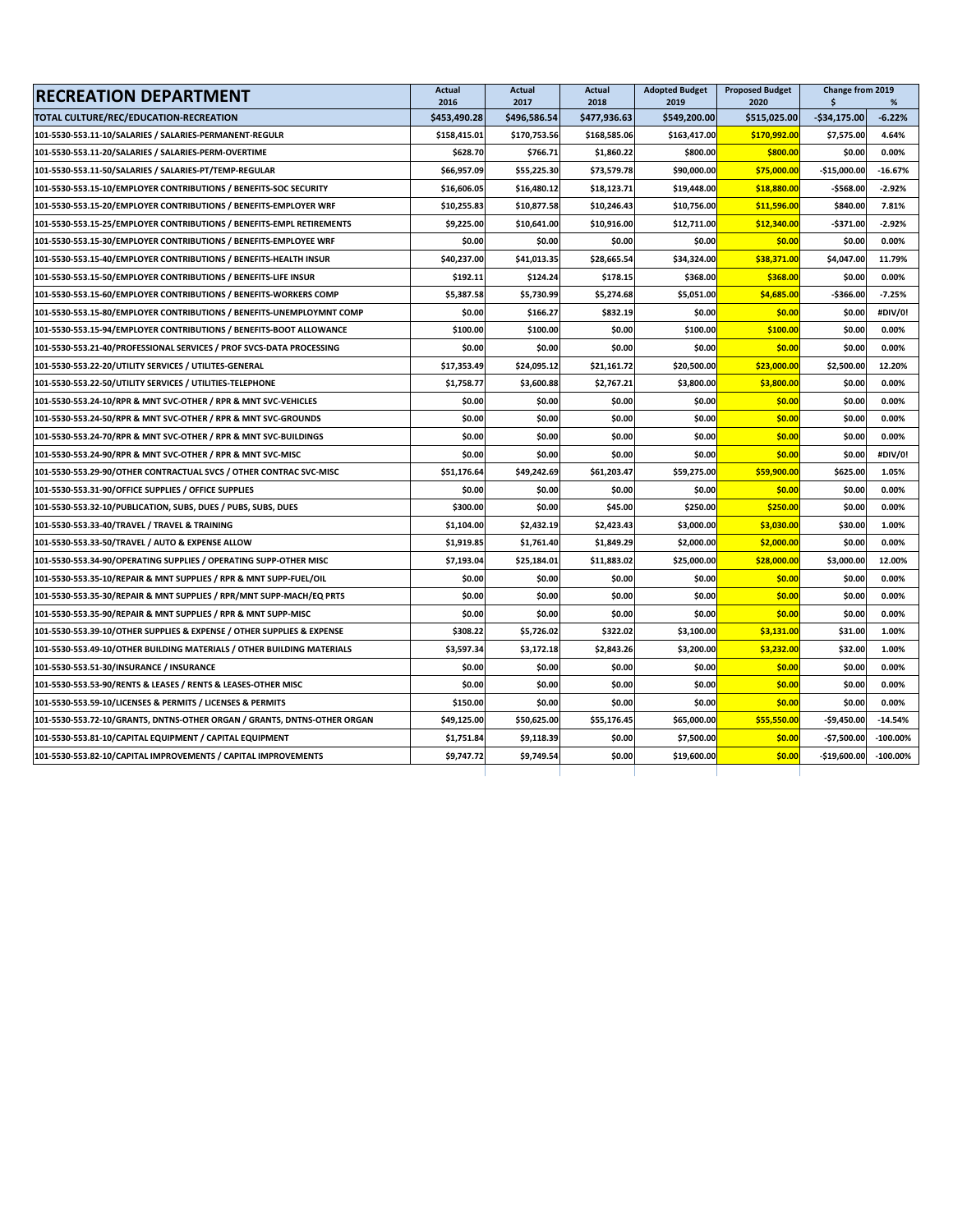| <b>PLANNING DEPARTMENT</b>                                             | Actual<br>2016 | <b>Actual</b><br>2017 | Actual<br>2018 | 2019         | Adopted Budget Proposed Budget<br>2020 | Change from 2019<br>\$ | %          |
|------------------------------------------------------------------------|----------------|-----------------------|----------------|--------------|----------------------------------------|------------------------|------------|
| TOTAL CONSERVATION & DEVELOPMNT-PLANNING                               | \$131,664.89   | \$136,197.15          | \$146,421.98   | \$153,652.00 | \$159,275.00                           | \$5,623.00             | 3.66%      |
| 101-5630-563.11-10/SALARIES / SALARIES-PERMANENT-REGULR                | \$75,431.06    | \$81,416.35           | \$83.682.40    | \$89.099.00  | \$93,134.00                            | \$4,035.00             | 4.53%      |
| 101-5630-563.11-20/SALARIES / SALARIES-PERM-OVERTIME                   | \$0.00         | \$0.00                | \$0.00         | \$0.00       | \$0.00                                 | \$0.00                 | 0.00%      |
| 101-5630-563.11-50/SALARIES / SALARIES-PT/TEMP-REGULAR                 | \$0.00         | \$0.00                | \$0.00         | \$0.00       | \$0.00                                 | \$0.00                 | 0.00%      |
| 101-5630-563.15-10/EMPLOYER CONTRIBUTIONS / BENEFITS-SOC SECURITY      | \$5,454.69     | \$5,618.61            | \$5,820.60     | \$6,816.00   | \$7,125.00                             | \$309.00               | 4.53%      |
| 101-5630-563.15-20/EMPLOYER CONTRIBUTIONS / BENEFITS-EMPLOYER WRF      | \$5,024.81     | \$5,601.03            | \$5,659.12     | \$5,836.00   | \$6,287.00                             | \$451.00               | 7.73%      |
| 101-5630-563.15-25/EMPLOYER CONTRIBUTIONS / BENEFITS-EMPL RETIREMENTS  | \$4,093.00     | \$3,490.00            | \$3,660.00     | \$4,455.00   | \$4,657.00                             | \$202.00               | 4.53%      |
| 101-5630-563.15-30/EMPLOYER CONTRIBUTIONS / BENEFITS-EMPLOYEE WRF      | \$0.00         | \$0.00                | \$0.00         | \$0.00       | \$0.00                                 | \$0.00                 | 0.00%      |
| 101-5630-563.15-40/EMPLOYER CONTRIBUTIONS / BENEFITS-HLTH INSUR        | \$24,098.84    | \$27,317.48           | \$27,317.07    | \$31,414.00  | \$35,143.00                            | \$3,729.00             | 11.87%     |
| 101-5630-563.15-50/EMPLOYER CONTRIBUTIONS / BENEFITS-LIFE INSUR        | \$73.48        | \$71.63               | \$96.74        | \$173.00     | \$173.00                               | \$0.00                 | 0.00%      |
| 101-5630-563.15-60/EMPLOYER CONTRIBUTIONS / BENEFITS-WORKERS COMP      | \$150.82       | \$154.45              | \$150.41       | \$134.00     | \$140.00                               | \$6.00                 | 4.48%      |
| 101-5630-563.15-80/EMPLOYER CONTRIBUTIONS / BENEFITS-UNMPLYMNT COMP    | \$0.00         | \$0.00                | \$0.00         | \$0.00       | \$0.00                                 | \$0.00                 | 0.00%      |
| 101-5630-563.15-90/EMPLOYER CONTRIBUTIONS / BENEFITS-OCCUP HLTH EXP    | \$0.00         | \$0.00                | \$0.00         | \$0.00       | \$0.00                                 | \$0.00                 | 0.00%      |
| 101-5630-563.15-96/EMPLOYER CONTRIBUTIONS / RETIREMENT-BNKD MOS OR \$  | \$0.00         | \$0.00                | \$0.00         | \$0.00       | \$0.00                                 | \$0.00                 | 0.00%      |
| 101-5630-563.21-20/PROFESSIONAL SERVICES / PROF SVCS-LEGAL             | \$0.00         | \$0.00                | \$0.00         | \$0.00       | \$0.00                                 | \$0.00                 | 0.00%      |
| 101-5630-563.21-40/PROFESSIONAL SERVICES / PROF SVCS-DATA PROCESSING   | \$0.00         | \$0.00                | \$0.00         | \$0.00       | \$0.00                                 | \$0.00                 | 0.00%      |
| 101-5630-563.21-50/PROFESSIONAL SERVICES / PROF SVCS-ENGIN/ARCHITECT   | \$0.00         | \$0.00                | \$0.00         | \$0.00       | \$0.00                                 | \$0.00                 | 0.00%      |
| 101-5630-563.21-80/PROFESSIONAL SERVICES / OTHER PROF SERVICES         | \$2,373.00     | \$1,782.00            | \$3,783.00     | \$3,200.00   | \$2,000.00                             | $-$1,200.00$           | $-37.50%$  |
| 101-5630-563.22-20/UTILITY SERVICES / UTILITIES-GENERAL                | \$0.00         | \$150.00              | \$2,382.70     | \$0.00       | \$0.00                                 | \$0.00                 | 0.00%      |
| 101-5630-563.22-50/UTILITY SERVICES / UTILITIES-TELEPHONE              | \$1,270.87     | \$1,330.01            | \$1,072.26     | \$1,550.00   | \$1,566.00                             | \$16.00                | 1.03%      |
| 101-5630-563.24-90/RPR & MNT SVC-OTHER / RPR & MNT SVC-MISC            | \$0.00         | \$0.00                | \$0.00         | \$0.00       | \$0.00                                 | \$0.00                 | 0.00%      |
| 101-5630-563.29-90/OTHER CONTRACTUAL SVCS / MISC CONTRACTUAL SVCS      | \$607.01       | \$1,002.55            | \$2,929.39     | \$1,000.00   | \$0.00                                 | $-$1,000.00$           | $-100.00%$ |
| 101-5630-563.31-90/OFFICE SUPPLIES / OFFICE SUPPLIES                   | \$1,319.47     | \$709.88              | \$767.87       | \$1,000.00   | \$1,010.00                             | \$10.00                | 1.00%      |
| 101-5630-563.32-10/PUBLICATION, SUBS, DUES / PUBS, SUBS, DUES          | \$6,689.46     | \$4,306.77            | \$4,485.26     | \$4,500.00   | \$4,545.00                             | \$45.00                | 1.00%      |
| 101-5630-563.33-40/TRAVEL / TRAVEL & TRAINING                          | \$2,920.58     | \$1,389.44            | \$2,686.23     | \$2,500.00   | \$1,500.00                             | $-$1,000.00$           | $-40.00%$  |
| 101-5630-563.33-50/TRAVEL / AUTO & EXPENSE ALLOW                       | \$0.00         | \$0.00                | \$0.00         | \$0.00       | \$0.00                                 | \$0.00                 | 0.00%      |
| 101-5630-563.34-90/OPERATING SUPPLIES / OPERATING SUPP-OTHER MISC      | \$0.00         | $-$65.88$             | \$0.00         | \$0.00       | \$0.00                                 | \$0.00                 | 0.00%      |
| 101-5630-563.35-10/REPAIR & MNT SUPPLIES / RPR & MNT SUPP-FUEL & OIL   | \$379.40       | \$543.50              | \$463.06       | \$325.00     | \$328.00                               | \$3.00                 | 0.92%      |
| 101-5630-563.35-90/REPAIR & MNT SUPPLIES / RPR & MNT SUPP-MISC         | \$0.00         | \$0.00                | \$0.00         | \$0.00       | \$0.00                                 | \$0.00                 | 0.00%      |
| 101-5630-563.39-10/OTHER SUPPLIES & EXPENSE / OTHER SUPPLIES & EXPENSE | \$1,778.40     | \$1,379.33            | \$1,465.87     | \$1,650.00   | \$1,667.00                             | \$17.00                | 1.03%      |
| 101-5630-563.51-30/INSURANCE / INSURANCE                               | \$0.00         | \$0.00                | \$0.00         | \$0.00       | \$0.00                                 | \$0.00                 | 0.00%      |
| 101-5630-563.59-10/LICENSES & PERMITS / LICENSES & PERMITS             | \$0.00         | \$0.00                | \$0.00         | \$0.00       | \$0.00                                 | \$0.00                 | 0.00%      |
| 101-5630-563.81-10/CAPITAL EQUIPMENT / CAPITAL EQUIPMENT               | \$0.00         | \$0.00                | \$0.00         | \$0.00       | \$0.00                                 | \$0.00                 | 0.00%      |
| 101-5630-563.82-10/CAPITAL IMPROVEMENTS / CAPITAL IMPROVEMENTS         | \$0.00         | \$0.00                | \$0.00         | \$0.00       | \$0.00                                 | \$0.00                 | 0.00%      |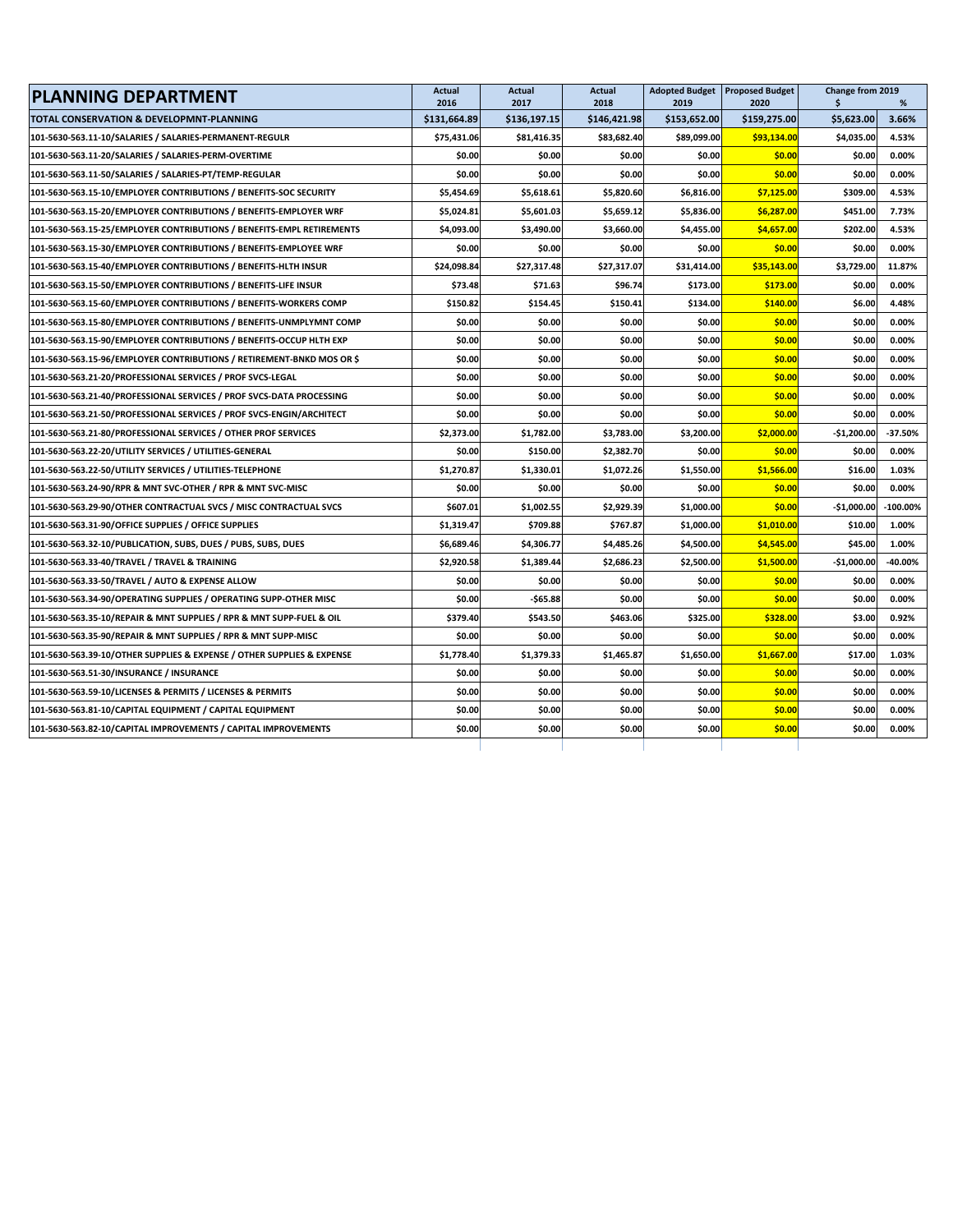| <b>GOVERNMENT AFFAIRS</b>                                              |        | Actual | Actual | <b>Adopted Budget</b> | <b>Proposed Budget</b> | Change from 2019 |          |
|------------------------------------------------------------------------|--------|--------|--------|-----------------------|------------------------|------------------|----------|
|                                                                        |        | 2017   | 2018   | 2019                  | 2020                   |                  | ℅        |
| 101-5680/CONSERVATION & DEVELOPMNT-GOVERNMENT AFFAIRS                  | \$0.00 | \$0.00 | \$0.00 | \$0.00                | \$0.00                 | \$0.00           | 0.00%    |
| 101-5680-568.11-10/SALARIES / SALARIES-PERMANENT-REGULR                | \$0.00 | \$0.00 | \$0.00 | \$0.00                | \$0.00                 | \$0.00           | 0.00%    |
| 101-5680-568.11-20/SALARIES / SALARIES-PERM-OVERTIME                   | \$0.00 | \$0.00 | \$0.00 | \$0.00                | \$0.00                 | \$0.00           | 0.00%    |
| 101-5680-568.11-50/SALARIES / SALARIES-PT/TEMP-REGULAR                 | \$0.00 | \$0.00 | \$0.00 | \$0.00                | \$0.00                 | \$0.00           | 0.00%    |
| 101-5680-568.15-10/EMPLOYER CONTRIBUTIONS / BENEFITS-SOC SECURITY      | \$0.00 | \$0.00 | \$0.00 | \$0.00                | \$0.00                 | \$0.00           | 0.00%    |
| 101-5680-568.15-20/EMPLOYER CONTRIBUTIONS / BENEFITS-EMPLOYER WRF      | \$0.00 | \$0.00 | \$0.00 | \$0.00                | \$0.00                 | \$0.00           | 0.00%    |
| 101-5680-568.15-25/EMPLOYER CONTRIBUTIONS / BENEFITS-EMPL RETIREMENTS  | \$0.00 | \$0.00 | \$0.00 | \$0.00                | \$0.00                 | \$0.00           | 0.00%    |
| 101-5680-568.15-30/EMPLOYER CONTRIBUTIONS / BENEFITS-EMPLOYEE WRF      | \$0.00 | \$0.00 | \$0.00 | \$0.00                | \$0.00                 | \$0.00           | 0.00%    |
| 101-5680-568.15-40/EMPLOYER CONTRIBUTIONS / BENEFITS-HEALTH INS        | \$0.00 | \$0.00 | \$0.00 | \$0.00                | \$0.00                 | \$0.00           | 0.00%    |
| 101-5680-568.15-50/EMPLOYER CONTRIBUTIONS / BENEFITS-LIFE INS          | \$0.00 | \$0.00 | \$0.00 | \$0.00                | \$0.00                 | \$0.00           | 0.00%    |
| 101-5680-568.15-60/EMPLOYER CONTRIBUTIONS / BENEFITS-WORKERS COMP      | \$0.00 | \$0.00 | \$0.00 | \$0.00                | \$0.00                 | \$0.00           | 0.00%    |
| 101-5680-568.15-80/EMPLOYER CONTRIBUTIONS / BENEFITS-UNEMPLOYMENT CMP  | \$0.00 | \$0.00 | \$0.00 | \$0.00                | \$0.00                 | \$0.00           | 0.00%    |
| 101-5680-568.21-40/PROFESSIONAL SERVICES / PROF SVCS-DATA PROCESSING   | \$0.00 | \$0.00 | \$0.00 | \$0.00                | \$0.00                 | \$0.00           | 0.00%    |
| 101-5680-568.22-50/UTILITY SERVICES / UTILITIES-TELEPHONE              | \$0.00 | \$0.00 | \$0.00 | \$0.00                | \$0.00                 | \$0.00           | $0.00\%$ |
| 101-5680-568.24-90/RPR & MNT SVC-OTHER / RPR & MNT SVC-MISC            | \$0.00 | \$0.00 | \$0.00 | \$0.00                | \$0.00                 | \$0.00           | 0.00%    |
| 101-5680-568.29-90/OTHER CONTRACTUAL SVCS / OTHER CONTRAC SVCS-MISC    | \$0.00 | \$0.00 | \$0.00 | \$0.00                | \$0.00                 | \$0.00           | 0.00%    |
| 101-5680-568.31-90/OFFICE SUPPLIES / OFFICE SUPPLIES                   | \$0.00 | \$0.00 | \$0.00 | \$0.00                | \$0.00                 | \$0.00           | 0.00%    |
| 101-5680-568.32-10/PUBLICATION, SUBS, DUES / PUBS, SUBS, DUES          | \$0.00 | \$0.00 | \$0.00 | \$0.00                | \$0.00                 | \$0.00           | 0.00%    |
| 101-5680-568.33-40/TRAVEL / TRAVEL & TRAINING                          | \$0.00 | \$0.00 | \$0.00 | \$0.00                | \$0.00                 | \$0.00           | 0.00%    |
| 101-5680-568.34-90/OPERATING SUPPLIES / OPERATING SUPP-OTHER MISC      | \$0.00 | \$0.00 | \$0.00 | \$0.00                | \$0.00                 | \$0.00           | 0.00%    |
| 101-5680-568.35-10/REPAIR & MNT SUPPLIES / RPR & MNT SUPP-FUEL/OIL     | \$0.00 | \$0.00 | \$0.00 | \$0.00                | \$0.00                 | \$0.00           | 0.00%    |
| 101-5680-568.35-90/REPAIR & MNT SUPPLIES / RPR & MNT SUPP-MISC         | \$0.00 | \$0.00 | \$0.00 | \$0.00                | \$0.00                 | \$0.00           | 0.00%    |
| 101-5680-568.39-10/OTHER SUPPLIES & EXPENSE / OTHER SUPPLIES & EXPENSE | \$0.00 | \$0.00 | \$0.00 | \$0.00                | \$0.00                 | \$0.00           | 0.00%    |
| 101-5680-568.51-30/INSURANCE / INSURANCE                               | \$0.00 | \$0.00 | \$0.00 | \$0.00                | \$0.00                 | \$0.00           | $0.00\%$ |
| 101-5680-568.81-10/CAPITAL EQUIPMENT / CAPITAL EQUIPMENT               | \$0.00 | \$0.00 | \$0.00 | \$0.00                | \$0.00                 | \$0.00           | 0.00%    |
| 101-5680-568.82-10/CAPITAL IMPROVEMENTS / CAPITAL IMPROVEMENTS         | \$0.00 | \$0.00 | \$0.00 | \$0.00                | \$0.00                 | \$0.00           | 0.00%    |
|                                                                        |        |        |        |                       |                        |                  |          |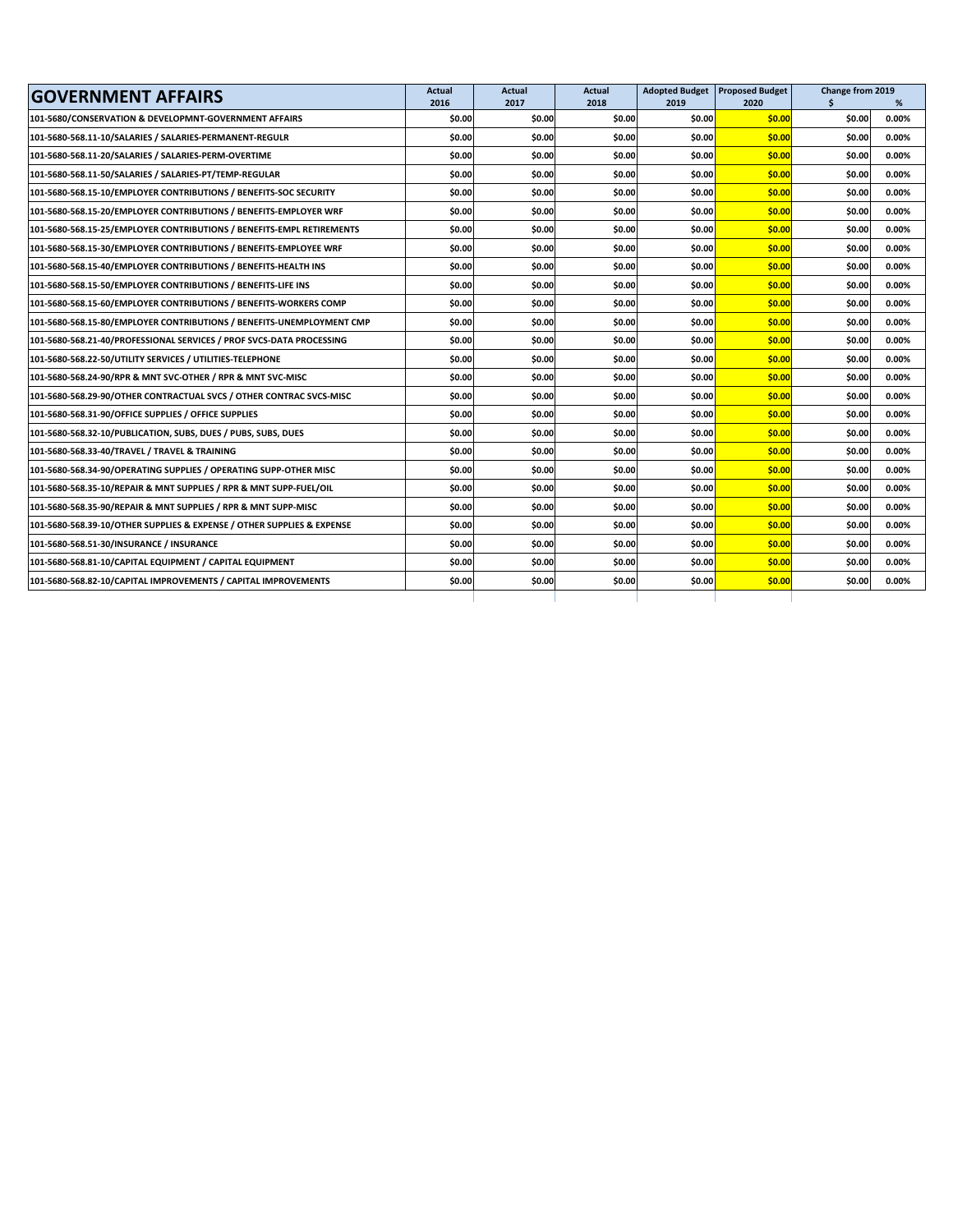| <b>IDEBT SERVICE</b>                                           |                | <b>Actual</b><br><b>Actual</b> |                | <b>Adopted Budget</b> | <b>Proposed Budget</b> | Change from 2019 |           |
|----------------------------------------------------------------|----------------|--------------------------------|----------------|-----------------------|------------------------|------------------|-----------|
|                                                                | 2016           | 2017                           | 2018           | 2019                  | 2020                   |                  |           |
| <b>TOTAL DEBT SERVICE PRINCIPAL</b>                            | \$1,515,882.00 | \$0.00                         | \$1.818.570.00 | \$1,926,723.00        | \$2,109,675.00         | \$182.952.00     | 9.50%     |
| 101-5810-581.61-10/DEBT SERVICE / PRINCIPAL                    | \$1.515.882.00 |                                | \$1.818.570.00 | \$1.926.723.00        | \$2.109.675.00         | \$182.952.00     | 9.50%     |
| <b>TOTAL DEBT SERVICE INTEREST</b>                             | \$654.797.00   | \$0.00                         | \$732.567.00   | \$996.536.00          | \$873.385.00           | $-5123.151.00$   | $-12.36%$ |
| 101-5820-582.62-10/DEBT SERVICE / INTEREST                     | \$654.797.00   |                                | \$732.567.00   | \$996.536.00          | \$873,385,00           | $-5123.151.00$   | $-12.36%$ |
| 101-5820-582.69-10/OTHER DEBT SERVICE / OTHER DEBT SVC CHARGES | \$0.00         |                                | \$0.00         | \$0.00                | \$0.00                 | \$0.00           |           |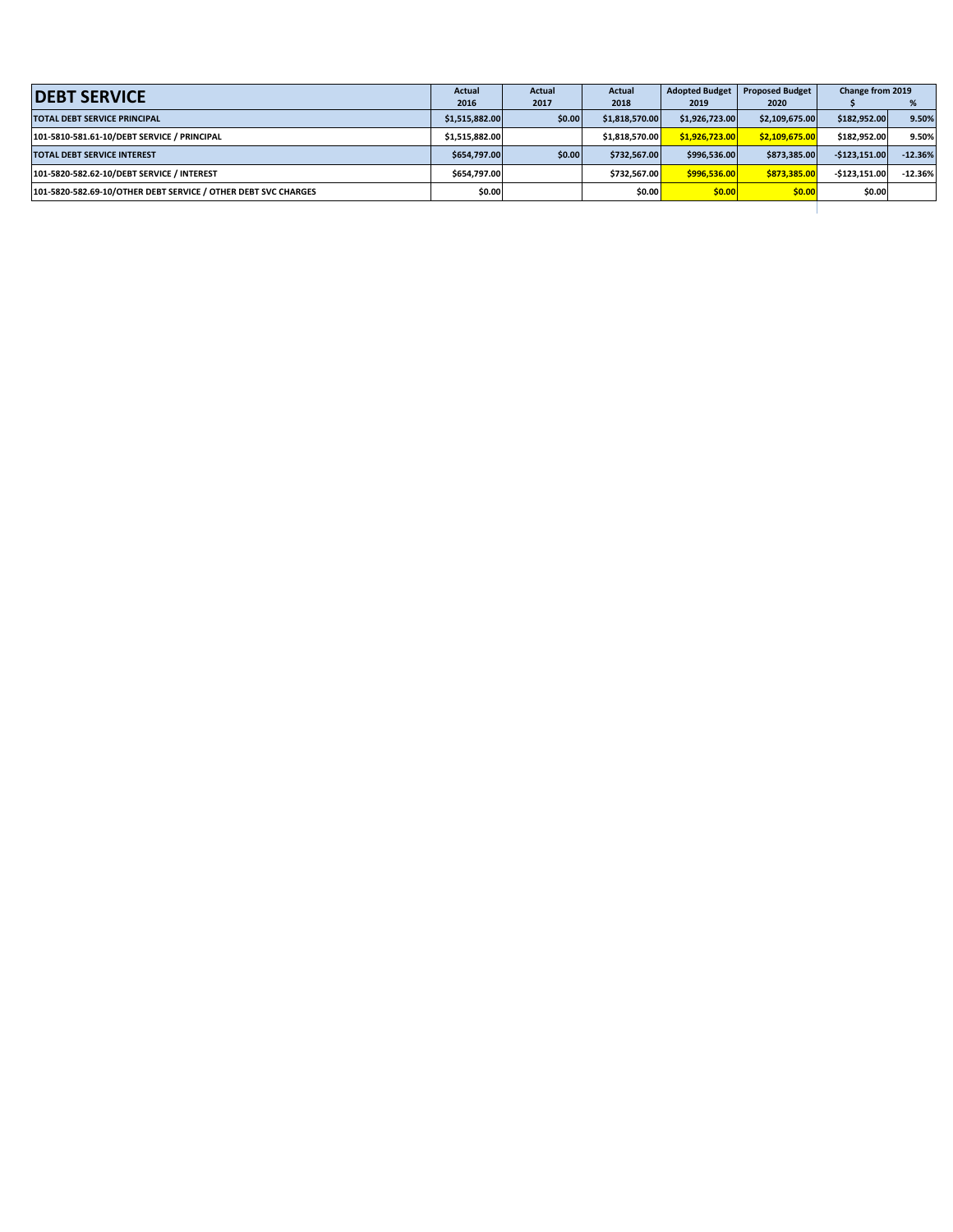| <b>TRANSFER TO OTHER FUNDS</b>                                      | Actual                 | Actual                 | <b>Actual</b>          | <b>Adopted Budget</b>  | <b>Proposed Budget</b> | Change from 2019 |                         |
|---------------------------------------------------------------------|------------------------|------------------------|------------------------|------------------------|------------------------|------------------|-------------------------|
| TOTAL OTHER FINANCING USES-TRANSFER TO OTHER FUNDS                  | 2016<br>\$3,257,213.21 | 2017<br>\$3,429,588.75 | 2018<br>\$3,081,431.09 | 2019<br>\$2,727,594.00 | 2020<br>\$2,679,856.00 | $-$47,738.00$    | %<br>$-1.75%$           |
| 101-5920-592.90-05/OTHER FINANCING USES / TRANSFER TO ECON DEV FUND | \$0.00                 | \$0.00                 | \$0.00                 | \$0.00                 | \$0.00                 | \$0.00           | 0.00%                   |
|                                                                     |                        |                        |                        |                        |                        |                  |                         |
| 101-5920-592.90-10/OTHER FINANCING USES / XFERS TO OTHER FUNDS      | \$0.00                 | \$0.00                 | \$0.00                 | \$0.00                 | \$16,000.00            | \$16,000.00      | 0.00%                   |
| 101-5920-592.90-15/OTHER FINANCING USES / TRANSFER TO LIBRARY FUND  | \$1,054,601.00         | \$1.075.693.00         | \$1,108,000.00         | \$1,130,160.00         | \$1.141.462.00         | \$11,302.00      | 1.00%                   |
| 101-5920-592.90-20/OTHER FINANCING USES / TRANSFER TO OTHER FUNDS   | \$0.00                 | \$0.00                 | \$0.00                 | \$0.00                 | \$0.00                 | \$0.00           | 0.00%                   |
| 101-5920-592.90-25/OTHER FINANCING USES / XFER TO COUNTY-CITY LEASE | \$318,278.80           | \$324,704.80           | \$330,693.80           | \$328,115.00           | \$331,396.00           | \$3,281.00       | 1.00%                   |
| 101-5920-592.90-30/OTHER FINANCING USES / TRANSFER TO POLICE GR FND | \$222.592.00           | \$124,849.00           | \$150.000.00           | \$120,000.00           | \$100,000.00           | $-$20,000.00$    | $-16.67%$               |
| 101-5920-592.90-35/OTHER FINANCING USES / TRANSFER TO TREE FUND     | \$5,436.00             | \$5,545.00             | \$6,000.00             | \$16,000.00            | \$16,160.00            | \$160.00         | 1.00%                   |
| 101-5920-592.90-40/OTHER FINANCING USES / TRANSFER TO LANDFILL FUND | \$0.00                 | \$1,966.32             | \$2.022.90             | \$2,000.00             | \$2,020.00             | \$20.00          | 0.00%                   |
| 101-5920-592.90-41/OTHER FINANCING USES / XFER TO STORMWATER UTIL   | \$129,851.41           | \$111,075.25           | \$145,062.80           | \$112,000.00           | \$113,120.00           | \$1,120.00       | 1.00%                   |
| 101-5920-592.90-42/OTHER FINANCING USES/XFER TO WASTEWATER UTIL     | \$0.00                 | \$26,585.38            | \$25,564.59            | \$25,000.00            | \$25,250.00            | \$250.00         | 1.00%                   |
| 101-5920-592.90-50/OTHER FINANCING USES / TRANSFER TO BID FUND      | \$0.00                 | \$0.00                 | \$0.00                 | \$0.00                 | \$0.00                 | \$0.00           | 0.00%                   |
| 101-5920-592.90-60/OTHER FINANCING USES / TRANSFER TO LIAB INS FUND | \$349,279.00           | \$356,265.00           | \$363,000.00           | \$372,706.00           | \$372,706.00           | \$0.00           | 0.00%                   |
| 101-5920-592.90-70/OTHER FINANCING USES / TRANSFER TO CIP FUND      | \$452,073.00           | \$796,901.00           | \$278,087.00           | \$0.00                 | \$0.00                 | \$0.00           | 0.00%                   |
| 101-5920-592.90-71/OTHER FINANCING USES / TRANS TO NEIGHBHD IMP FD  | \$180,000.00           | \$50,000.00            | \$100,000.00           | \$0.00                 | \$0.00                 | \$0.00           | #DIV/0!                 |
| 101-5920-592.90-80/OTHER FINANCING USES / TRANSFER TO INF SVC FUND  | \$545,102.00           | \$556,004.00           | \$573,000.00           | \$572,083.00           | \$559,083.00           | $-$13,000.00$    | $-2.27%$                |
| 101-5920-592.90-90/OTHER FINANCING USES / TRANSFER TO COMM CENTER   | \$0.00                 | \$0.00                 | \$0.00                 | \$0.00                 | \$0.00                 | \$0.00           | 0.00%                   |
| 101-5920-592.90-95/OTHER FINANCING USES / CONTINGENCY               | \$0.00                 | \$0.00                 | \$0.00                 | \$49,530.00            | \$2,659.00             |                  | -\$46,871.00 265800.00% |
| 101-5920-592.90-98/OTHER FINANCING USES / TRANSFER - OPEB/GASB 45   | \$0.00                 | \$0.00                 | \$0.00                 | \$0.00                 | \$0.00                 | \$0.00           | 0.00%                   |
| 101-5920-592.91-00/TRANSFERS / TRANSFERS - DEV&DEBT (TT)            | \$0.00                 | \$0.00                 | \$0.00                 | \$0.00                 | \$0.00                 | \$0.00           | 0.00%                   |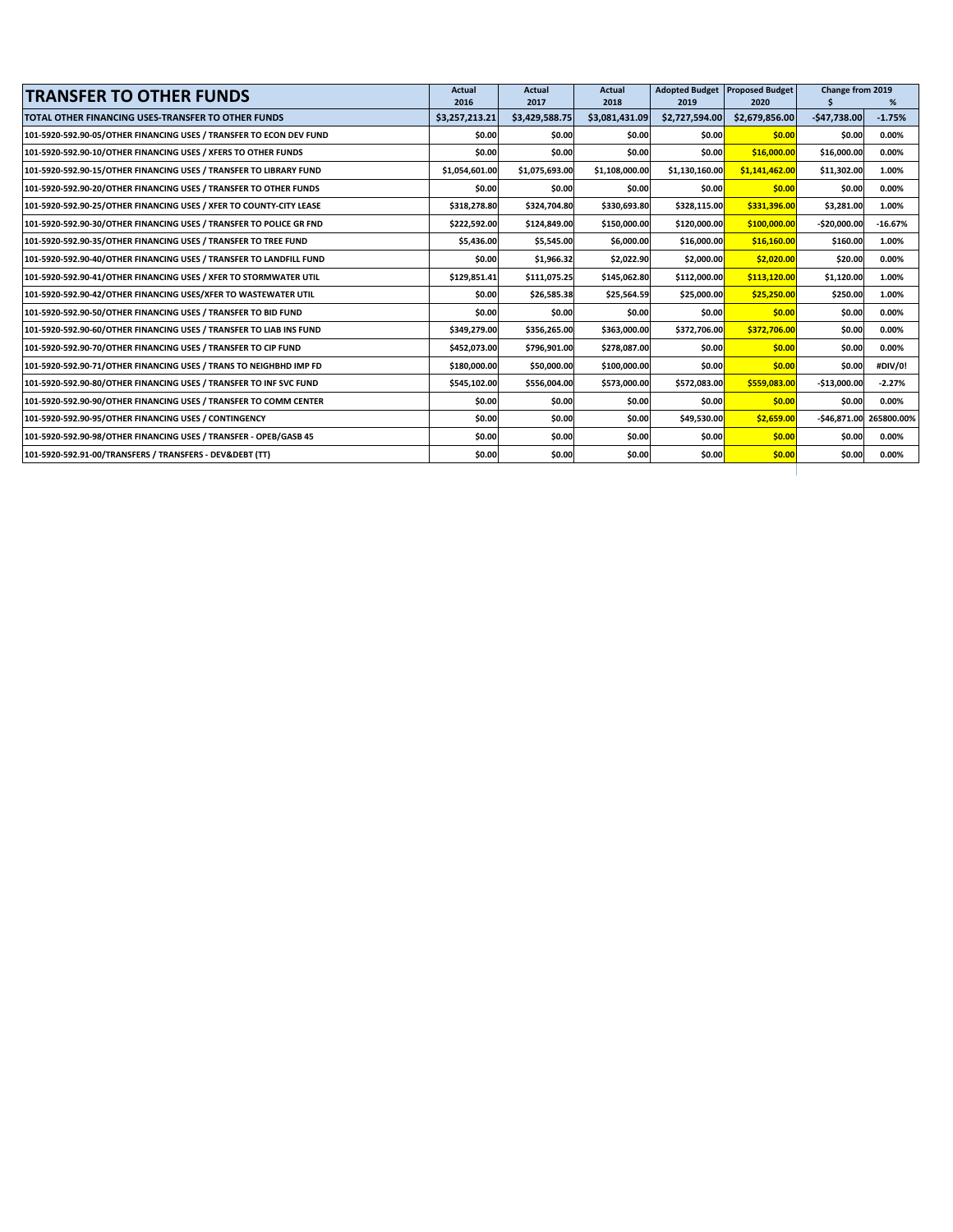

## **City of Superior General Fund Revenue Budget - 2020**

|        |                    |          |                                                                            | <b>Actual</b>    |          | <b>Actual</b>  |      | <b>Budget</b> |                         | <b>Budget</b> | <b>Change</b>   |
|--------|--------------------|----------|----------------------------------------------------------------------------|------------------|----------|----------------|------|---------------|-------------------------|---------------|-----------------|
|        |                    |          | <b>REVENUE ACCOUNT</b>                                                     | 2017             |          | 2018           |      | 2019          |                         | 2020          | 2019-2020       |
| 411 05 |                    | 00       | <b>R/E Property Taxes</b>                                                  | \$<br>10,801,790 | \$       | 8,250,300      | \$   | 11,997,813    | \$                      | 12,102,271    | \$<br>104,458   |
|        | 10                 | 00       | <b>Personal Property Tax</b>                                               | \$<br>1,891,261  | \$       | 1,891,611      | \$   | 666,825       | \$                      | 666,825       | \$              |
|        | 11                 | 00       | Delq. Personal Prop Tax                                                    | \$<br>4,346      | \$       | 3,424          | - \$ | 6,000         | \$                      | 10,000        | \$<br>4,000     |
|        | 15                 | 00       | <b>Computer Exemption Credit</b>                                           | \$<br>32,778     | \$       | 33,260         | \$   | 34,250        | \$                      | 34,250        | \$              |
|        | 30                 | 00       | <b>Occupational Taxes</b>                                                  | \$<br>607,891    | \$       | 437,646        | \$   | 427,284       | \$                      | 358,842       | \$<br>(68, 442) |
|        | 40                 | 00       | <b>Mobile Home Fees</b>                                                    | \$<br>34,875     | \$       | 48,850         | \$   | 53,000        | \$                      | 53,000        | \$              |
| 413 20 |                    | 00       | <b>Pmts in Lieu of Taxes</b>                                               | \$<br>123,288    | \$       | 112,209        | \$   | 123,300       | \$                      | 124,533       | \$<br>1,233     |
| 418 10 |                    | 00       | <b>Interest &amp; Penalty on Spec Assessment</b>                           | \$<br>2,797      | \$       | 2,328          | \$   | 3,000         | \$                      | 3,000         | \$              |
|        | <b>TOTAL TAXES</b> |          |                                                                            | \$<br>13,499,026 | \$       | 10,779,629     | \$   | 13,311,472    | \$                      | 13,352,721    | \$<br>41,249    |
| 429 70 |                    | 00       | Spec. Assmnt - Razing                                                      | \$<br>1,616      | \$       | 39,161         | \$   | 10,800        | $\overline{\mathbf{S}}$ | 10,908        | \$<br>108       |
|        |                    |          | <b>TOTAL SPECIAL ASSESSMENTS</b>                                           | \$<br>1,616      | \$       | 39,161         | \$   | 10,800        | \$                      | 10,908        | \$<br>108       |
| 432 10 |                    | 00       | <b>Federal Grants</b>                                                      | \$<br>476,471    | \$       | 475,021        | \$   | 476,000       | \$                      | 485,520       | \$<br>9,520     |
|        | 20                 | 00       | <b>Speed Enforecement Grant</b>                                            | \$               | \$       |                | \$   |               | \$                      |               | \$              |
| 434 10 |                    | 00       | <b>State Shared Revenue</b>                                                | \$<br>7,637,672  | \$       | 7,640,651      | \$   | 7,645,262     | \$                      | 7,641,262     | \$<br>(4,000)   |
|        | 15                 | 00       | <b>State Aid-Pers. Prop Tax Reduction</b>                                  | \$               | \$       |                | \$   | 211,724       | \$                      | 211,724       | \$              |
|        | 20                 | 00       | <b>Fire Insurance</b>                                                      | \$<br>71,954     | \$       | 71,414         | \$   | 71,954        | \$                      | 72,674        | \$<br>720       |
|        | 30                 | 00       | <b>Terminal Taxes</b>                                                      | \$               | \$       | 2,117,036      | -\$  | 2,961,620     | \$                      |               | \$<br>536,599   |
|        | 31                 | 00       |                                                                            | \$<br>1,517,036  |          |                |      |               | \$                      | 3,498,219     |                 |
| 435 20 |                    |          | <b>Expenditure Restraint Program</b><br><b>State Grant - Public Safety</b> | 327,337          | \$<br>\$ | 331,832<br>472 | - \$ | 327,337       | \$                      | 327,337       | \$              |
|        |                    | 00<br>00 |                                                                            | \$<br>4,498      |          |                |      |               | \$                      |               | \$              |
|        | 30                 |          | <b>State Grant - Transportation</b>                                        | \$<br>368,708    | \$       | 375,734        | \$   | 374,340       |                         | 381,827       | \$<br>7,487     |
|        | 31                 | 00       | <b>State Grant - Local Street &amp; Road</b>                               | \$<br>1,225,020  | \$       | 1,660,218      | \$   | 1,675,000     | \$                      | 1,842,500     | \$<br>167,500   |
|        | 32                 | 00       | <b>State Grant - Connecting Street Aid</b>                                 | \$<br>313,369    | \$       | 315,092        | - \$ | 321,000       | \$                      | 353,100       | \$<br>32,100    |
|        | 40                 | 00       | <b>State Grant - Federal Transit Capital</b>                               | \$               | \$       |                | \$   |               | \$                      |               | \$              |
|        | 88                 | 00       | <b>State Grant - Police Dept.</b>                                          | \$               | \$       |                | \$   |               | \$                      |               | \$              |
|        | 99                 | 00       | <b>State Grant - Other</b>                                                 | \$               | \$       |                | \$   |               | \$                      |               | \$              |
| 436 10 |                    | 00       | <b>Payments for Muni Services</b>                                          | \$<br>247,313    | \$       | 270.178        | \$   | 225,000       | \$                      | 225,000       | \$              |
|        | 12                 | 00       | <b>Payments in Lieu of Taxes</b>                                           | \$<br>11,545     | \$       | 11,141         | \$   | ä,            | \$                      |               | \$              |
|        | 90                 | 00       | <b>Other State Aids</b>                                                    | \$<br>17,138     | \$       | 12             | - \$ |               | \$                      |               | \$              |
| 437 40 |                    | 00       | <b>SHA Policing Grant Match</b>                                            | \$<br>63,606     | \$       | 64,230         | \$   | 65,500        | \$                      | 66,810        | \$<br>1,310     |
|        | 41                 | 00       | <b>Dgls County Shelter Contribution</b>                                    | \$<br>40,000     | \$       | 40,000         | \$   | 40,000        | \$                      | 40,000        | \$              |
|        | 63                 | 00       | PD Grant - Drug Task Force                                                 | \$<br>28,472     | \$       | 28,472         | \$   | 28,472        | \$                      | 28,472        | \$<br>(0)       |
|        |                    |          | TOTAL INTERGOVERNMENT REVENUES                                             | \$<br>12,350,140 | \$       | 13,401,503     | \$   | 14,423,209    | \$                      | 15,174,445    | \$<br>751,236   |
| 441 12 |                    | 00       | <b>Liquor &amp; Beer License</b>                                           | \$<br>61,872     | \$       | 56,027         | \$   | 63,000        | \$                      | 63,000        | \$              |
|        | 13                 | 00       | <b>Hotel/Motel License</b>                                                 | \$<br>1,094      | \$       | 1,348          | \$   | 1,200         | \$                      | 1,200         | \$              |
|        | 15                 | 00       | <b>Public Carrier License</b>                                              | \$<br>4,050      | \$       | 2,750          | \$   | 4,100         | \$                      | 4,100         | \$              |
|        | 20                 | 00       | <b>Cigarette License</b>                                                   | \$<br>3,900      | \$       | 4,200          | \$   | 4,000         | \$                      | 4,000         | \$              |
|        | 21                 | 00       | <b>Tavern Operator License</b>                                             | \$<br>8,520      | \$       | 10,703         | \$   | 14,000        | \$                      | 14,000        | \$              |
|        | 22                 | 00       | <b>Contractors</b>                                                         | \$<br>24,785     | \$       | 22,195         | \$   | 25,000        | \$                      | 25,000        | \$              |
| 442 10 |                    | 00       | Dog License                                                                | \$<br>2,349      | \$       | 3,120          | \$   | 2,400         | \$                      | 2,400         | \$              |
|        | 40                 | 00       | <b>Amusement License</b>                                                   | \$<br>6,124      | \$       | 6,182          | \$   | 6,500         | \$                      | 6,500         | \$              |
|        | 60                 | 00       | <b>Other License</b>                                                       | \$<br>3,359      | \$       | 3,593          | - \$ | 4,000         | \$                      | 4,000         | \$              |
| 443 10 |                    | 00       | <b>Building Permits</b>                                                    | \$<br>507,121 \$ |          | 205,406        | - \$ | 250,000       | $\sqrt{2}$              | 252,500       | \$<br>2,500     |
|        | 20                 | 00       | Inspect/Rezone Permit                                                      | \$               | \$       |                | \$   |               | \$                      |               | \$              |
|        | 30                 | 00       | <b>Plumbing Permit</b>                                                     | \$<br>42,647     | \$       | 27,636 \$      |      | 27,000        | \$                      | 27,270        | \$<br>270       |
|        | 40                 | 00       | <b>Heating Permits</b>                                                     | \$<br>88,772     | \$       | 26,485 \$      |      | 35,704        | \$                      | 36,061        | \$<br>357       |
|        | 50                 | 00       | <b>Electrical Permits</b>                                                  | \$<br>61,240     | \$       | 41,048         | - \$ | 40,400        | \$                      | 40,804        | \$<br>404       |
|        | 70                 | 00       | <b>Other Permits &amp; Inspection Fees</b>                                 | \$<br>2,980      | \$       | $3,272$ \$     |      | 4,000         | \$                      | 4,040         | \$<br>40        |
| 444 10 |                    | 00       | <b>Zoning Permits &amp; Fees</b>                                           | \$<br>٠          | \$       | ٠              | \$   | 500           | \$                      | 500           | \$              |
| 449 40 |                    | 00       | <b>Razing-Moving Permits</b>                                               | \$               | \$       |                | \$   | 500           | \$                      | 500           | \$              |
|        | 50                 | 00       | <b>Curb Cut / Erector Permits</b>                                          | \$<br>986        | \$       | $1,202$ \$     |      | 2,000         | \$                      | 2,000         | \$<br>٠         |
|        | 60                 | 00       | <b>Rental Inspection Program</b>                                           | \$               | \$       |                | \$   |               | \$                      |               | \$              |
|        | 70                 | 00       | <b>Easements</b>                                                           | \$               | \$       | 32,500         | - \$ |               | \$                      | н             | \$              |
|        |                    |          | <b>TOTAL LICENSES &amp; PERMITS</b>                                        | \$<br>819,799    | \$       | 447,668 \$     |      | 484,304 \$    |                         | 487,875       | \$<br>3,571     |